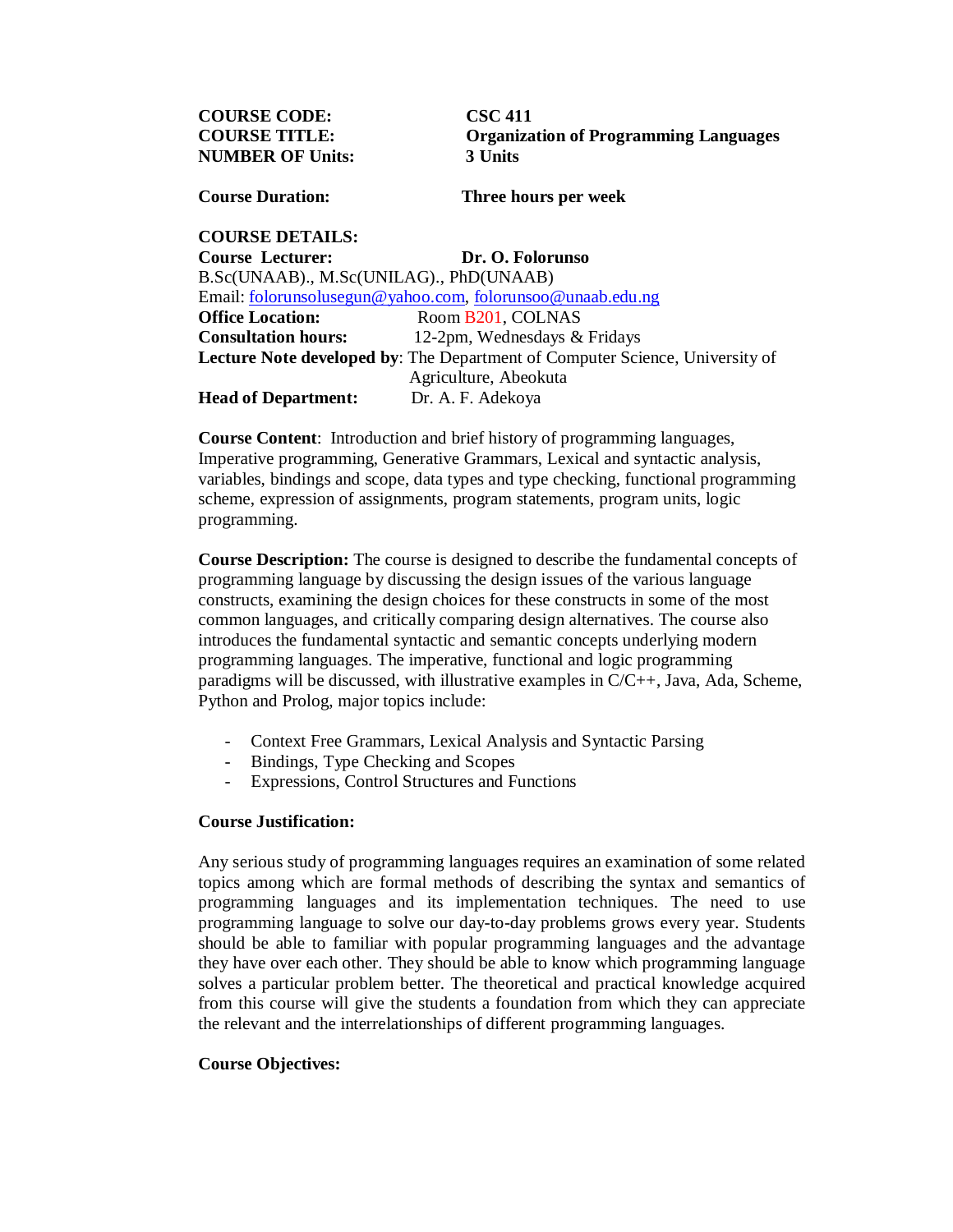The general objective of the course as an integral part of the Bachelor Degree for Computer Science Students in University of Agriculture, Abeokuta, is to:

- To increase capacity of computer science students to express ideas
- Improve their background for choosing appropriate languages
- Increase the ability to learn new languages
- To better understand the significance of programming implementation
- Overall advancement of computing

# **Course Requirements:**

This is a compulsory course for all computer science students in the University. In view of this, students are expected to participate in all the course activities and have minimum of 75% attendance to be able to write the final examination.

# **Reading List:**

- 1. Michael L. Scoot. Programming Language Pragmatics. Morgan Kaufmann, 2006.
- 2. Allen B. Tucker and Robert Noonan. Programming Languages Principles and Paradigm. Mcgraw-Hill Higher Education, 2006
- 3. Robert W. Sebesta. Concepts of Programming Languages. Addison Wesley, 2011.
- 4. Aho, A. V., J. E. Hopcroft, and J. D. Ullman. The design and analysis of computer algorithms. Boston: Addison-Wesley, 2007.
- 5. www.Wikipedia.com
- 6. Kasabov NK, (1998) Foundations of Neural Networks, Fuzzy Systems, and . Knowledge Engineering. The MIT Press Cambridge.
- 7. Bezem M (2010) A Prolog Compendium. Department of Informatics, University of Bergen. Bergen, Norway
- 8. Rowe NC. (1988) Artificial Intelligence through Prolog. Prentice-Hall
- 9. Bramer M (2005) Logic Programming with Prolog. Springer. USA
- 10. Prolog Development Center (2001) Visual Prolog Version 5.x: Language Tutorial. Copenhagen, Denmark

# **LECTURE CONTENT**

# **Week 1:**

Reasons for studying concepts of programming language, Application domains, criteria for language evaluation, influences on language design, language paradigms, language design trade-offs, implementation method.

# **Objective:**

- 1. To increase the student's capacity to use different constructs
- 2. To enable students to choose language more intelligently
- 3. To make learning new languages easier

# **Description:**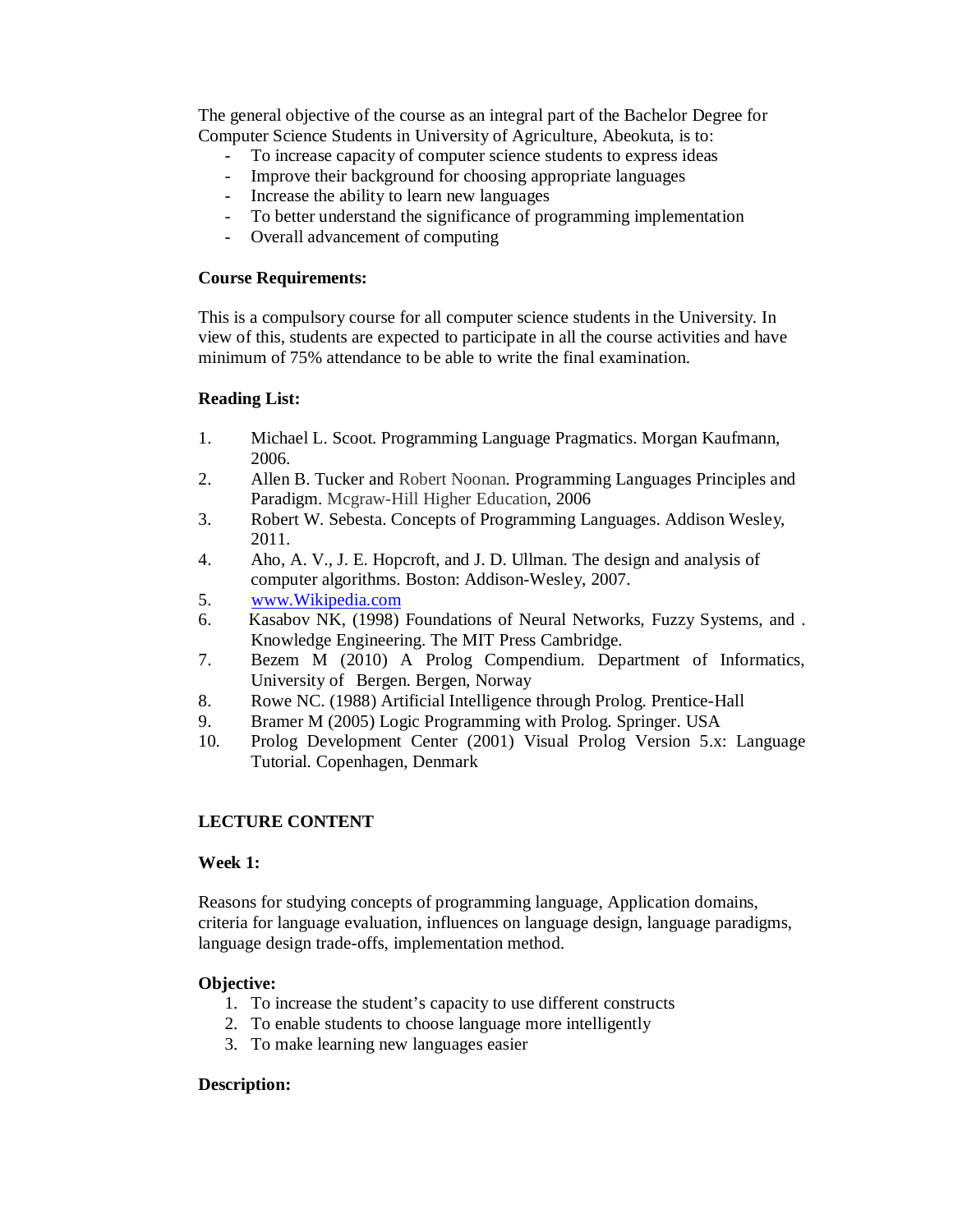The course will lay emphasis on programming evaluation criteria like readability, writ ability, reliability and cost, Major influence of language design relating to machine architecture and software development methodology will be exhaustively discussed Major implementation methods include: compilation, pure interpretation, hybrid and just-in-time will be discussed.

Lecture Note:

Reason for studying concepts of programming language, Application domains, critical for language evaluation, influences on language design, language paradigms, language design trade-offs, implementation methods.

# **REASONS FOR STUDYING CONCEPTS OF PROGRAMMING LANGUAGES**

### **1. Increased ability to express ideas/algorithms**

In Natural language, the depth at which people think is influenced by the expressive power of the language they use. In programming language, the complexity of the algorithms that people

Implement is influenced by the set of constructs available in the programming language

#### **2. Improved background for choosing appropriate Languages**

Many programmers use the language with which they are most familiar, even though poorly suited for their new project. It is ideal to use the most appropriate language.

#### **3. Increased ability to learn new languages**

For instance, knowing the concept s of object oriented programming OOP makes learning Java significantly easier and also, knowing the grammar of one's native language makes it easier to learn another language.

# **4. Better Understanding of Significance of implementation**

- **5. Better use of languages that are already known**
- **6. The overall advancement of computing**

# **APPLICATION DOMAINS**

- 1. Scientific Applications
- 2. Data processing Applications
- 3. Text processing Applications
- 4. Artificial intelligence Applications
- 5. Systems Programming Applications
- 6. Web software

**SCIENTIFIC APPLICATIONS** can be characterized as those which predominantly manipulate numbers and arrays of numbers, using mathematical and statistical principles as a basis for the algorithms. These algorithms encompass such problem as statistical significance test, linear programming, regression analysis and numerical approximations for the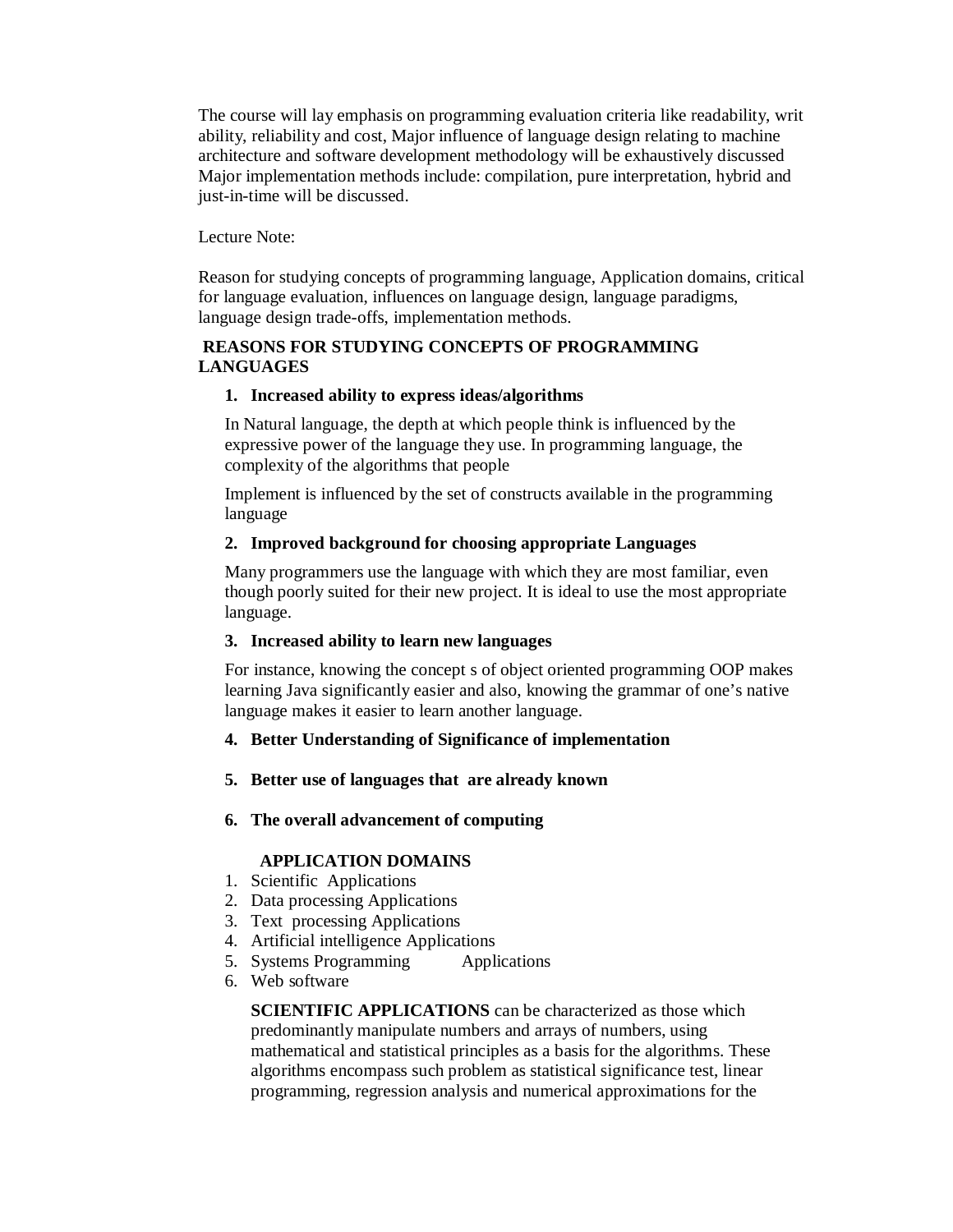solution of differential and integral equations. FORTRAN, Pascal, Meth lab are programming languages that can be used here.

**DATA PROCESSING APPLICATIONS** can be characterized as those programming problems whose predominant interest is in the creation, maintenance, extraction and summarization of data in records and files. COBOL is a programming language that can be used for data processing applications.

**TEXT PROCESSING APPLICATIONS** are characterized as those whose principal activity involves the manipulation of natural language text, rather than numbers as their data. SNOBOL and C language have strong text processing capabilities

**ARTIFICIAL INTELLIGENCE APPLICATIONS** are characterized as those programs which are designed principally to emulate intelligent behavior. They include game playing algorithms such as chess, natural language understanding programs, computer vision, robotics and expert systems. LISP has been the predominant AI programming language, and also PROLOG using the principle of ''Logic programming'' Lately AI applications are written in Java, c++ and python.

**SYSTEMS PROGRAMMING APPLICATIONS** involve developing those programs that interface the c omputer system ( the hardware) with the programmer and the operator. These programs include compilers, assembles, interpreters, input-output routines, program management facilities and schedules for utilizing and serving the various resources that comprise the system. Ada and Modula  $-2$  are examples of programming languages used here. Also is C.

# **WEB SOFTWARE**

Edectio collection of languages which include:

- Markup (e.g. XHTML)
- Scripting for dynamic content under which we have the
	- o Client side, using scripts embedded in the XHTML documents e.g. Javascript, PHP
	- o Server side, using the commonGateway interface e.g. JSP, ASP, PHP
	- General- purpose, executed on the web server through cGI e.g. Java,  $C_{++}$ .

#### **CRITERIA FOR LANGUAGE EVALUATION AND COMPARISION**

- 1. Expressivity
- 2. Well Definedness
- 3. Data types and structures
- 4. Modularity
- 5. Input-Output facilities
- 6. Portability
- 7. Efficiency
- 8. Pedagogy
- 9. Generality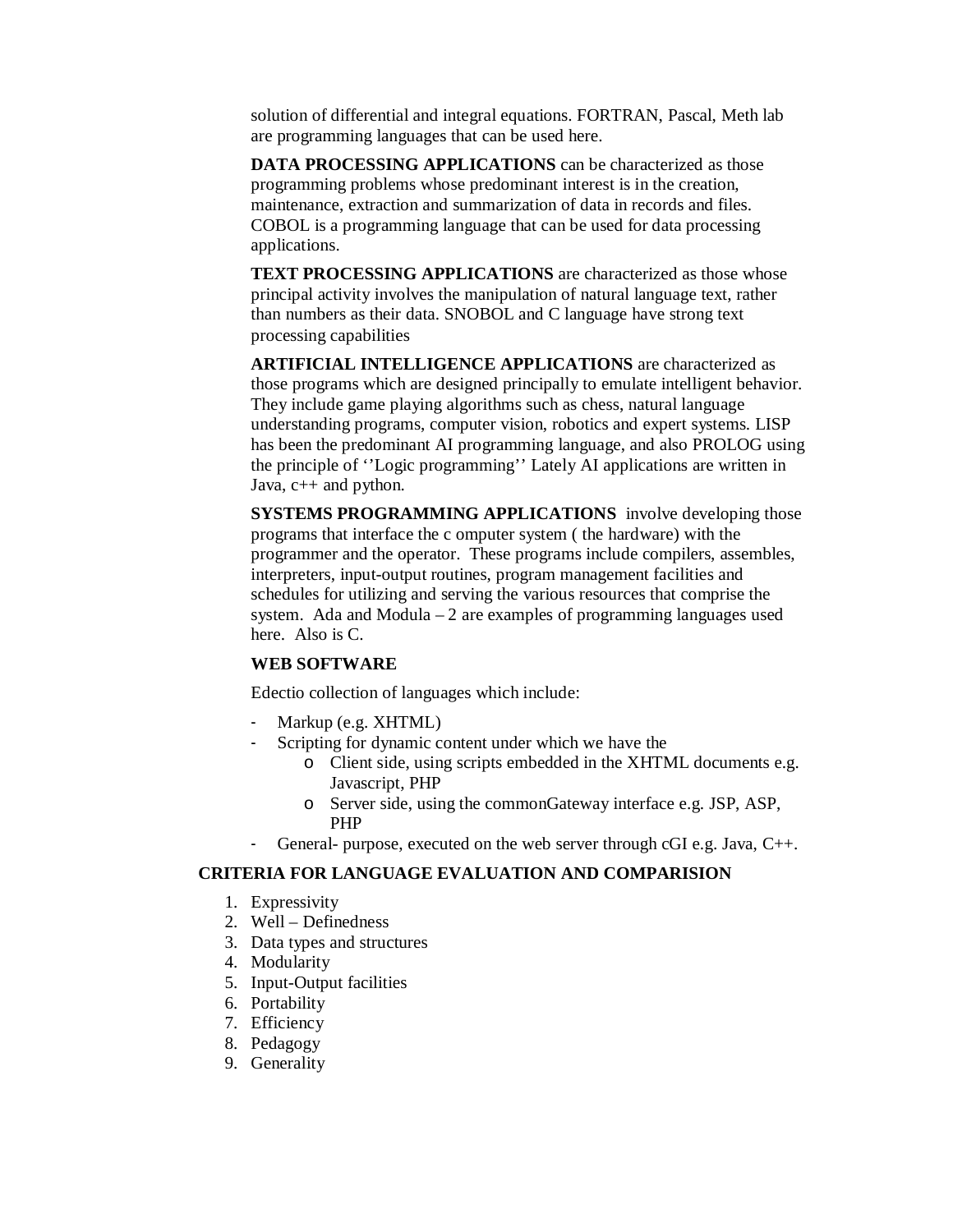Expressivity means the ability of a language to clearly reflect the meaning intended by the algorithm designer (the programmer). Thus an "expressive" language permits an utterance to be compactly stated, and encourages the use of statement forms associated with structured programming (usually "while "loops and "if – then – else" statements).

By "well-definiteness", we mean that the language's syntax and semantics are free of ambiguity, are internally consistent and complete. Thus the implementer of a welldefined language should have, within its definition a complete specification of all the language's expressive forms and their meanings. The programmer, by the same virtue should be able to predict exactly the behavior of each expression before it is actually executed.

By "Data types and Structures", we mean the ability of a language to support a variety of data values (integers, real, strings, pointers etc.) and non elementary collect ions of these.

Modularity has two aspects: the language's support for sub-programming and the language's extensibility in the sense of allowing programmer – defined operators and data types. By sub programming, we mean the ability to define independent procedures and functions (subprograms), and communicate via parameters or global variables with the invoking program.

In evaluating a language's "Input-Output facilities" we are looking at its support for sequential, indexed, and random access files, as well as its support for database and information retrieval functions.

A language which has "portability" is one which is implemented on a variety of computers. That is, its design is relatively"machine – independent". Languages which are well- defined tend to be more portable than others.

An "efficient" language is one which permits fast compilation and execution on the machines where it is implemented. Traditionally, FORTRAN and COBOL have been relatively efficient languages in their respective application areas.

Some languages have better "pedagogy" than others. That is, they are intrinsically easier to teach and to learn, they have better textbooks; they are implemented in a better program development environment, they are widely known and used by the best programmers in an application area.

Generality: Means that a language is useful in a wide range of programming applications. For instance, APL has been used in mathematical applications involving matrix algebra and in business applications as well.

# **INFLUENCES ON LANGUAGE DESIGN**

1. Computer Architecture: Languages are developed around the prevalent computer architure, known as the Von Neumann architecture (the most prevalent computer architecture).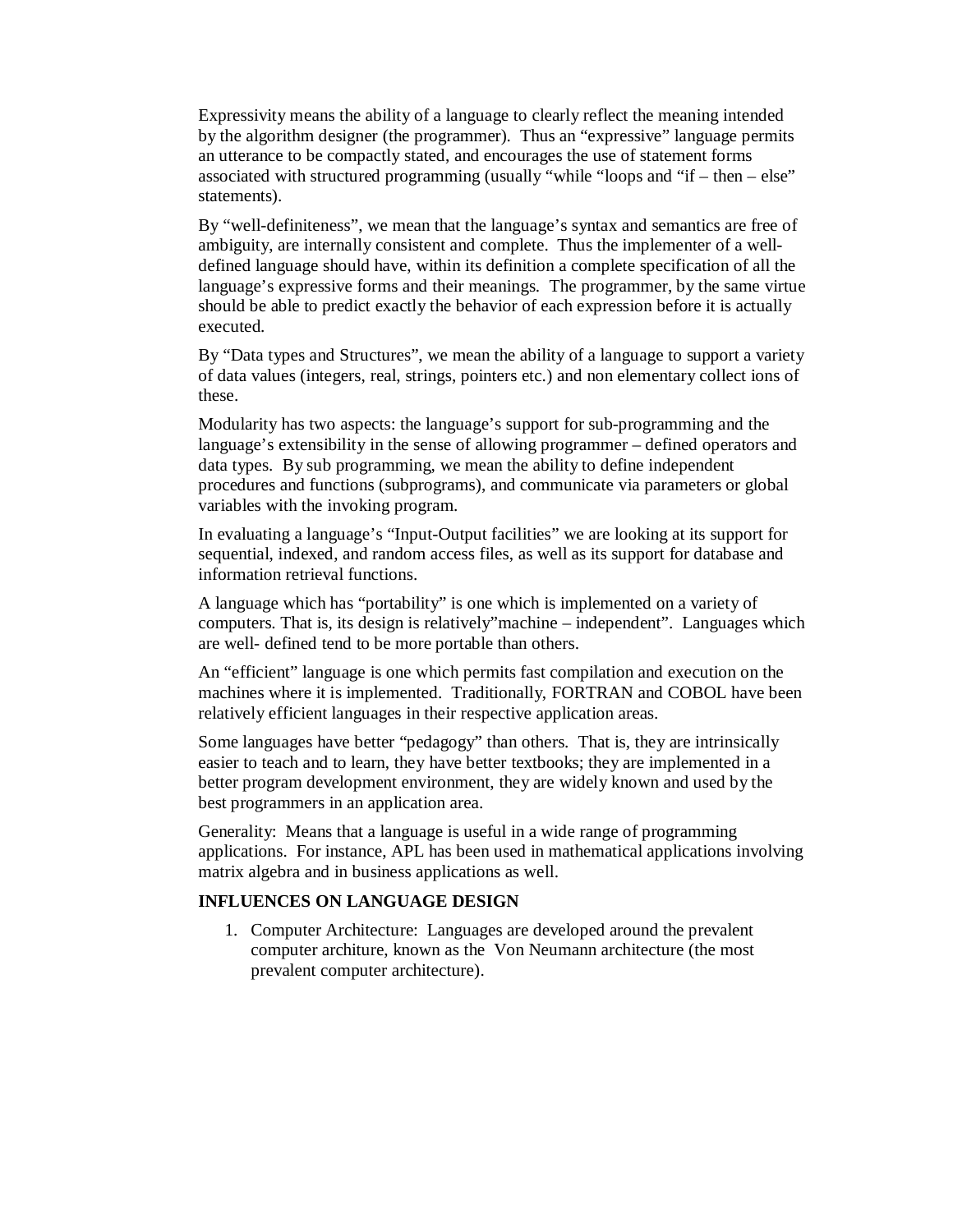# **Fig; Von Neumann Architecture**



The connection speed between a computer's memory and its processor determines the speed of that computer. Program instructions often can be executed much faster than the speed of the connection; the connection speed thus, results in a bottleneck (Von Neumann bottleneck). It is the primary limiting factor in the speed of computers.

2. **Programming Methodologies:** New software development methodologies (e.g. object Oriented Software Development) led to new paradigms in programming and by extension, to new programming languages.

**LANGUAGE PARADIGMS** (Developments in Programming Methodology)

# **1. Imperative**

This is designed around the Von Neumann architecture. Computation is performed through statements that change a program's state. Central features are variables, assignment statements and ileration, sequency of commands, explicit state update via assignment. Examples of such languages are Fortran, Algol, Pascal, e/c++, Java, Perl, Javascript, Visual BASIC.NET.

# **2. Functional**

Here, the main means of making computations is by applying functions to parameters. Examples are LISP, Scheme, ML, Haskell. It may also include OO (Object Oriented) concepts.

# **3. Logic**

This is Rule-based (rules are specified in no particular order). Computations here are made through a logical inference process. Examples are PROLOG and CLIPS. This may also include OO concepts.

# **TRADE-OFFS IN LANGUAGE DESIGN**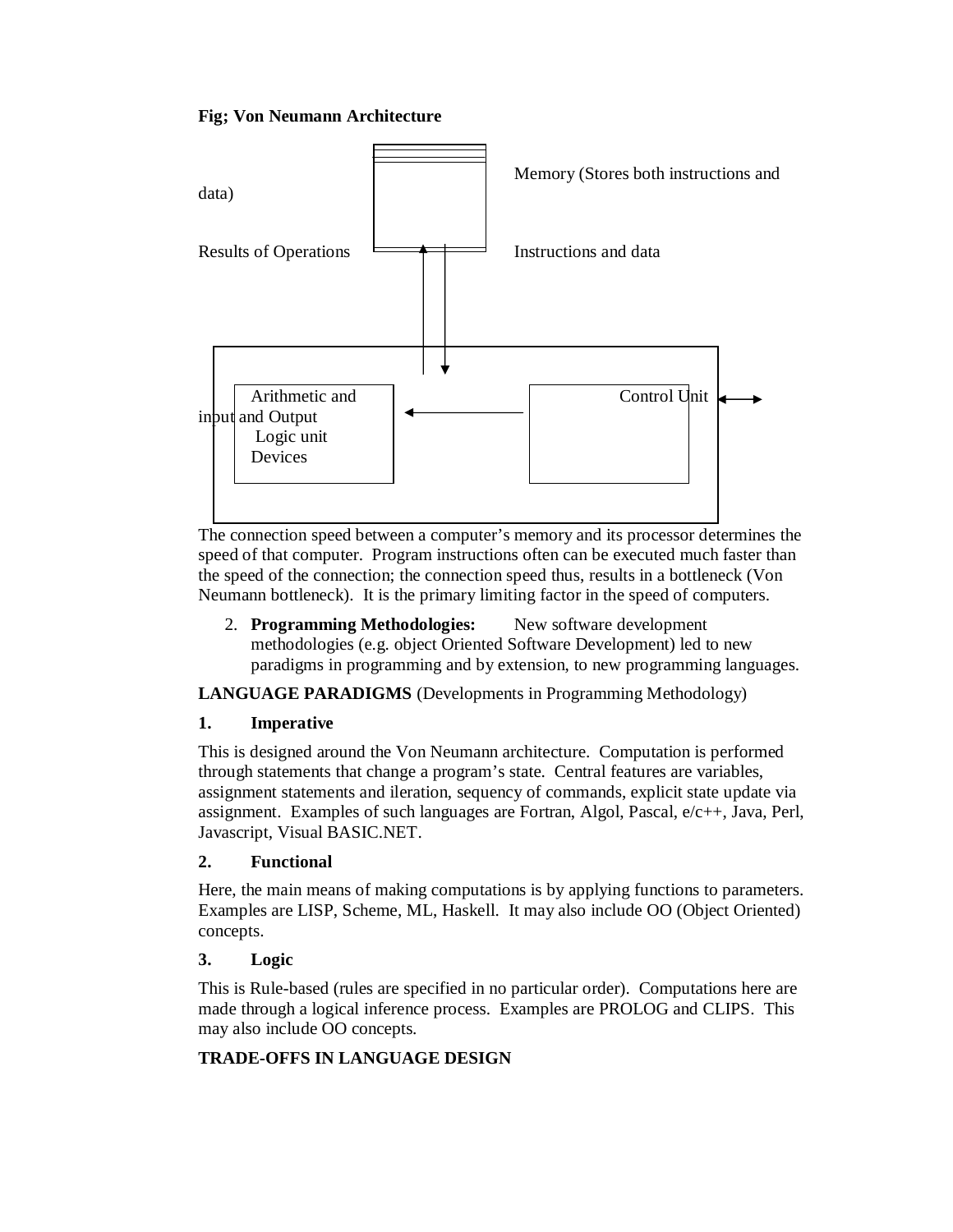- 1. Reliability Vs. Cost of Execution: For example, Java demands that all references to array elements be checked for proper indexing, which leads to increased execution costs.
- 2. Readability vs. Writability: APL provides many powerful operators land a large number of new symbols), allowing complex computations to be written in a compact program but at the cost of poor readability.
- 3. Writability (Flexibility) vs. reliability: The pointers in c++ for instance are powerful and very flexible but are unreliable.

# **IMPLEMENTATION METHODS**

- 1. Compilation Programs are translated into machine Language  $&$  System calls
- 2. Interpretation Programs are interpreted by another program (an interpreter)
- 3. Hybrid Programs translated into an intermediate language for easy interpretation
- 4. Just –in-time Hybrid implementation, then compile sub programs code the first time they are called.

# **COMPILATION**

- Translated high level program (source language) into machine code (machine language)
- Slow translation, fast execution
- Compilation process has several phases
	- o Lexical analysis converts characters in the source program into lexical units (e.g. identifiers, operators, keywords).
	- o Syntactic analysis: transforms lexical units into parse trees which represent the syntactic structure of the program.
	- o Semantics analysis check for errors hard to detect during syntactic analysis; generate intermediate code.
	- o Code generation Machine code is generated
- **INTERPRETATION**
- - Easier implementation of programs (run-time errors can easily and immediately be displayed).
- Slower execution (10 to 100 times slower than compiled programs)
- Often requires more memory space and is now rare3 for traditional highlevel languages.
- Significant comeback with some Web scripting languages like PHP and JavaScript.
- Interpreters usually implement as a read-eval-print loop:
	- o Read expression in the input language (usually translating it in some internal form)
	- o Evaluates the internal forms of the expression
	- o Print the result of the evaluation
	- o Loops and reads the next input expression until exit
- Interpreters act as a virtual machine for the source language:
	- o Fetch execute cycle replaced by the read-eval-print loop
	- o Usually has a core component, called the interpreter "run-time" that is a compile program running on the native machine.

# **HYBRID IMPLEMENTAITON**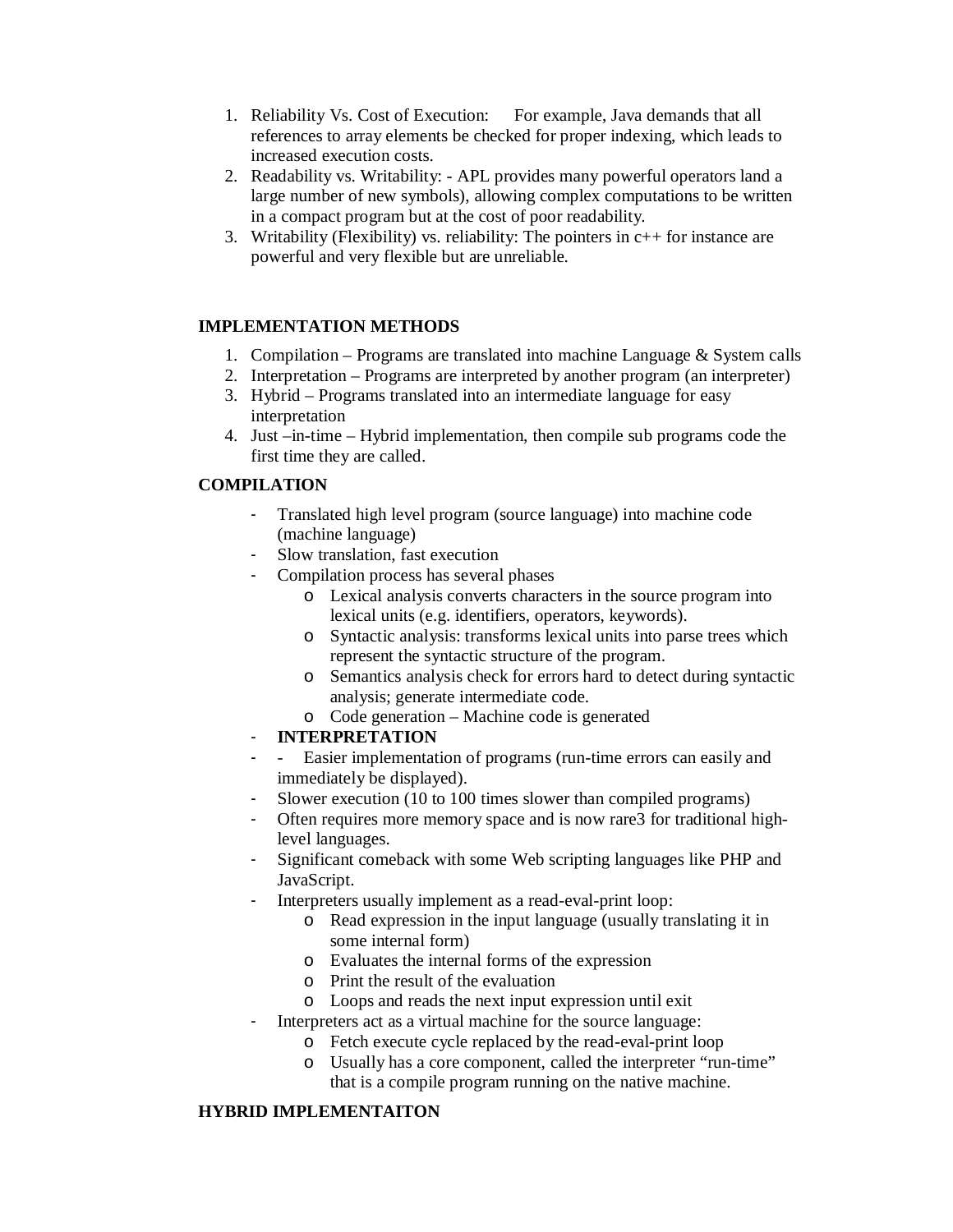- This involves a compromise between compilers and pure interpreters. A high level program is translated to an intermediate language that allows easy interpretation.
- Hybrid implementation is faster than pure interpretation. Examples of the implementation occur in Perl and Java.
	- o Perl programs are partially compiled to detect errors before interpretation.
	- o Initial implementat6ions of Java were hybrid. The intermediate form, byte code, provides portability to any machine that has a byte code interpreter and a run time system (together, these are called Java Virtual Machine).

# **JUST-IN-TIME IMPLEMENTATION**

This implementation initially translates programs to an intermediate language then compile the intermediate language of the subprograms into machine code when they are called.

- Machine code version is kept for subsequent calls. Just-in-time systems are widely used for Java programs. Also .NET languages are implemented with a JIT system.

### **Study Questions:**

1. Why is it useful for a programmer to have some background in language design, even though he or she may never actually design a programming language?

- 2. What does it mean for a program to be reliable?
- 3. What is: Aliasing?; What is exceptional handling?
- 4. Why is readability important in writability?
- 5. What are the three fundamental features of an object-oriented language?
- 6. What role does symbol table play in compiler?
- 7. What does a linker do?
- 8. What are the advantages in implementing a language with pure interpreter?

9. What are the three general methods of implementing a programming language?

10. Which produces faster program execution, a compiler or a pure interpreter and how?

#### **Reading List:**

1. Robert W. Sebesta. Concepts of Programming Languages. Addison Wesley, 2011. 2. Aho, A. V., J. E. Hopcroft, and J. D. Ullman. The design and analysis of computer algorithms. Boston: Addison-Wesley, 2007.

3. www.Wikipedia.com

# **Week 2:**

A brief history of programming language with emphasis on Machine language and Assembly language, Evolution of Fortran language, Lisp and pure Lisp, Algol, Simula 67, Ada, C, C++, Java, Prolog, Scripting Language for the Web.

# **Objective:**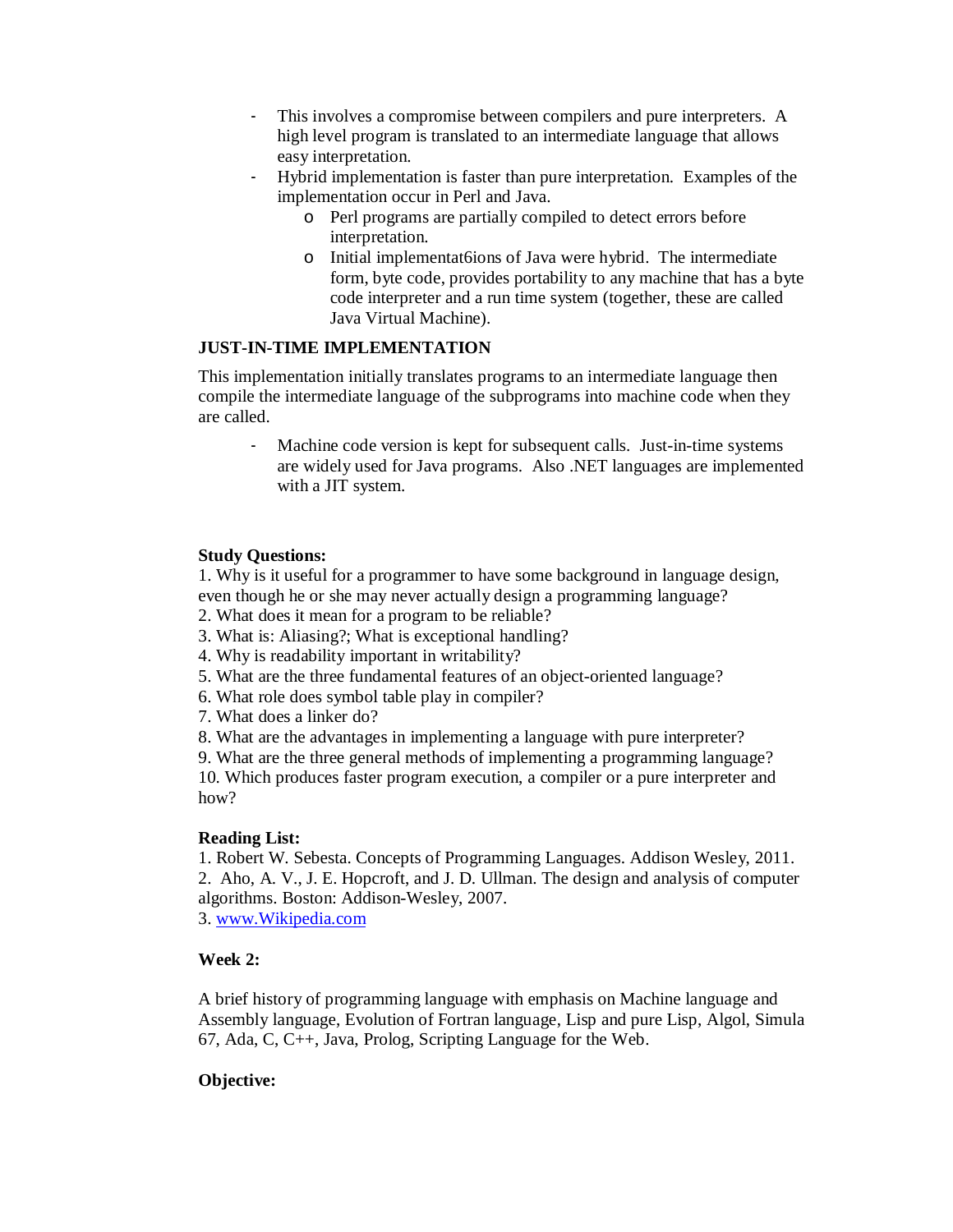The objective is for the student to understand the evolution of various programming languages, compare and contrast and examine the advantages and disadvantages one language has over the other. Student should be able to write simple programs in various languages.

# **Description:**

Conversion of Simple programs from Assembly Language to Machine Language and to various other high level languages. Description of Object Oriented Programming using  $C_{++}$ , Java,  $C_{+}$  etc.

Lecture Note: Algol, c++, c#

A brief history of programming language with emphasis on Machine language and Assembly language, Evolution of Fortran language, LISP and pure LISP, Algol, simula 67, Ada, C, C++, Java, Prolog, Scripting language for the Web.

# **A BRIEF HISTORY OF PROGRAMMING LANGUAGES.**

- Assembly languages
- IBM 704 and Fortran FORmula TRANslation
- LISP LISt Processing
- ALGOL 60 International Algorithmic language
- Simul  $67$  First object oriented language
- Ada history's largest design effort
- C++ Combining Imperaive and Object Oriented Features
- Java An Imperative Based Object Oriented language
- Prolog Logic Programming

# **ALGOL**

ALGOL 68 (short for **ALGO**rithmic **L**anguage 19**68**) is an imperative computer programming language that was conceived as a successor to the ALGOL 60 programming language, designed with the goal of a much wider scope of application and more rigorously defined syntax and semantics. ALGOL 68 features include expression-based syntax, user-declared types and structures/tagged-unions, a reference model of variables and reference parameters, string and array and matrix slicing and also concurrency.

ALGOL 68 was designed by IFIP Working Group 2.1. On December 20, 1968 the language was formally adopted by Working Group 2.1 and subsequently approved for publication by the General Assembly of IFIP.

ALGOL 68 was defined using a two-level grammar formalism invented by Adriaan van Wijngaarden. Van Wijngaarden grammars use a context-free grammar to generate an infinite set of productions that will recognize a particular ALGOL 68 program; notably, they are able to express the kind of requirements that in many other programming language standards are labelled.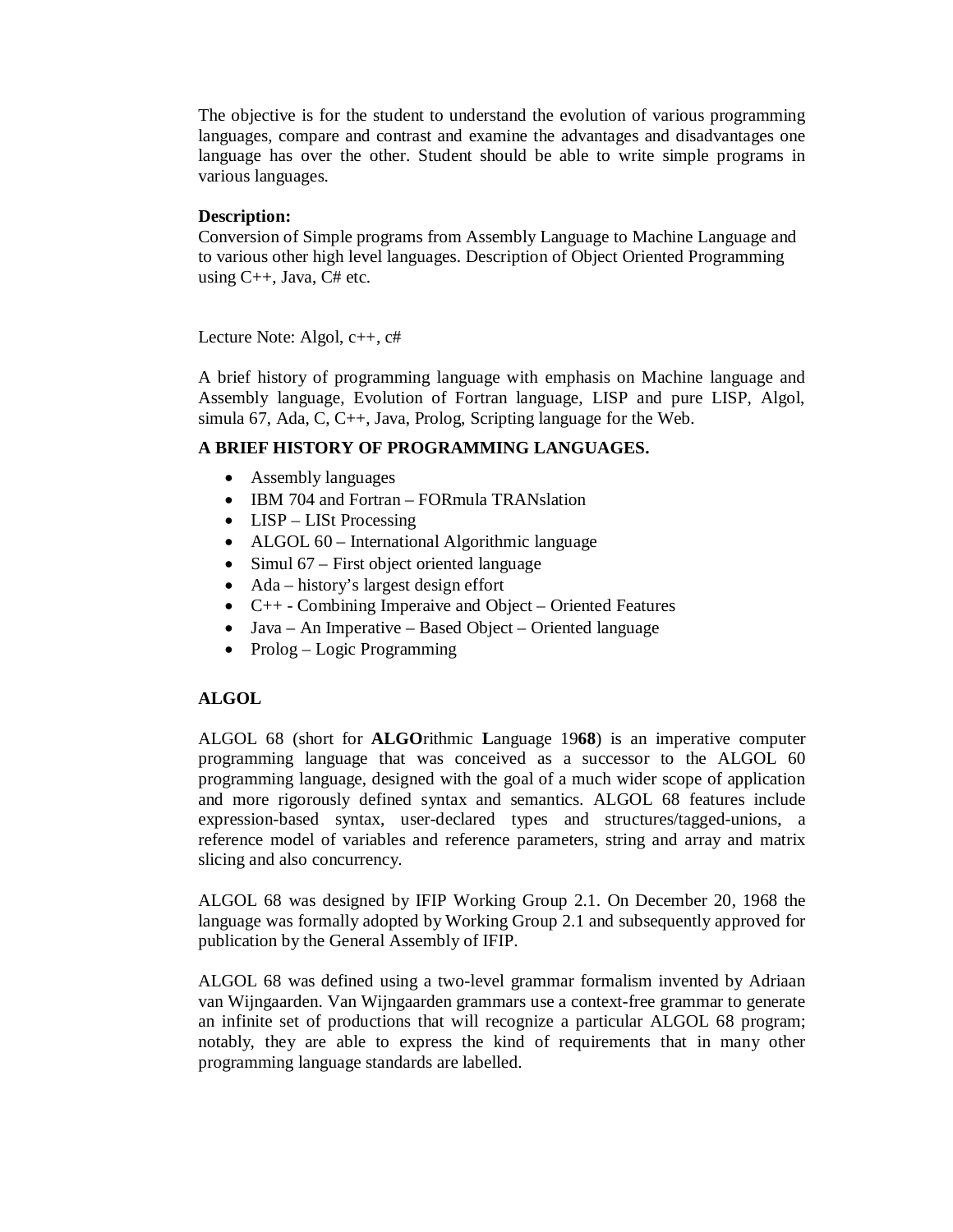#### **Notable language elements**

#### **Bold symbols and reserved words**

There are 61 such reserved words ( some with "brief symbol" equivalents ) in the standard sub-language:

**mode**, **op**, **prio**, **proc**, **flex**, **heap**, **loc**, **long**, **ref**, **short**, **bits**, **bool**, **bytes**, **char**, **compl**, **int**, **real**, **sema**, **string**, **void**, **channel**, **file**, **format**, **struct**, **union**, **of**, **at** "@", **is** ":=:", **isnt** ":/=:", ":≠:", **true**, **false**, **empty**, **nil** "○", **skip** "~", **co comment** "¢", **pr**, **pragmat**, **case in ouse** *in* **out esac** "( ~  $| \cdot |$  =  $| \cdot |$  ~  $|$  ~  $|$  ", **for from to by while do od**, **if** then **elif** *then* **else fi** "( ~  $| \sim | \sim | \sim | \sim | \sim |$ ", **par begin end** " $(\sim)$ ", **go** *to*, **goto**, **exit** ".".

#### **mode: Declarations**

The basic data types (called **mode**s in ALGOL 68 parlance) are **real**, **int**, **compl** (complex number), **bool**, **char**, **bits** and **bytes**. For example:

**int**  $n = 2$ ; **co** n is a fixed constant of 2.**co int** m := 3: **co** m is a newly created local variable whose value is initially set to 3. This is short for **ref** int  $m = loc$  int := 3; co **real** avogadro =  $6.0221415 \square 23$ ; **co** Avogadro's number **co long long real** pi = 3.14159 26535 89793 23846 26433 83279 50288 41971 69399 37510; **compl** square root of minus one =  $0 \perp 1$ However, the declaration **real** x; is just syntactic sugar for **ref real**  $x =$  **loc real**;. That is, x is really the *constant identifier* for a *reference to* a newly generated local **real** variable.

# **Special characters**

Most of Algol's "special" characters  $(x, \div, \leq, \geq, \neq, \neg, \vee, \wedge, \Box, \rightarrow, \downarrow, \uparrow, \Box, \downharpoonright, \langle , \vert , \varphi, \varphi \rangle$  $\perp$  and  $\varphi$ ) can be found on the IBM 2741 keyboard with the APL "golf-ball" print head inserted, these became available in the mid 1960s while ALGOL 68 was being drafted. These characters are also part of the unicode standard and most of them are available in several popular fonts.

#### **Transput: Input and output**

**Transput** is the term used to refer to ALGOL 68's input and output facilities. There are pre-defined procedures for unformatted, formatted and binary transput. Files and other transput devices are handled in a consistent and machine-independent manner.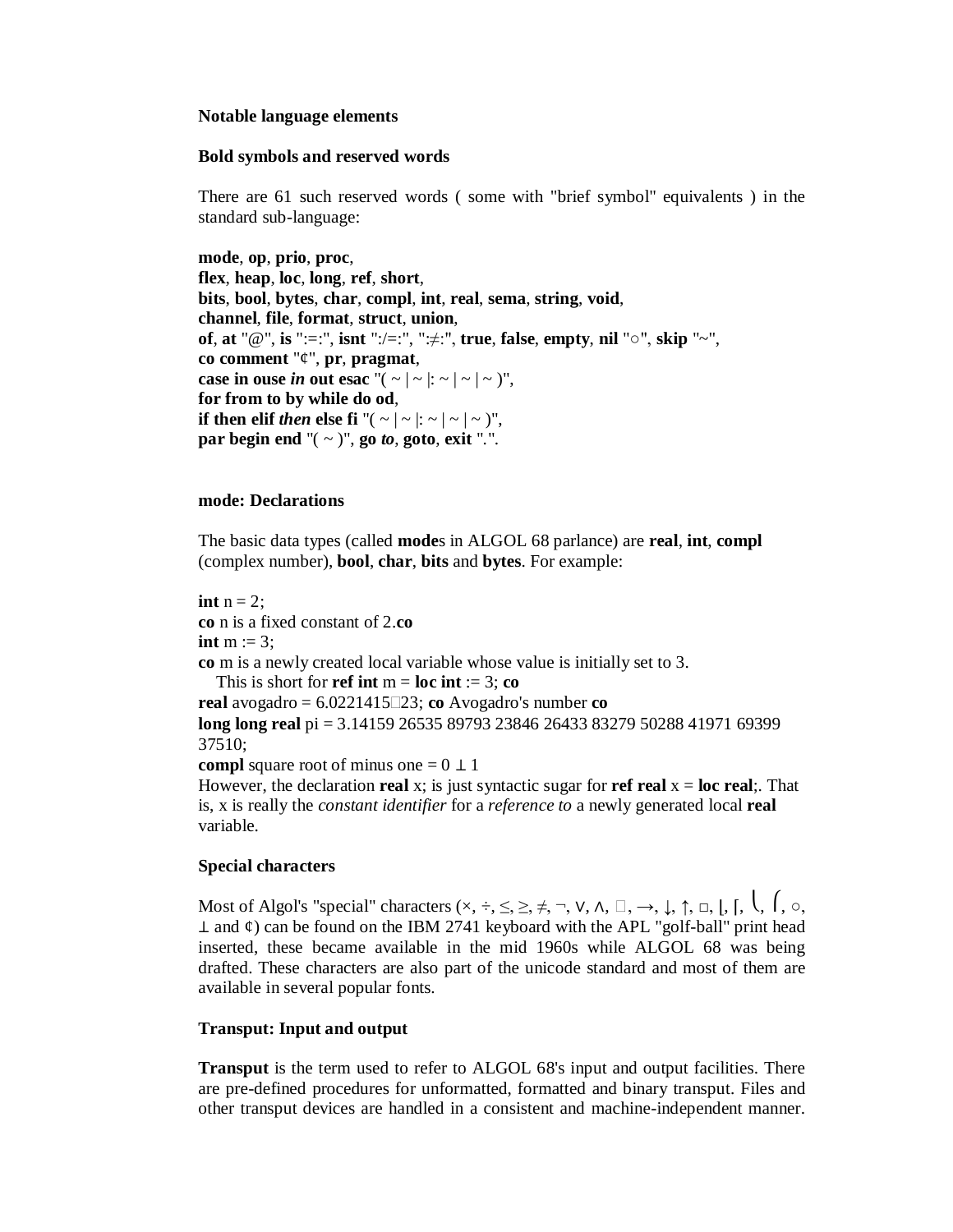The following example prints out some unformatted output to the standard output device:

print ((newpage, "Title", newline, "Value of i is ",

i, "and  $x[i]$  is ",  $x[i]$ , newline))

Note the predefined procedures newpage and newline passed as arguments.

# **C++**

C++ (pronounced "see plus plus") is a statically typed, free-form, multi-paradigm, compiled, general-purpose programming language. It is regarded as an intermediatelevel language, as it comprises a combination of both high-level and low-level language features. It was developed by Bjarne Stroustrup starting in 1979 at Bell Labs as an enhancement to the C language and originally named C with Classes. It was renamed  $C_{++}$  in 1983.

C++ is one of the most popular programming languages and its application domains include systems software (such as Microsoft Windows), application software, device drivers, embedded software, high-performance server and client applications, and entertainment software such as video games.

C++ is sometimes called a hybrid language; it is possible to write object oriented or procedural code in the same program in C++. This has caused some concern that some C++ programmers are still writing procedural code, but are under the impression that it is object orientated, simply because they are using  $C_{++}$ . Often it is an amalgamation of the two. This usually causes most problems when the code is revisited or the task is taken over by another coder.

C++ continues to be used and is one of the preferred programming languages to develop professional applications.

# **Language features**

C++ inherits most of C's syntax. The following is Bjarne Stroustrup's version of the Hello world program that uses the  $C_{++}$  standard library stream facility to write a message to standard output:

#include <iostream>

```
int main()
{
   std::cout << "Hello, world!\n";
}
```
Within functions that define a non-void return type, failure to return a value before control reaches the end of the function results in undefined behaviour (compilers typically provide the means to issue a diagnostic in such a case). The sole exception to this rule is the main function, which implicitly returns a value of zero.

#### **Operators and operator overloading**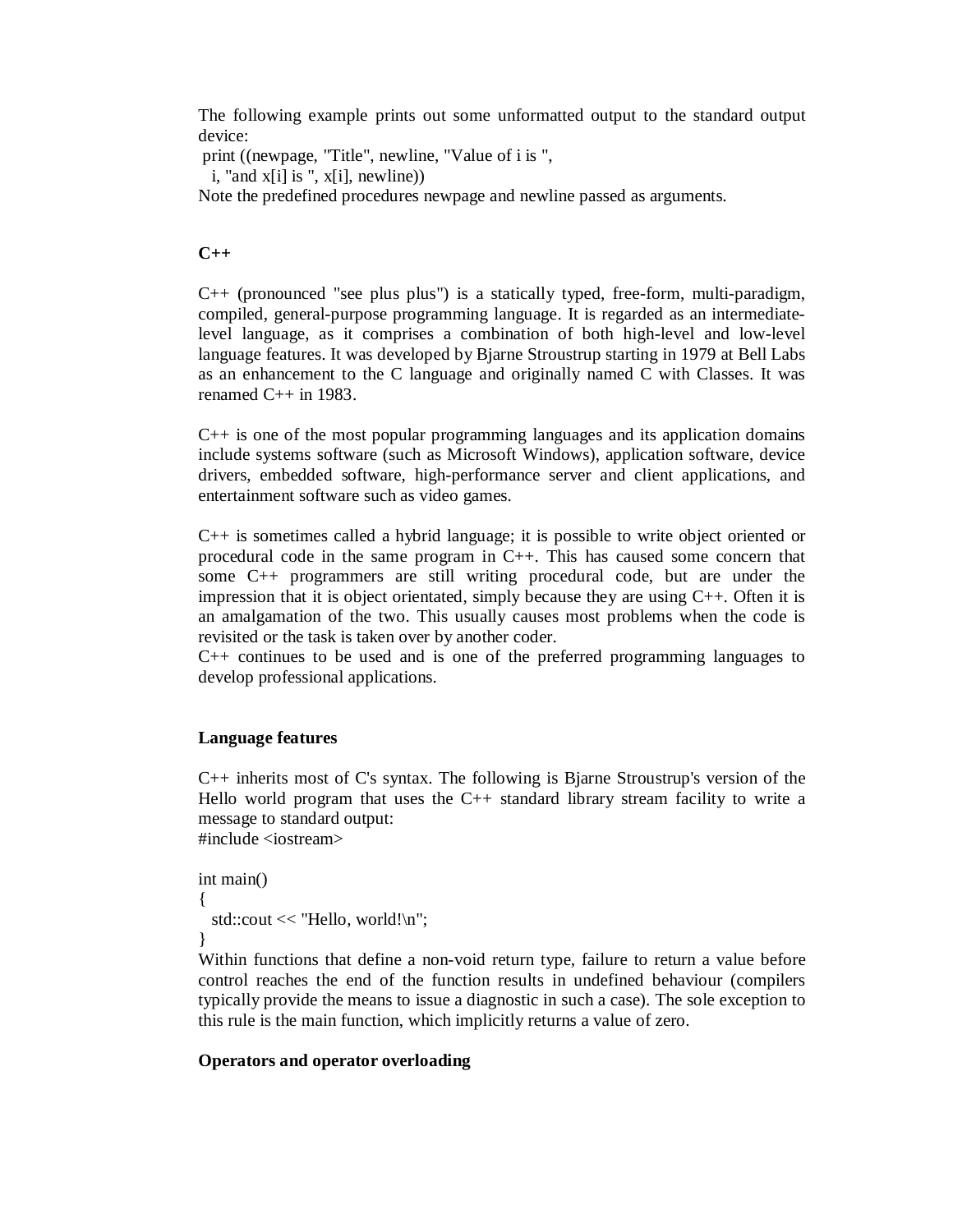C++ provides more than 35 operators, covering basic arithmetic, bit manipulation, indirection, comparisons, logical operations and others. Almost all operators can be overloaded for user-defined types, with a few notable exceptions such as member access (. and .\*). The rich set of overloadable operators is central to using  $C_{++}$  as a domain-specific language. The overloadable operators are also an essential part of many advanced C++ programming techniques, such as smart pointers. Overloading an operator does not change the precedence of calculations involving the operator, nor does it change the number of operands that the operator uses (any operand may however be ignored by the operator, though it will be evaluated prior to execution). Overloaded "&&" and "||" operators lose their short-circuit evaluation property.

# **C#**

During the development of the .NET Framework, the class libraries were originally written using a managed code compiler system called Simple Managed C (SMC). In January 1999, Anders Hejlsberg formed a team to build a new language at the time called Cool, which stood for "C-like Object Oriented Language". Microsoft had considered keeping the name "Cool" as the final name of the language, but chose not to do so for trademark reasons. By the time the .NET project was publicly announced at the July 2000 Professional Developers Conference, the language had been renamed C#, and the class libraries and ASP.NET runtime had been ported to C#.

Some notable distinguishing features of C# are:

- It has no global variables or functions. All methods and members must be declared within classes. Static members of public classes can substitute for global variables and functions.
- Local variables cannot shadow variables of the enclosing block, unlike C and C++. Variable shadowing is often considered confusing by C++ texts.
- C# supports a strict Boolean data type, bool. Statements that take conditions, such as while and if, require an expression of a type that implements the true operator, such as the boolean type. While  $C++$  also has a boolean type, it can be freely converted to and from integers, and expressions such as if(a) require only that a is convertible to bool, allowing a to be an int, or a pointer. C# disallows this "integer meaning true or false" approach, on the grounds that forcing programmers to use expressions that return exactly bool can prevent certain types of common programming mistakes in C or C++ such as if  $(a = b)$ (use of assignment = instead of equality ==).
- In addition to the try...catch construct to handle exceptions, C# has a try...finally construct to guarantee execution of the code in the finally block.
- C# currently (as of version 4.0) has 77 reserved words.
- Multiple inheritances are not supported, although a class can implement any number of interfaces. This was a design decision by the language's lead architect to avoid complication and simplify architectural requirements throughout CLI.

#### **Common Type System (CTS)**

C# has a unified type system. This unified type system is called Common Type System (CTS). A unified type system implies that all types, including primitives such as integers, are subclasses of the System.Object class. For example, every type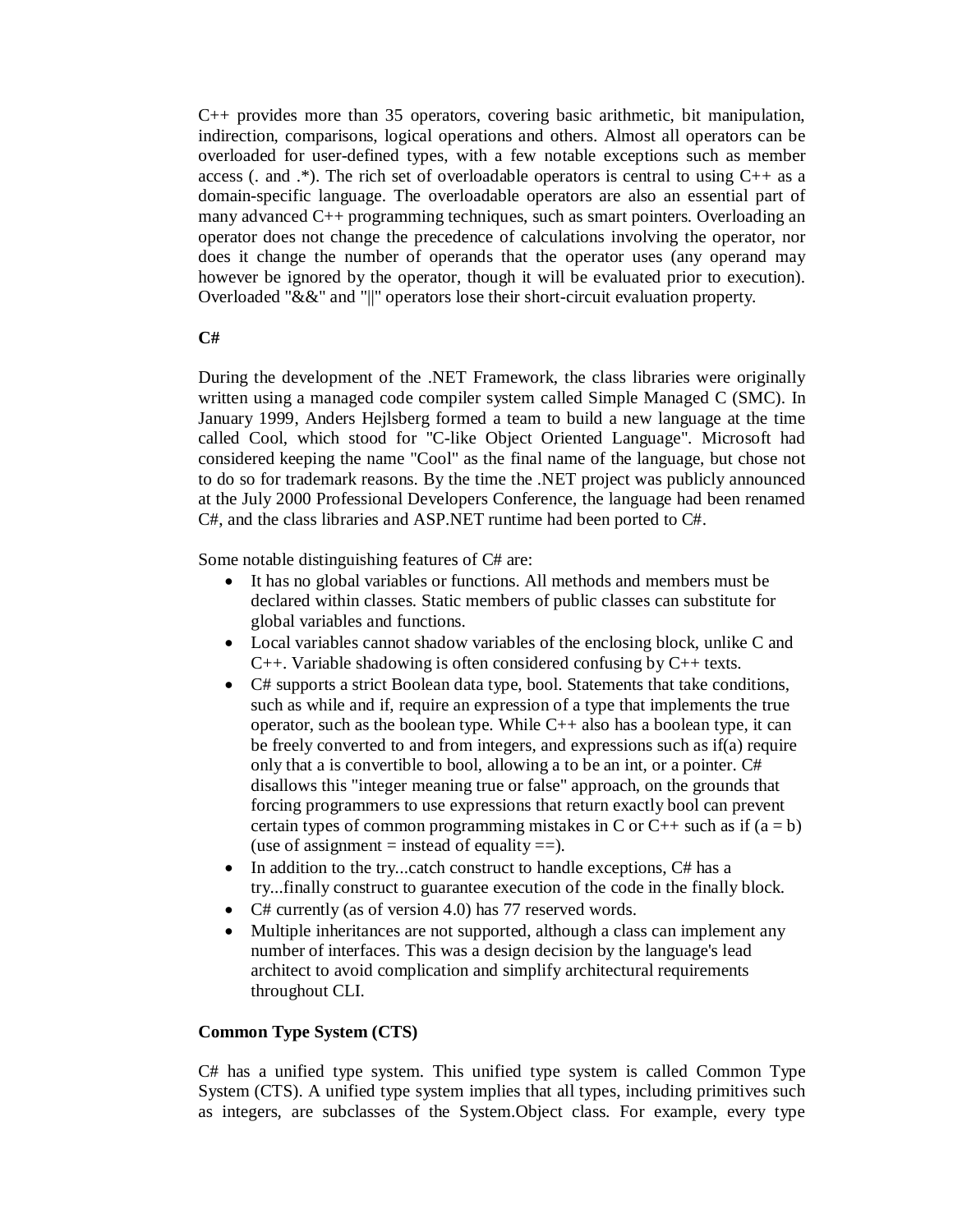inherits a ToString() method. For performance reasons, primitive types (and value types in general) are internally allocated on the stack.

#### **Categories of data types**

CTS separate data types into two categories:

1. **Value types:** they are plain aggregations of data. Instances of value types do not have referential identity nor a referential comparison semantics - equality and inequality comparisons for value types compare the actual data values within the instances, unless the corresponding operators are overloaded. Value types are derived from System. ValueType, always have a default value, and can always be created and copied. Some other limitations on value types are that they cannot derive from each other (but can implement interfaces) and cannot have an explicit default (parameterless) constructor. Examples of value types are all primitive types, such as int (a signed 32-bit integer), float (a 32-bit IEEE floating-point number), char (a 16 bit Unicode code unit), and System.DateTime (identifies a specific point in time with nanosecond precision). Other examples are enum (enumerations) and struct (user defined structures).

2. **Reference types:** they have the notion of referential identity - each instance of a reference type is inherently distinct from every other instance, even if the data within both instances is the same. This is reflected in default equality and inequality comparisons for reference types, which test for referential rather than structural equality, unless the corresponding operators are overloaded (such as the case for System.String). In general, it is not always possible to create an instance of a reference type, nor to copy an existing instance, or perform a value comparison on two existing instances, though specific reference types can provide such services by exposing a public constructor or implementing a corresponding interface (such as ICloneable or IComparable). Examples of reference types are object (the ultimate base class for all other C# classes), System.String (a string of Unicode characters), and System.Array (a base class for all C# arrays). Both type categories are extensible with user-defined types.

#### **Study Questions**

1. Make an educated guess as to the most common syntax error in Lisp programs.

2. Describe in detail the three most important reasons, in your opinion, why ALGOL 60 did not become a very used language.

3. Do you think language design committee is a good idea? Support your opinion.

4. Give a brief general description of a markup/programming hybrid language

5. Why in your opinion, do new scripting languages appear more frequently than new compiled languages?

6. Write a program to implement N factorial in; Machine Language, Assembly Language, Scripting Language and any other five high level languages.

#### **Week 3:**

What is a programming language? , Implementation method, the compilation process flow chart, Syntax Analysis, Semantic Analysis, Grammars, Syntactic ambiguity, Operator precedence, Top down and Bottom up parsing, recursive descent parsing.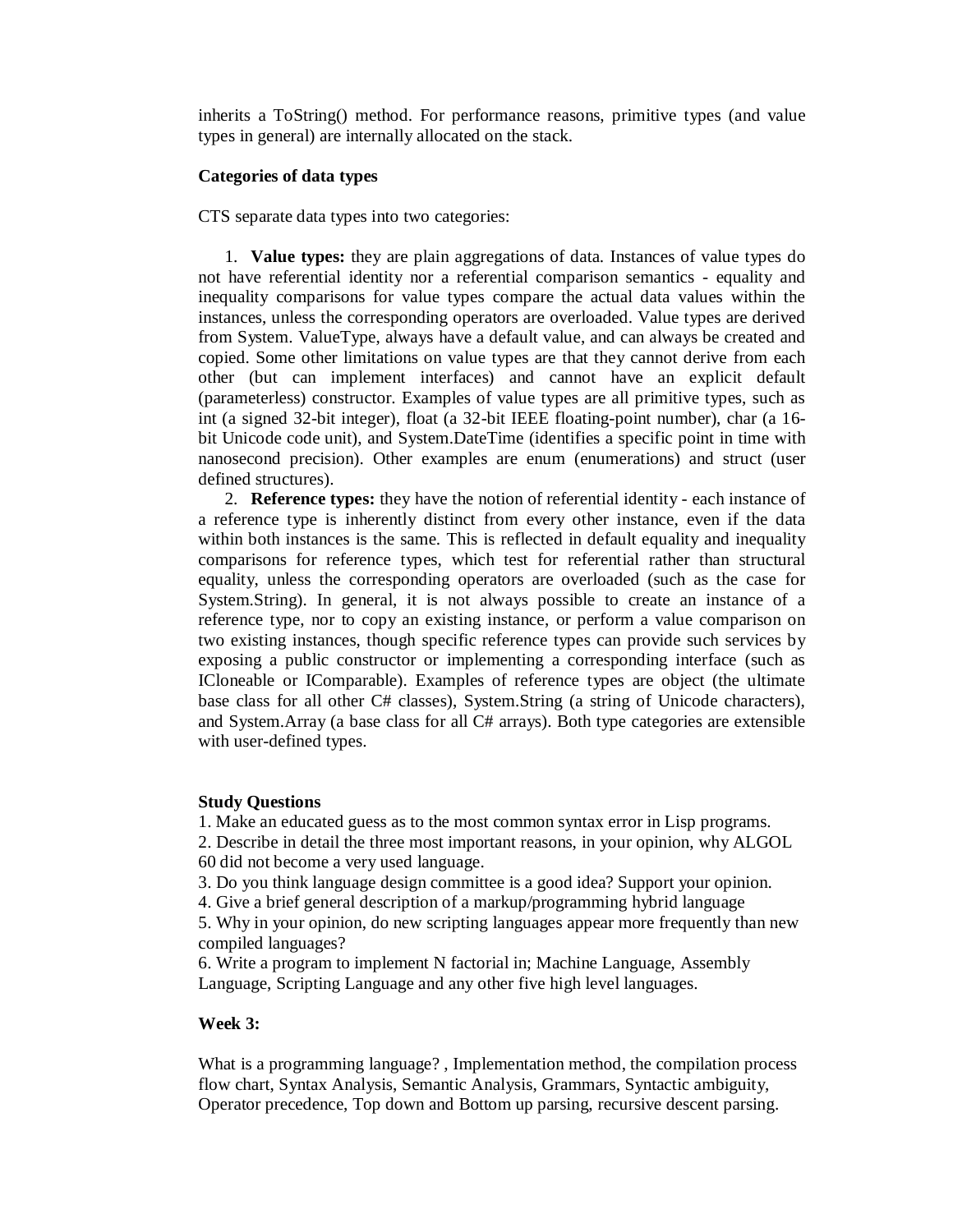# **Objective:**

The objective of the week lecture is for the student to be able to understand Generative Grammars, Lexical Analysis, Syntactic Analysis and Finite Automata.

#### **Description:**

Representation of Finite State Automata (FSA) using transition diagram, An FSA for recognising integer literals, identifiers and reserved words

Lecture Note: Programming Language

A programming language is an artificial language designed to express computations that can be performed by a machine, particularly a computer. Programming languages can be used to create programs that control the behavior of a machine and/or to express algorithms precisely.

A programming language is usually split into the two components of syntax (form) and semantics (meaning). Some languages are defined by a specification document (for example, the C programming language is specified by an ISO Standard), while other languages, such as Perl, have a dominant implementation that is used as a reference.

# **Elements**

All programming languages have some primitive building blocks for the description of data and the processes or transformations applied to them (like the addition of two numbers or the selection of an item from a collection). These primitives are defined by syntactic and semantic rules which describe their structure and meaning respectively.

# **SYNTAX**

A programming language's surface form is known as its syntax. The syntax of a language describes the possible combinations of symbols that form a syntactically correct program. The meaning given to a combination of symbols is handled by semantics (either formal or hard-coded in a reference implementation).

Programming language syntax is usually defined using a combination of regular expressions (for lexical structure) and Backus–Naur Form (for grammatical structure).

# **Semantics**

The term semantics refers to the meaning of languages, as opposed to their form (syntax).

## **Static semantics**

The static semantics defines restrictions on the structure of valid texts that are hard or impossible to express in standard syntactic formalisms.For compiled languages, static semantics essentially include those semantic rules that can be checked at compile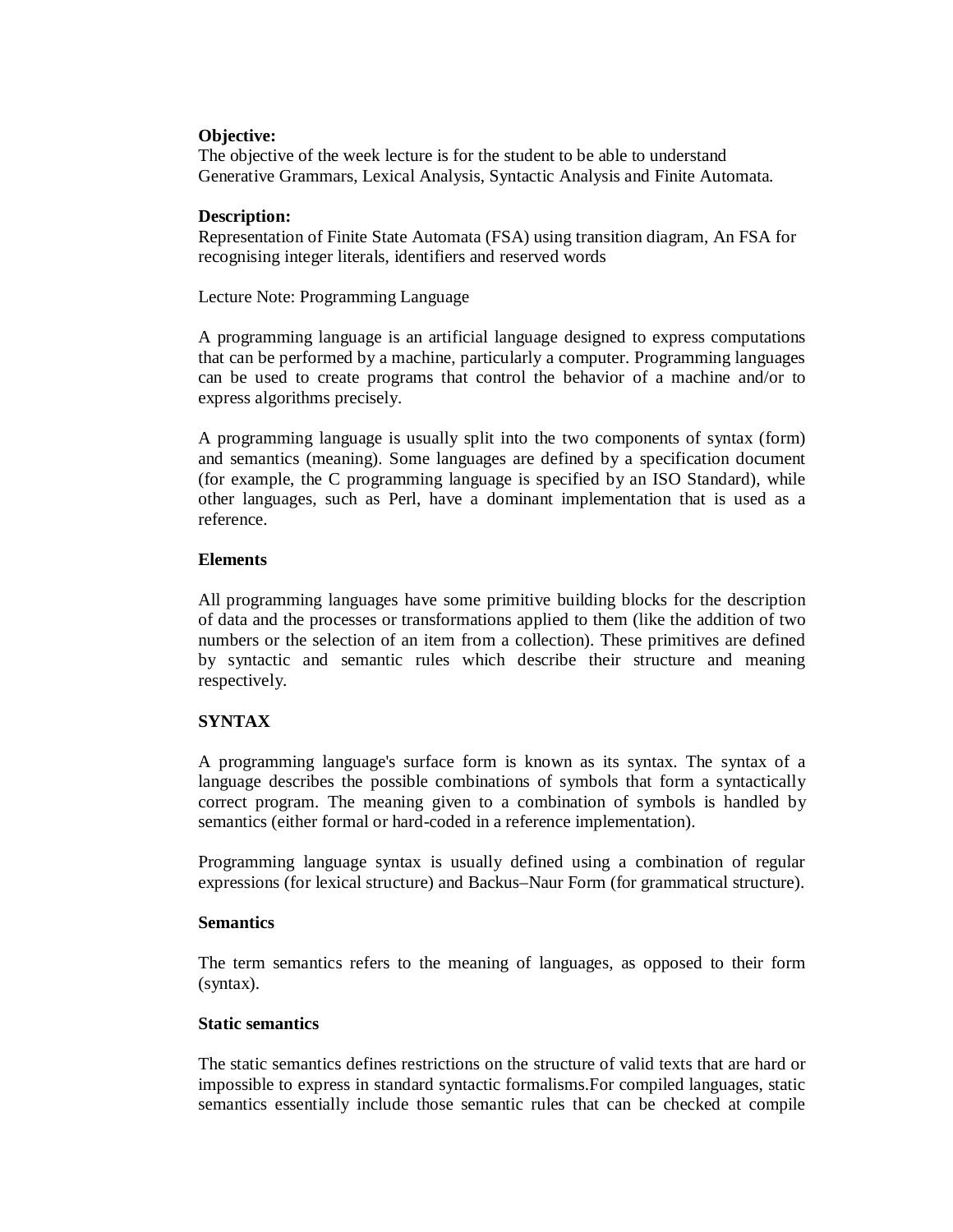time. Examples include checking that every identifier is declared before it is used (in languages that require such declarations) or that the labels on the arms of a case statement are distinct. Many important restrictions of this type, like checking that identifiers are used in the appropriate context (e.g. not adding an integer to a function name), or that subroutine calls have the appropriate number and type of arguments, can be enforced by defining them as rules in a logic called a type system. Other forms of static analyses like data flow analysis may also be part of static semantics. Newer programming languages like Java and C# have definite assignment analysis, a form of data flow analysis, as part of their static semantics.

# **Dynamic semantics**

Once data has been specified, the machine must be instructed to perform operations on the data. For example, the semantics may define the strategy by which expressions are evaluated to values, or the manner in which control structures conditionally execute statements. The dynamic semantics (also known as execution semantics) of a language defines how and when the various constructs of a language should produce a program behaviour. There are many ways of defining execution semantics. Natural language is often used to specify the execution semantics of languages commonly used in practice. A significant amount of academic research went into formal semantics of programming languages, which allow execution semantics to be specified in a formal manner. Results from this field of research have seen limited application to programming language design and implementation outside academia.

# **Grammar**

Below is a simple grammar, based on Lisp:  $expression ::= atom | list$  $atom ::= number | symbol$ number ::=  $[+-]$ ?['0'-'9']+ symbol ::=  $[A'-Z''a'-Z'].*$ list ::= '(' expression\* ')'

This grammar specifies the following:

- An expression is either an atom or a list;
- An atom is either a number or a symbol;
- A number is an unbroken sequence of one or more decimal digits, optionally preceded by a plus or minus sign;
- A symbol is a letter followed by zero or more of any characters (excluding whitespace); and
- A list is a matched pair of parentheses, with zero or more expressions inside it.

#### **Syntactic ambiguity**

Syntactic ambiguity is a property of sentences which may be reasonably interpreted in more than one way, or reasonably interpreted to mean more than one thing. Ambiguity may or may not involve one word having two parts of speech or homonyms.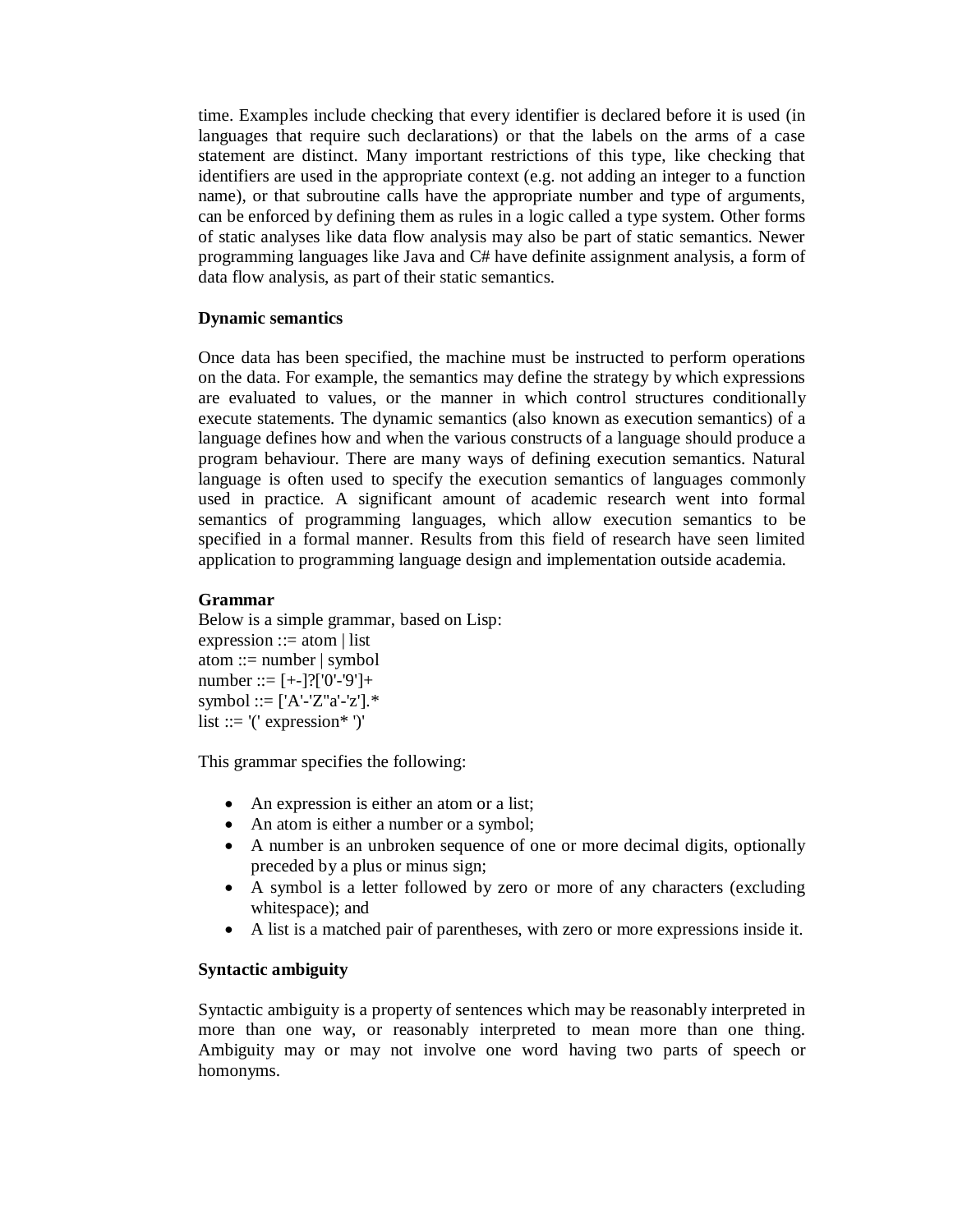Syntactic ambiguity arises not from the range of meanings of single words, but from the relationship between the words and clauses of a sentence, and the sentence structure implied thereby. When a reader can reasonably interpret the same sentence as having more than one possible structure, the text is equivocal and meets the definition of syntactic ambiguity.

# **Operator Precedence**

When several operations occur in an expression, each part is evaluated and resolved in a predetermined order called operator precedence. Parentheses can be used to override the order of precedence and force some parts of an expression to be evaluated before other parts. Operations within parentheses are always performed before those outside. Within parentheses, however, normal operator precedence is maintained.

When expressions contain operators from more than one category, arithmetic operators are evaluated first, comparison operators are evaluated next, and logical operators are evaluated last. Comparison operators all have equal precedence; that is, they are evaluated in the left-to-right order in which they appear. Arithmetic and logical operators are evaluated in the following order of precedence:

| Arithmetic                                 | Comparison                                | Logical    |
|--------------------------------------------|-------------------------------------------|------------|
| Exponentiation (^)                         | Equality $(=)$                            | <b>Not</b> |
| Negation (-)                               | Inequality $(\le)$                        | And        |
| Multiplication and division $(*, \Lambda)$ | Less than $(\le)$                         | Or         |
| Integer division (\)                       | Greater than (>)                          | Xor        |
| Modulus arithmetic (Mod)                   | Less than or equal to $\left(\leq\right)$ | Eav        |
| Addition and subtraction $(+, -)$          | Greater than or equal to $(>=)$           | Imp        |
| String concatenation $(8)$                 | ls                                        | &          |
|                                            |                                           |            |

When multiplication and division occur together in an expression, each operation is evaluated as it occurs from left to right. Likewise, when addition and subtraction occur together in an expression, each operation is evaluated in order of appearance from left to right.

The string concatenation operator  $(\mathbf{\&})$  is not an arithmetic operator, but in precedence it does fall after all arithmetic operators and before all comparison operators. The **Is** operator is an object reference comparison operator. It does not compare objects or their values; it checks only to determine if two object references refer to the same object.

# **Parsing**

In linguistics, parsing is the process of analyzing a text, made of a sequence of tokens (for example, words), to determine its grammatical structure with respect to a given (more or less) formal grammar. Parsing can also be used as a linguistic term, especially in reference to how phrases are divided up in garden path sentences.

# **Parser**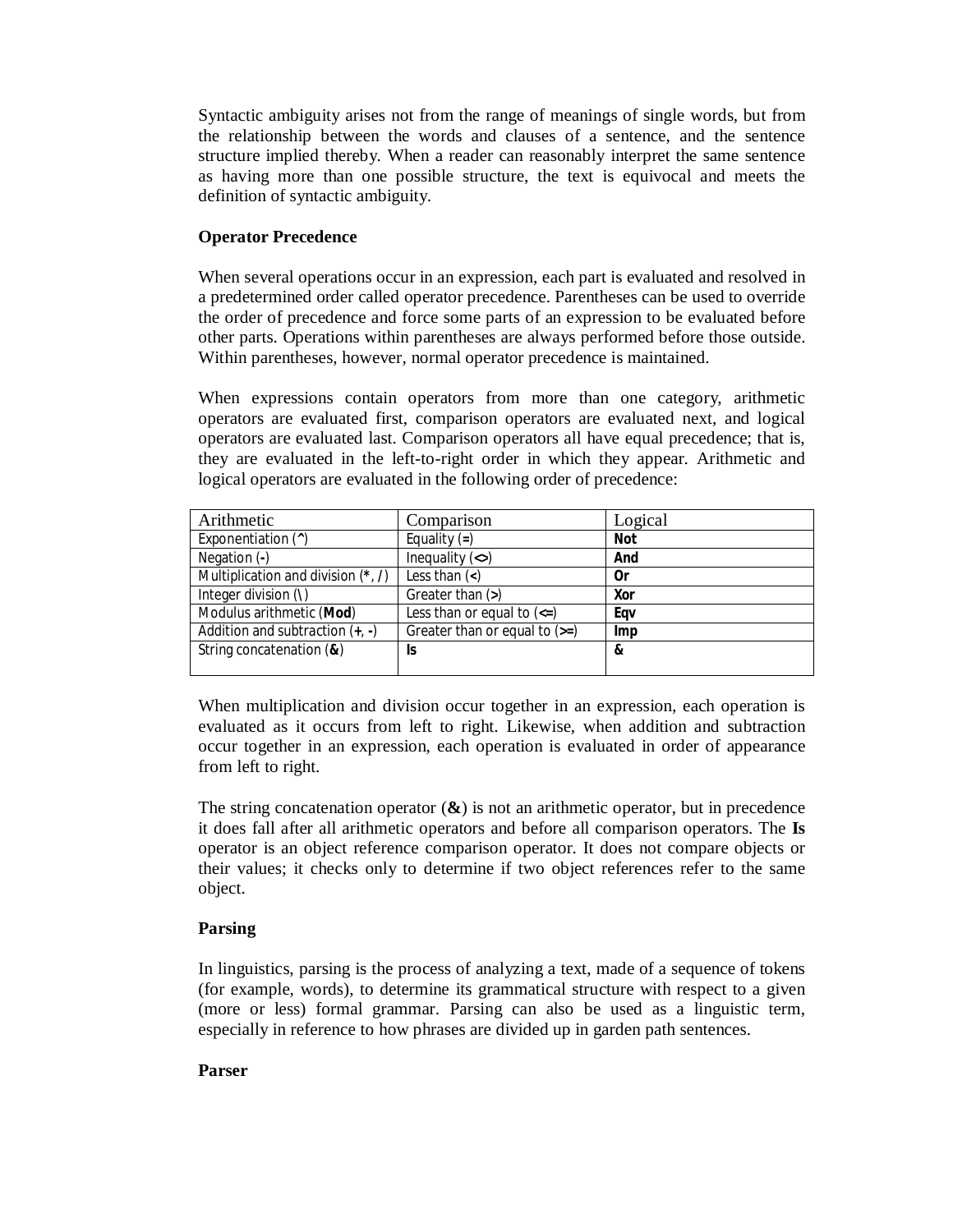In computing, a parser is one of the components in an interpreter or compiler, which checks for correct syntax and builds a data structure (often some kind of parse tree, abstract syntax tree or other hierarchical structure) implicit in the input tokens. The parser often uses a separate lexical analyser to create tokens from the sequence of input characters. Parsers may be programmed by hand or may be (semi-)automatically generated (in some programming languages) by a tool.

#### **Overview of process**



#### **Types of parser**

The task of the parser is essentially to determine if and how the input can be derived from the start symbol of the grammar. This can be done in essentially two ways:

• Top-down parsing- Top-down parsing can be viewed as an attempt to find leftmost derivations of an input-stream by searching for parse trees using a top-down expansion of the given formal grammar rules. Tokens are consumed from left to right. Inclusive choice is used to accommodate ambiguity by expanding all alternative right-hand-sides of grammar rules. Examples includes: Recursive descent parser, LL parser (Left-to-right, Leftmost derivation), and so on.

 Bottom-up parsing - A parser can start with the input and attempt to rewrite it to the start symbol. Intuitively, the parser attempts to locate the most basic elements, then the elements containing these, and so on. LR parsers are examples of bottom-up parsers. Another term used for this type of parser is Shift-Reduce parsing.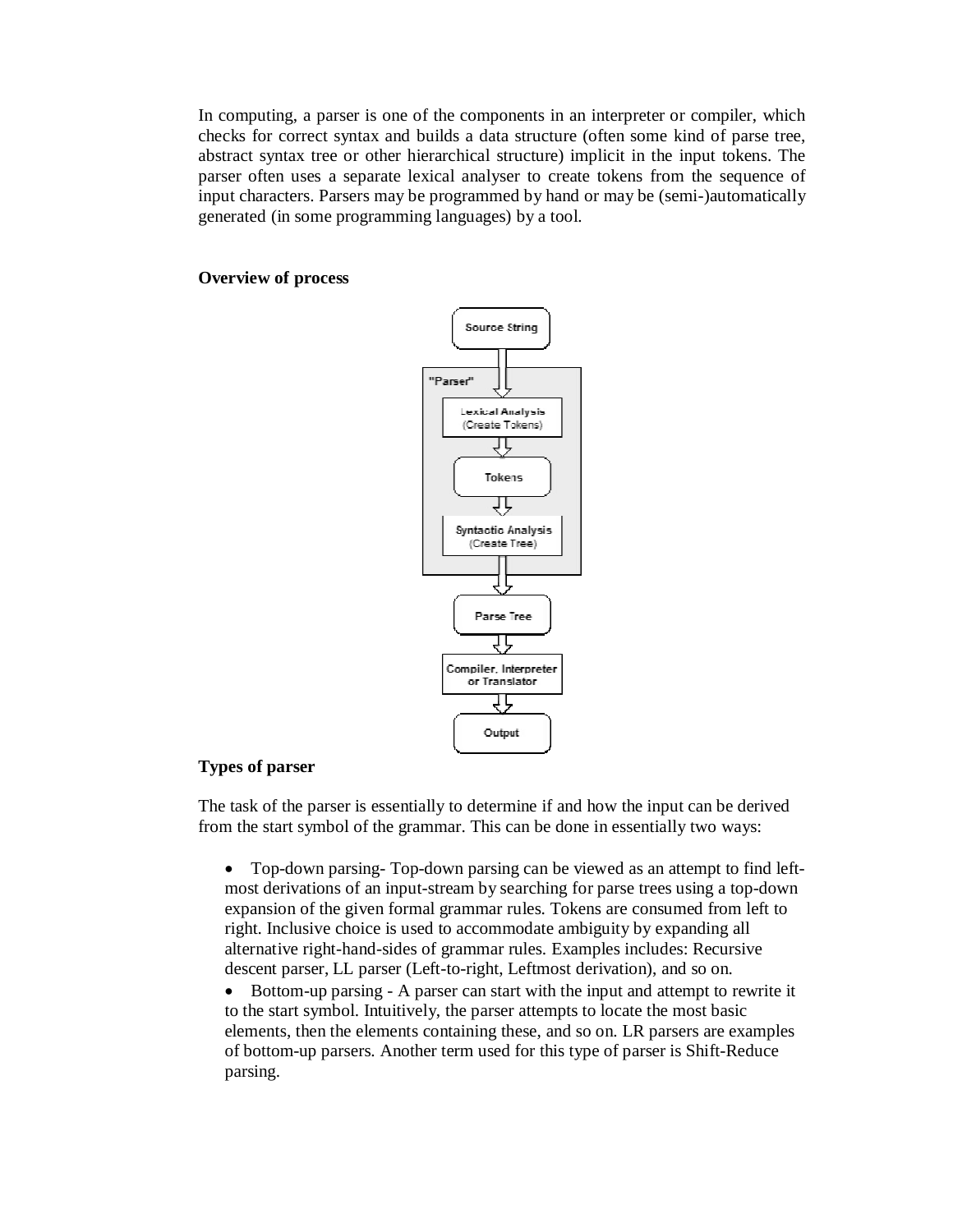Study questions:

1. Define syntax and semantic

2. What is the primary use of attribute grammars?

3. Define a left recursive grammar

4. The two mathematical models of Language description are generation and

recognition. Describe how each can define the syntax of a programming language

5. Write EBNF description for the following:

A Java class definition header statements

A Java method call statement

A C switch statement

A C Union definition

C float literals

6. Prove that the following grammar is ambiguous:

 $\langle$ S> ->  $\langle$ A>

 $\langle A \rangle \Rightarrow \langle A \rangle + \langle A \rangle \langle \text{id} \rangle$ 

 $\langle$ id $\rangle$  -> a|b|c

7. Which of the following sentences are in the language generated by this grammar Baab, bbbab, bbaaaaa, bbaab

# **Week 4:**

Names, Variables, The concepts of binding, scope, scope and lifetime, Referencing Environments, Named constants

# **Objective:**

To understand the fundamental semantic issues of variables, nature of names and special words in programming languages

# **Description:**

Attributes of variables, including type, address and value will be discussed.

Lecture Note: Variables, scope, and Binding

# **Variables**

It is a symbolic name given to some known or unknown quantity or information, for the purpose of allowing the name to be used independently of the information it represents. A variable name in computer source code is usually associated with a data storage location and thus also its contents.

Compilers have to replace variables' symbolic names with the actual locations of the data. While the variable name, type, and location generally remain fixed, the data stored in the location may get altered during program execution.

# **Naming conventions**

Unlike their mathematical counterparts, programming variables and constants commonly take multiple-character names, e.g. COST or total. Single-character names are most commonly used only for auxiliary variables; for instance, i, j, k for array index variables.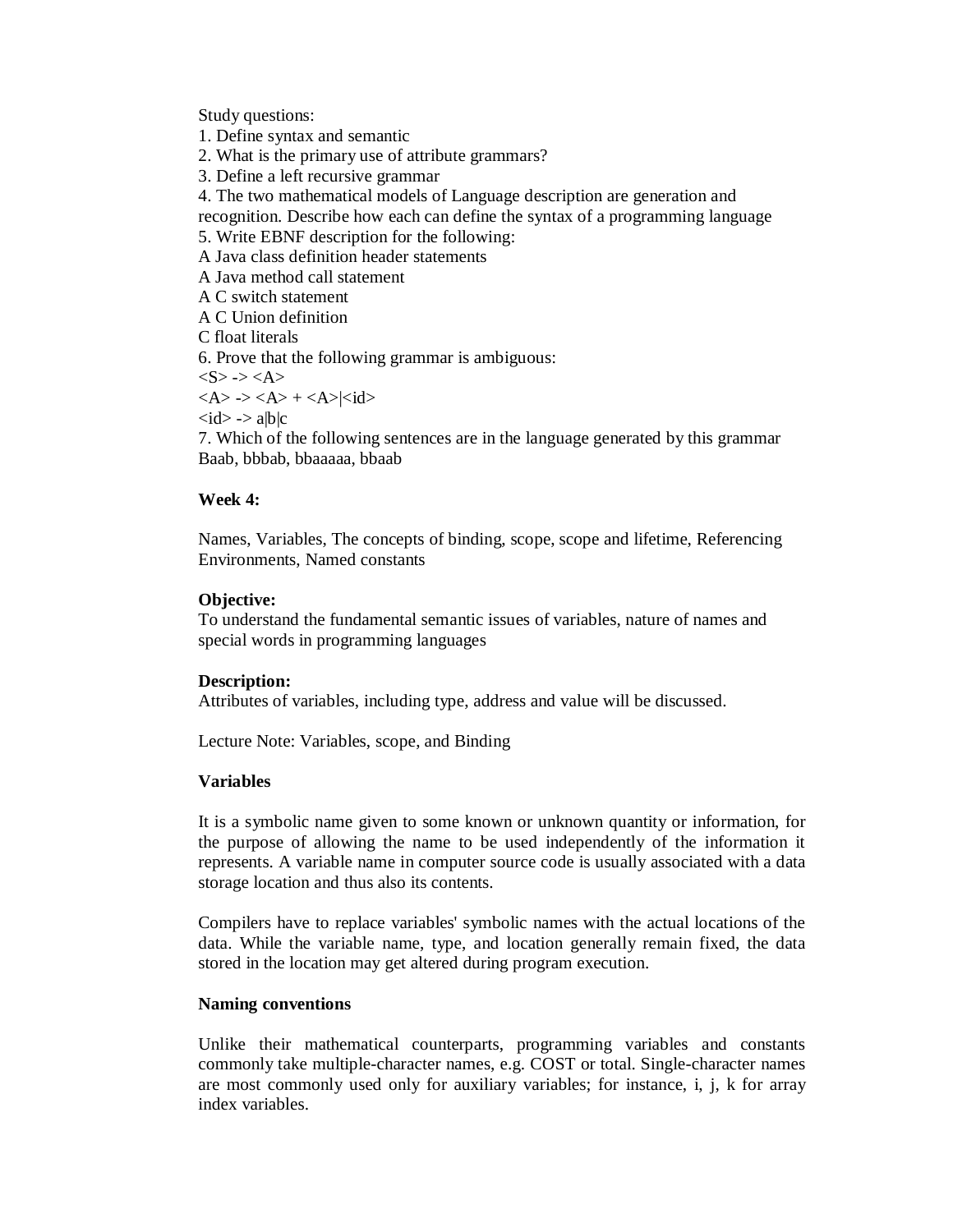Some naming conventions are enforced at the language level as part of the language syntax and involve the format of valid identifiers. In almost all languages, variable names cannot start with a digit (0-9) and cannot contain whitespace characters. Whether, which, and when punctuation marks are permitted in variable names varies from language to language; many languages only permit the underscore (\_) in variable names and forbid all other punctuation. In some programming languages, specific (often punctuation) characters (known as sigils) are prefixed or appended to variable identifiers to indicate the variable's type.

Case-sensitivity of variable names also varies between languages and some languages require the use of a certain case in naming certain entities; most modern languages are case-sensitive; some older languages are not. Some languages reserve certain forms of variable names for their own internal use; in many languages, names beginning with 2 underscores ("\_\_") often fall under this category.

#### **Binding**

Binding describes how a variable is created and used (or "bound") by and within the given program, and, possibly, by other programs, as well.

There are two types of binding; Dynamic, and Static binding.

- Dynamic Binding: (Also known as Dynamic Dispatch) is the process of mapping a message to a specific sequence of code (method) at runtime. This is done to support the cases where the appropriate method cannot be determined at compile-time. It occurs first during execution, or can change during execution of the program.
- Static Binding: It occurs first before run time and remains unchanged throughout program execution

#### **Scope**

The scope of a variable describes where in a program's text, the variable may be used, while the extent (or lifetime) describes when in a program's execution a variable has a (meaningful) value. Scope is a lexical aspect of a variable. Most languages define a specific scope for each variable (as well as any other named entity), which may differ within a given program. The scope of a variable is the portion of the program code for which the variable's name has meaning and for which the variable is said to be "visible". It is also of two type; static and dynamic scope.

 Static Scope: The static scope of a variable is the most immediately enclosing block, excluding any enclosed blocks where the variable has been re-declared. The static scope of a variable in a program can be determined by simply studying the text of the program. Static scope is not affected by the order in which procedures are called during the execution of the program.

 Dynamic Scope: The dynamic scope of a variable extends to all the procedures called thereafter during program execution, until the first procedure to be called that re-declares the variable.

#### **Referencing**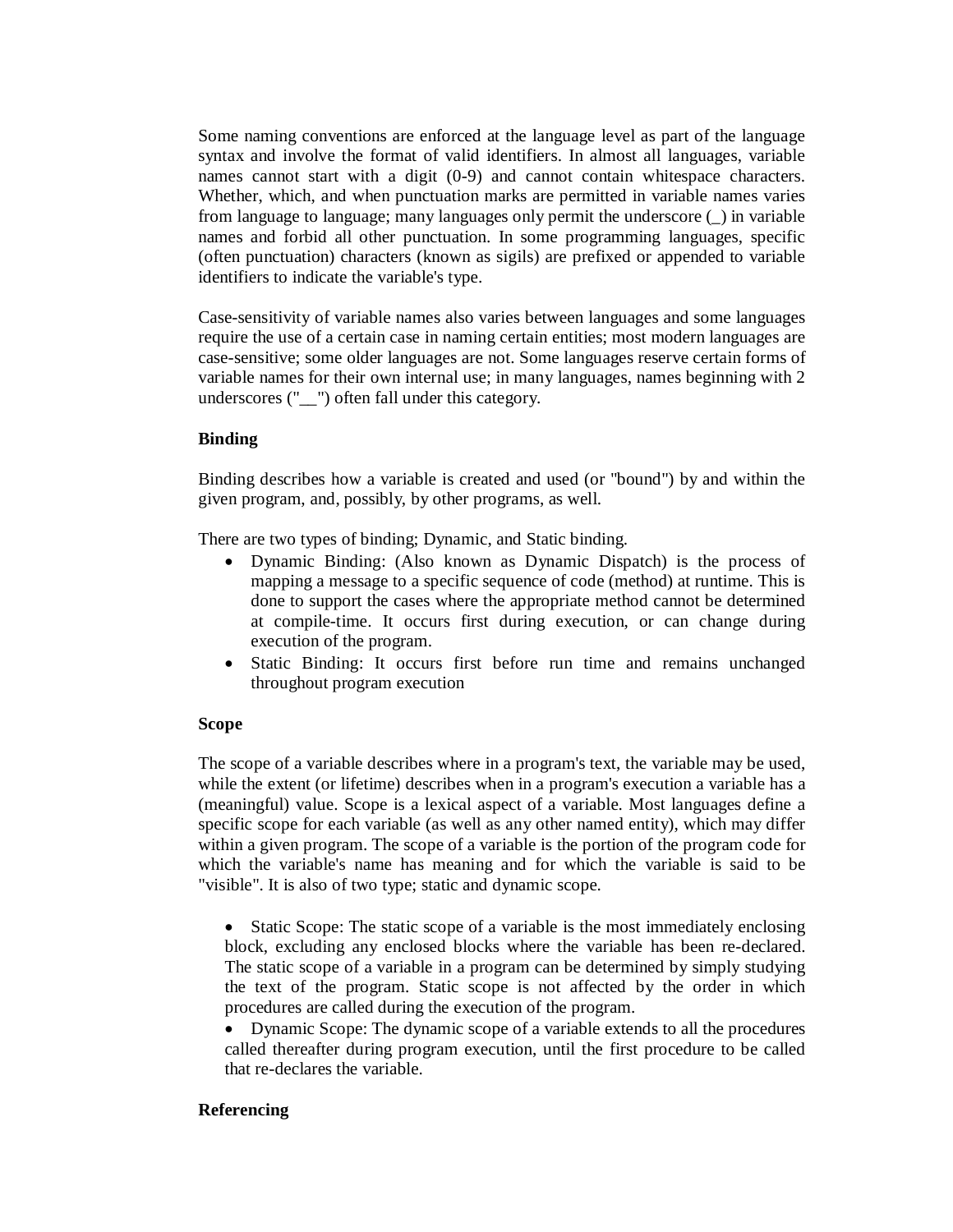The referencing environment is the collection of variable which can be used. In a static scoped language, one can only reference the variables in the static reference environment.

A function in a static scoped language does have dynamic ancestors (i.e. its callers), but cannot reference any variables declared in that ancestor.

#### **Study questions:**

1. Some programming languages are typeless. What are the obvious advantages and disadvantages of having no types in a language?

- 2. What are the advantages and disadvantages of dynamic scoping?
- 3. Define static binding and dynamic binding
- 4. In what ways are reserved words better than keywords?
- 5. Define lifetime, scope, static scope, and dynamic scope

#### **Week 5:**

Primitive data types, character string types, user-defined ordinal types, array types, associative arrays, record types, union types, pointer and reference types, type checking, strong typing, type equivalence, theory and data types.

#### **Objective:**

To introduce the concept of a data type and the characteristics of the common primitive data types, designs of enumeration and subrange types will be discussed. Details of structured and subrange types will be discussed. Details of structured data types specifically arrays records and unions are investigated. Indepth look at pointers and references.

#### **Description:**

Variables, name, address, value, type, lifetime, scope Binding = association of attributes with program entities Type binding, variables based on storage binding Type checking

Lecture Note: Data Types

Data type is a classification identifying one of various types of data, such as floatingpoint, integer, or Boolean, that determines the possible values for that type; the operations that can be done on values of that type; and the way values of that type can be stored. There are several classifications of data types, some of which include:

#### **Primitive Data Type**

It is a basic data type which is provided by a programming language as a basic building block. Most languages allow more complicated composite types to be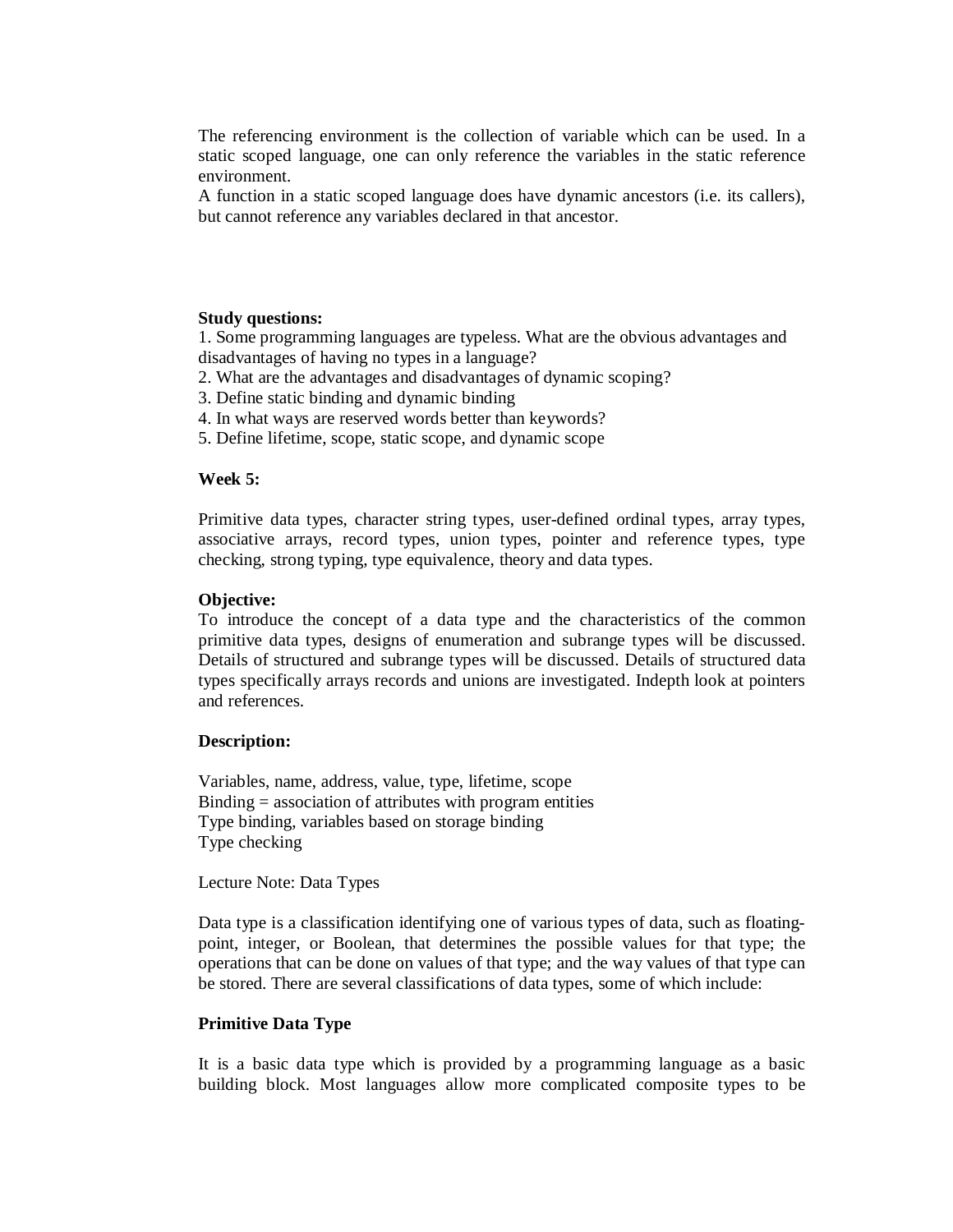recursively constructed starting from basic types. It also a built-in data type for which the programming language provides built-in support.

# **Character String Types**

A string data type is a data type modelled on the idea of a formal string. Strings are such an important and useful data type that they are implemented in nearly every programming language. In some languages they are available as primitive types and in others as composite types. The syntax of most high-level programming languages allows for a string, usually quoted in some way, to represent an instance of a string data type; such a meta-string is called a literal or string literal. A string is traditionally a sequence of characters, either as a literal constant or as some kind of variable.

# **Arrays**

An array is a systematic arrangement of objects, usually in rows and columns. It is a collection of variables of the same type under one name. Each variable, called an element, is accessed using a subscript (or index).

# **Study questions:**

- 1. What are the design issues of Arrays, Unions and Pointer types?
- 2. What are the common problems with pointers?
- 3. Define strongly typed
- 4. Why is C, C++, and Java not strongly typed?
- 5. How does a decimal value waste memory space?
- 6. Explain how coercion rules can weaken the beneficial effect of strong typing

7. Write a program in the language of your choice that behaves differently if the language used name equivalence than if it used structural equivalence

# **Week 6:**

Arithmetic expression, overloaded operators, type conversions, relational and Boolean expressions, short-circuit evaluation, assignment statements, mixed-mode assignment

# **Objectives:**

To encourage the students to understand control flow, arithmetic expressions and design issues in arithmetic expression.

# **Description:**

Type conversions, mixed mode expression, short circuit evaluation, simple assignment statements, assignment with conditional targets, compound assignment operators, urinary assignment operators, list assignment and mixed mode assignment.

Lecture Note: Arithmetic expression

Programming languages generally support a set of operators that are similar to operations in mathematics. A language may contain a fixed number of built-in operators (e.g.  $+$  -  $* =$  in C and C++), or it may allow the creation of programmerdefined operators (e.g. Haskell). Some programming languages restrict operator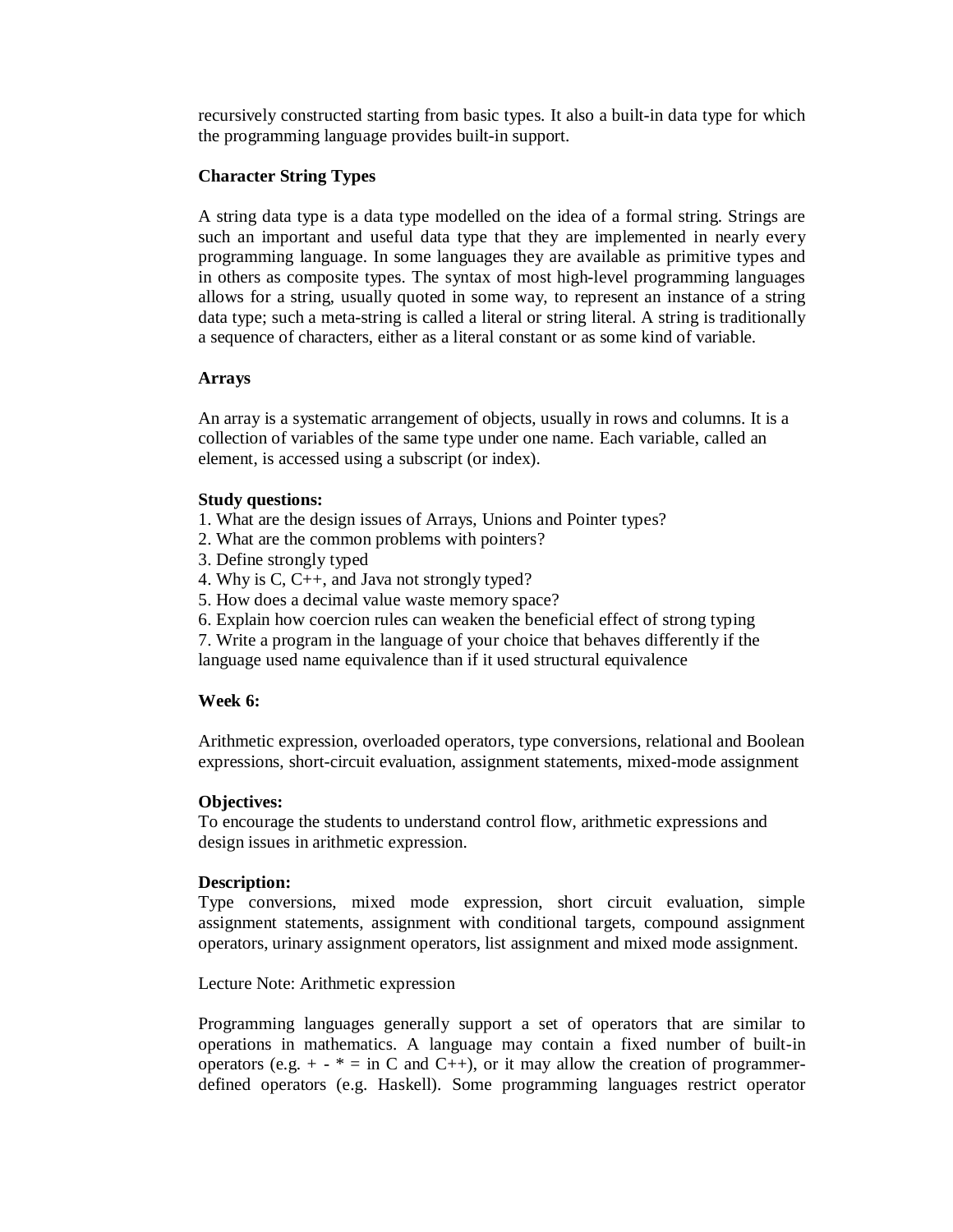symbols to special characters like  $+$  or := while others allow also names like div (e.g. Pascal).

### **Overloaded operators**

In some programming languages an operator may be ad-hoc polymorphic, that is, have definitions for more than one kind of data, (such as in Java where the + operator is used both for the addition of numbers and for the concatenation of strings). Such an operator is said to be overloaded. In languages that support operator overloading by the programmer but have a limited set of operators, operator overloading is often used to define customized uses for operators.

### **Relational and Boolean Expression**

Relational operator is a programming language construct or operator that test or define some kind of relation between two entities. These include numerical equality (e.g.,  $5 = 5$ ) and inequalities (e.g.,  $4 \ge 3$ ). In programming languages that include a distinct Boolean data type in their type system, like Java, these operators return true or false, depending on whether the conditional relationship between the two operands holds or not.

An expression created using a relational operator forms what is known as a relational expression or a condition. Relational operators are also used in technical literature instead of words. Relational operators are usually written in infix notation, if supported by the programming language, which means that they appear between their operands (the two expressions being related).

# **Short-Circuit Evaluation**

Short-circuit evaluation, minimal evaluation, or McCarthy evaluation denotes the semantics of some Boolean operators in some programming languages in which the second argument is only executed or evaluated if the first argument does not suffice to determine the value of the expression: when the first argument of the AND function evaluates to false, the overall value must be false; and when the first argument of the OR function evaluates to true, the overall value must be true. In some programming languages (Lisp), the usual Boolean operators are short - circuit. In others (Java, Ada), both short-circuit and standard Boolean operators are available.

#### **Study questions:**

- 1. Define operator precedence and operator associativity
- 2. What is Coercion?
- 3. What is overloaded operator?
- 4. Describe a situation in which the operator in a programming language would not be
- i] Associative ii] Commutative

5. Why does Java specify that operands in expressions are all evaluated in left to right order?

# **Week 7:**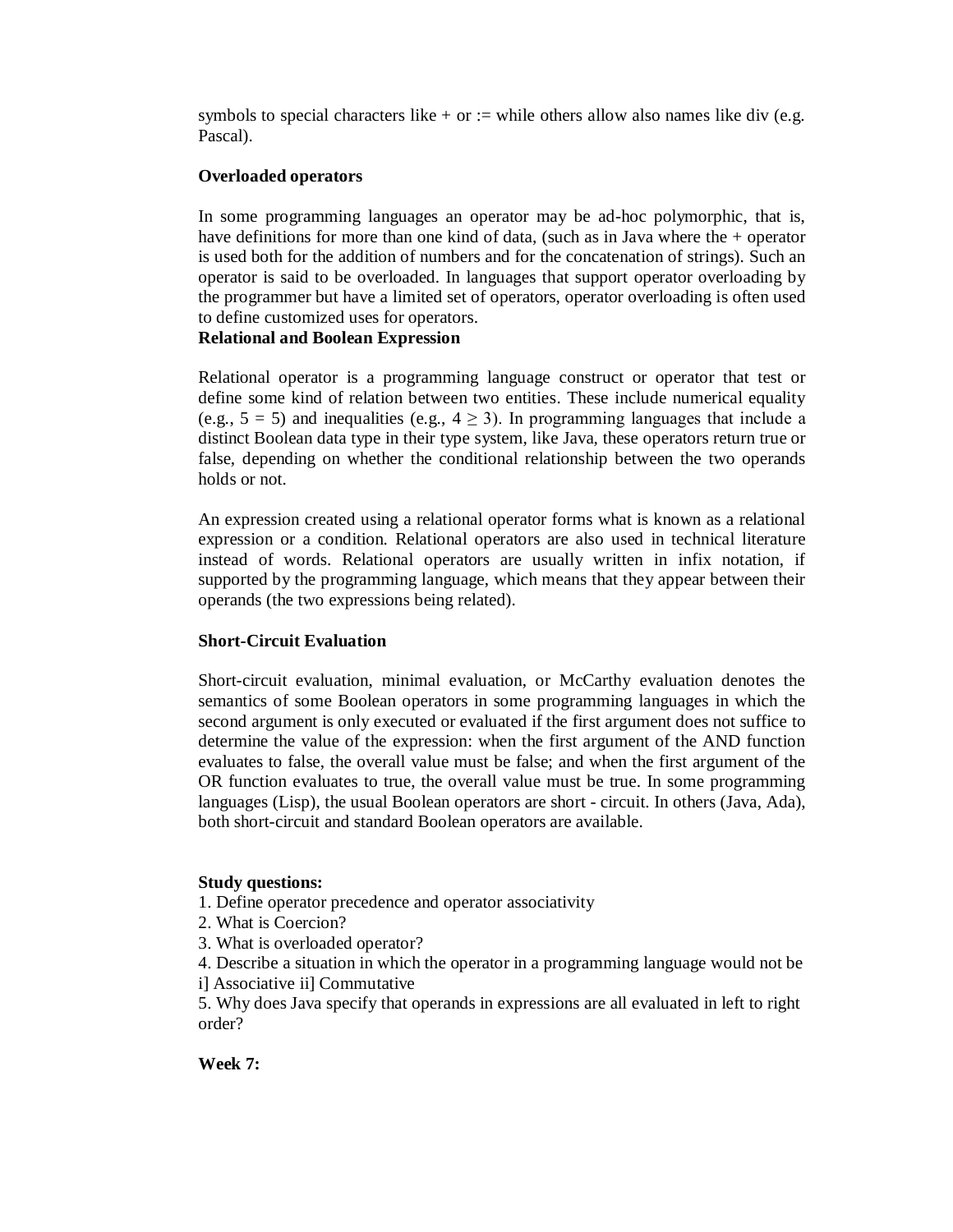Selection Statements, Iterative Statements, Unconditional Branching, Guarded Commands

#### **Objective:**

To introduce students to control flow and execution sequence in different programming languages.

#### **Description:**

Structured control flow, selection statements, two way selection statements, nested selectors, multiple way selection statements in C/C++/Java/C#/Ada/Python Iteration Statements, indefinite iteration, Iteration construct in C/C++/Java/C#/Ada/Python Lecture Note: Selection, and Iterative Statement

#### **Selection Statement**

It is a control statement which conditionally chooses between two or more alternate paths of execution, they are also referred to as conditional statements. There are various types of selection statement, such as;

Two-Way Selection Statements

The basic two-way selection statement is the Boolean if statement; in its simplest form a controlled statement is executed iff a control expression is true: e.g.,

```
if (x > 4) {
    y = 0;
 }
```
In this example, if x is 5, the value of y is changed to 0; if x is 3, the value of y is not changed.

• Multiple Selection Statements

A multiple selection statement executes one of a list of statement sections, depending on the value of an expression.

The effect of a multi-way selection statement can also be provided with nested if statements, e.g.

```
if (Count == 1)cout << "Only one\n";
else if (Count == 2)cout << "A pair\ln";
else if (Count == 3) cout << "Three\n";
else
 cout << "Many\n";
```
# **Iterative Statement**

It is a control statement which conditionally executes a section of code zero or more times. Iteration statements are also referred to as loop statements. It is of various type;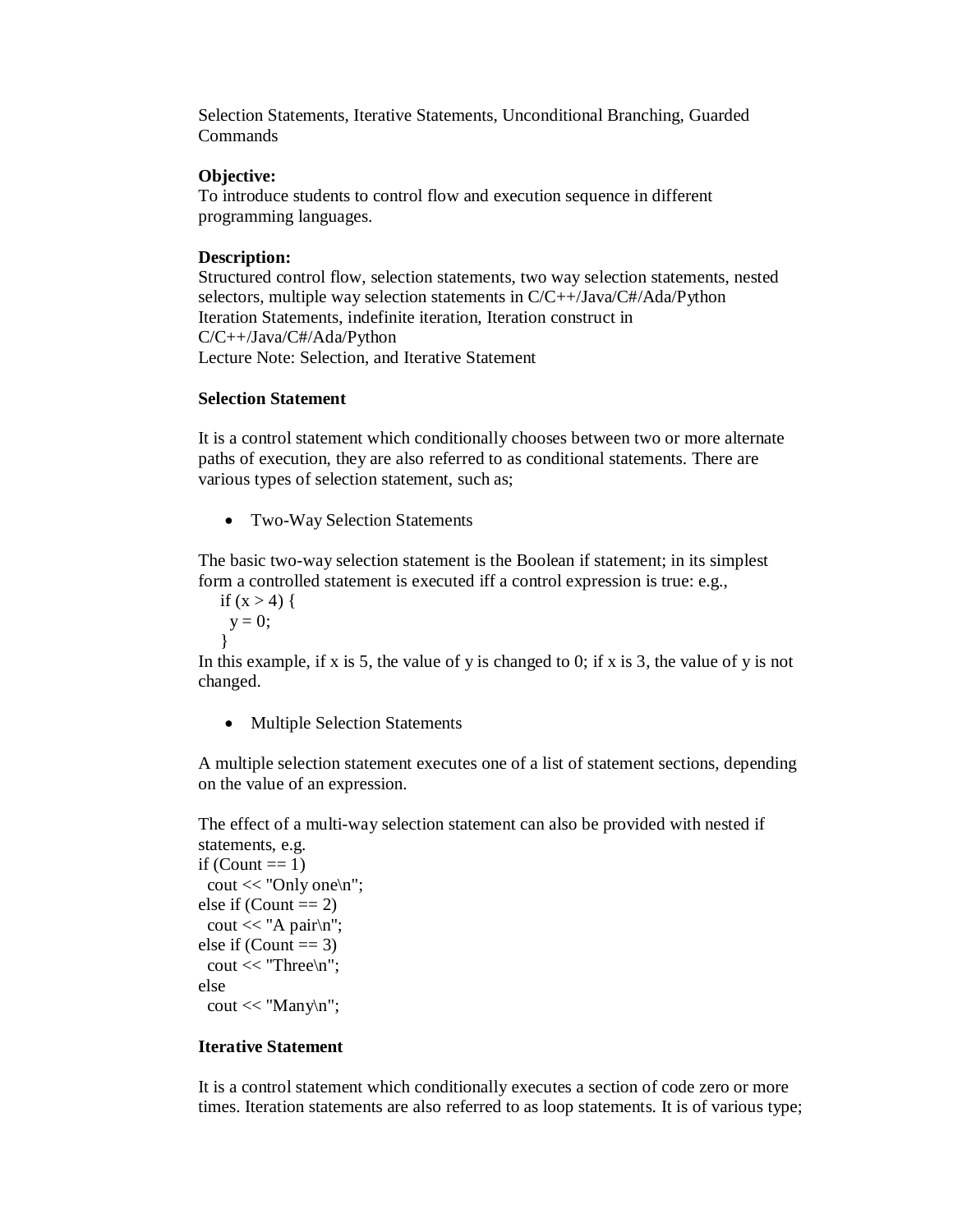```
• Counter Controlled Loops
FOR I = 1 TO 5 DO BEGIN
    J := J + I END
    Logically Controlled Loops
i = 1;
while (i \leq 5) {
j = j + 1;++i;}
    User-Located Loop Control Mechanisms
```
• Iteration Based on Data Structures

#### **Unconditional branch statement**

This is a statement which always transfers control to a specified location in a program. The most common unconditional branch statement is the go to statement, which in some cases, increase the execution efficiency of a program.

#### **Study questions:**

1. What is the definition of control structure?

2. What contemporary languages do not include goto statement?

3. Explain the advantages and disadvantages of the Java "for" statement compared to Ada's "for"

4. Rewrite the following pseudocode segment using a loop structure in the specified languages:

 $K = (j + 13)/27$ Loop: If  $k > 10$  then goto out  $K = k + 1$  $I = 3 * k-1$ Goto loop Out: ... a. Fortran 95 b. Ada c. C, C++, Java, C# d. Python e. Ruby

## **Week 8:**

Fundamentals of subprograms, design issues for subprograms, local referencing environments, parameter-passing methods, parameters that are subprograms, overloaded subprograms, generic subprograms, design issues for functions, userdefined overload operators, subroutines.

#### **Objective:**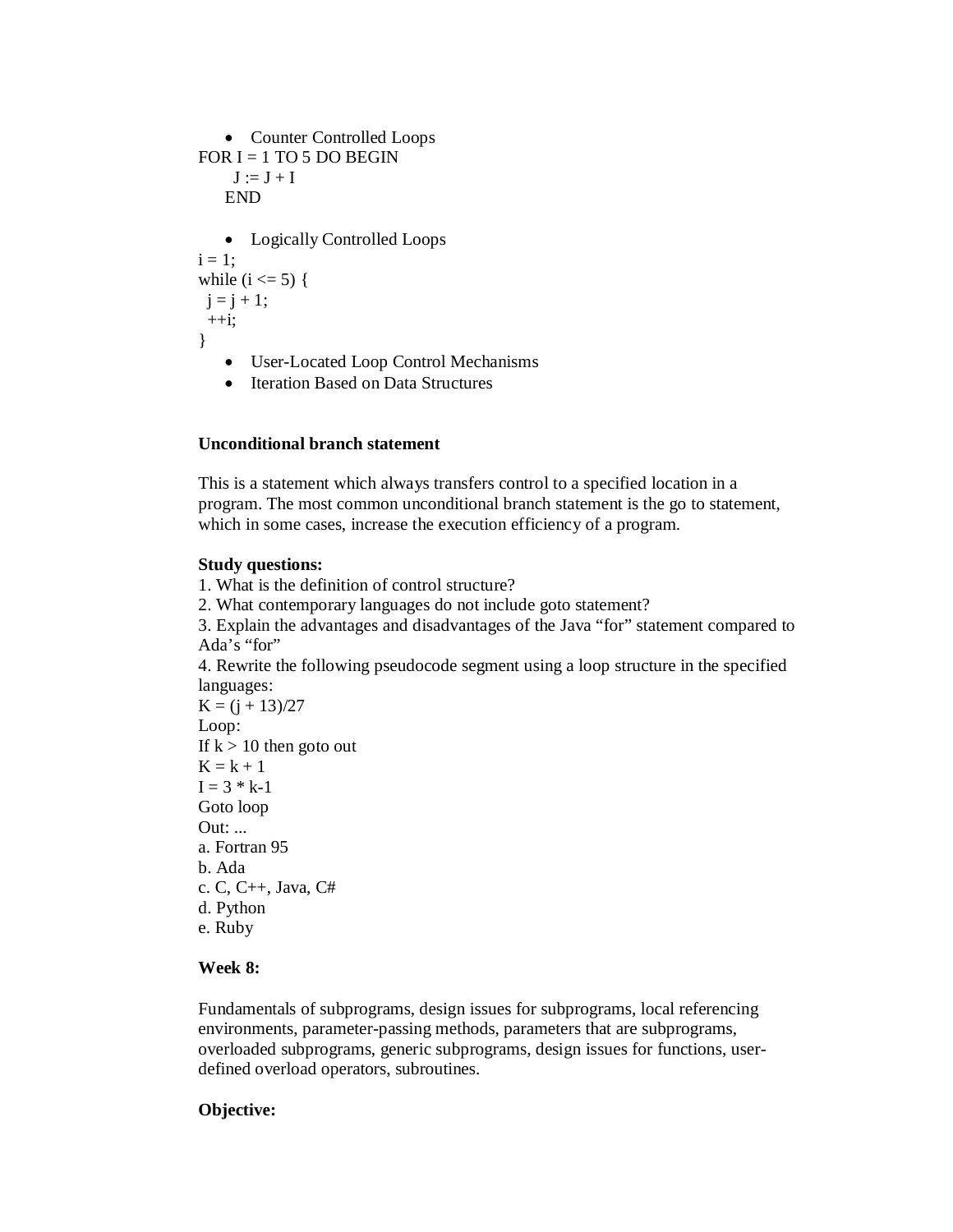- To introduce students to subprograms in different programming languages as the fundamental building blocks of programs
- To explore the design concepts including parameter-passing methods, local referencing environment, overload subprograms, generic subprograms and the aliasing and side effect problems.

# **Description:**

Control flow, abstraction, subprogram general declaration, procedure versus functions, formal/actual parameters, local referencing, semantic modes of parameter passing, pass by value, pass by name, pass by result, pass by reference, type checking, overload, polymorphisms, subroutines.

Lecture Note: Fundamentals of subprograms.

#### **Subprogram**

Subroutine (also called procedure, function, routine, method, or subprogram) is a portion of code within a larger program that performs a specific task and is relatively independent of the remaining code.

A subroutine is often coded so that it can be started ("called") several times and/or from several places during a single execution of the program, including from other subroutines, and then branch back (return) to the next instruction after the "call" once the subroutine's task is done.

A subroutine may be written so that it expects to obtain one or more data values from the calling program (its parameters or arguments). It may also return a computed value to its caller (its return value), or provide various result values or out(put) parameters. Indeed, a common use of subroutines is to implement mathematical functions, in which the purpose of the subroutine is purely to compute one or more results whose values are entirely determined by the parameters passed to the subroutine. (Examples might include computing the logarithm of a number or the determinant of a matrix.)

The advantages of breaking a program into subroutines include:

- Decomposition of a complex programming task into simpler steps: this is one
- of the two main tools of structured programming, along with data structures.
- reducing the duplication of code within a program,
- enabling the reuse of code across multiple programs,
- Hiding implementation details from users of the subroutine.

Disadvantages

- The invocation of a subroutine (rather than using in-line code) imposes some computational overhead in the call mechanism itself.
- The subroutine typically requires standard house keeping code—both at entry to, and exit from, the function (function prologue and epilogue—usually saving general purpose registers and return address as a minimum).

# **Parameter –passing Methods**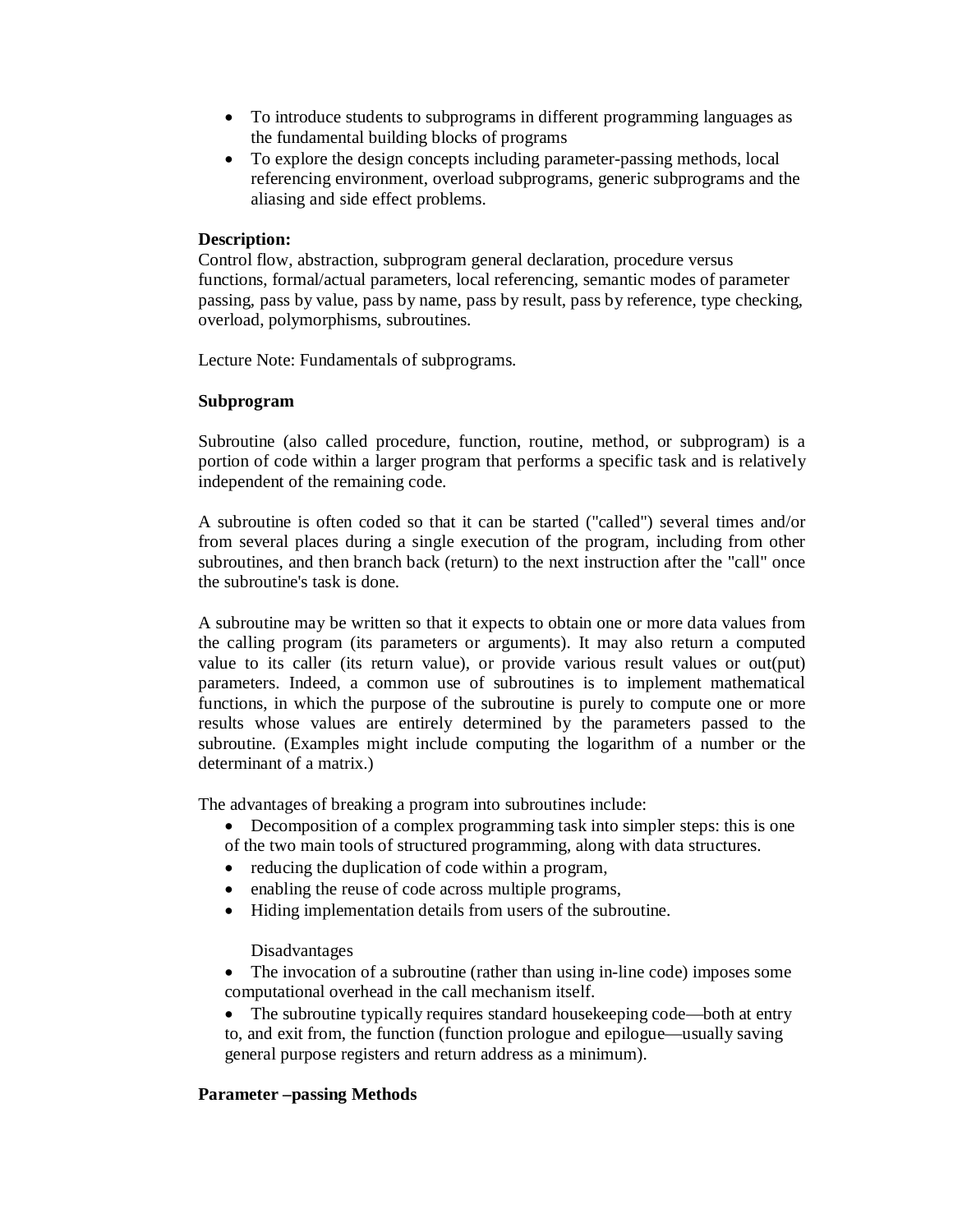Parameter is a special kind of variable, used in a subroutine to refer to one of the pieces of data provided as input to the subroutine. These pieces of data are called arguments. An ordered list of parameters is usually included in the definition of a subroutine, so that, each time the subroutine is called, its arguments for that call can be assigned to the corresponding parameters.

### **Study questions:**

- 1. What are the design issues for subprograms?
- 2. What are the three semantic models of parameter passing?
- 3. What are the design issues for functions?

4. In most Fortran IV implementations, parameters were passed by reference, using access path transmission only. State both the advantages and disadvantages of this design choice

5. Write a program, using the syntax of whatever language you like that produces different behaviour depending on whether pass by reference or pass by value result is used in its parameter passing.

#### **Week 9:**

Concept of Abstraction, Introduction to data abstraction, design issues for abstract data types, language examples, parameterized abstract data types, encapsulations.

#### **Objective**:

- To explore programming language constructs that support data abstraction and
- To discuss the general concept of abstraction in programming and programming languages.

#### **Description:**

Functional versus imperative, mathematical functions, lambda expressions, functional forms, syntax and naming conventions, simple expressions, procedures that return procedures, functional forms in scheme, the Fibonacci numbers, the sum of two infinite lists.

#### **Study questions:**

1. Compare Java's package with Ruby's modules

2. Describe the three ways a client can reference a name from a namespace in C++ 3. Design an abstract data type for a matrix with integer elements in a language that you know, including operations for addition, subtraction, and matrix multiplication.

# **Week 10:**

Object Oriented programming, Design issues for object oriented language, smalltalk, C++, Java, C3, ada 95, Ruby, Implementation of Object Oriented constructs, Scripting Language i.e Python.

# **Objective:**

To introduce Object Oriented programming followed by an extended discussion of the primary design issues for inheritance and dynamic binding, support for object oriented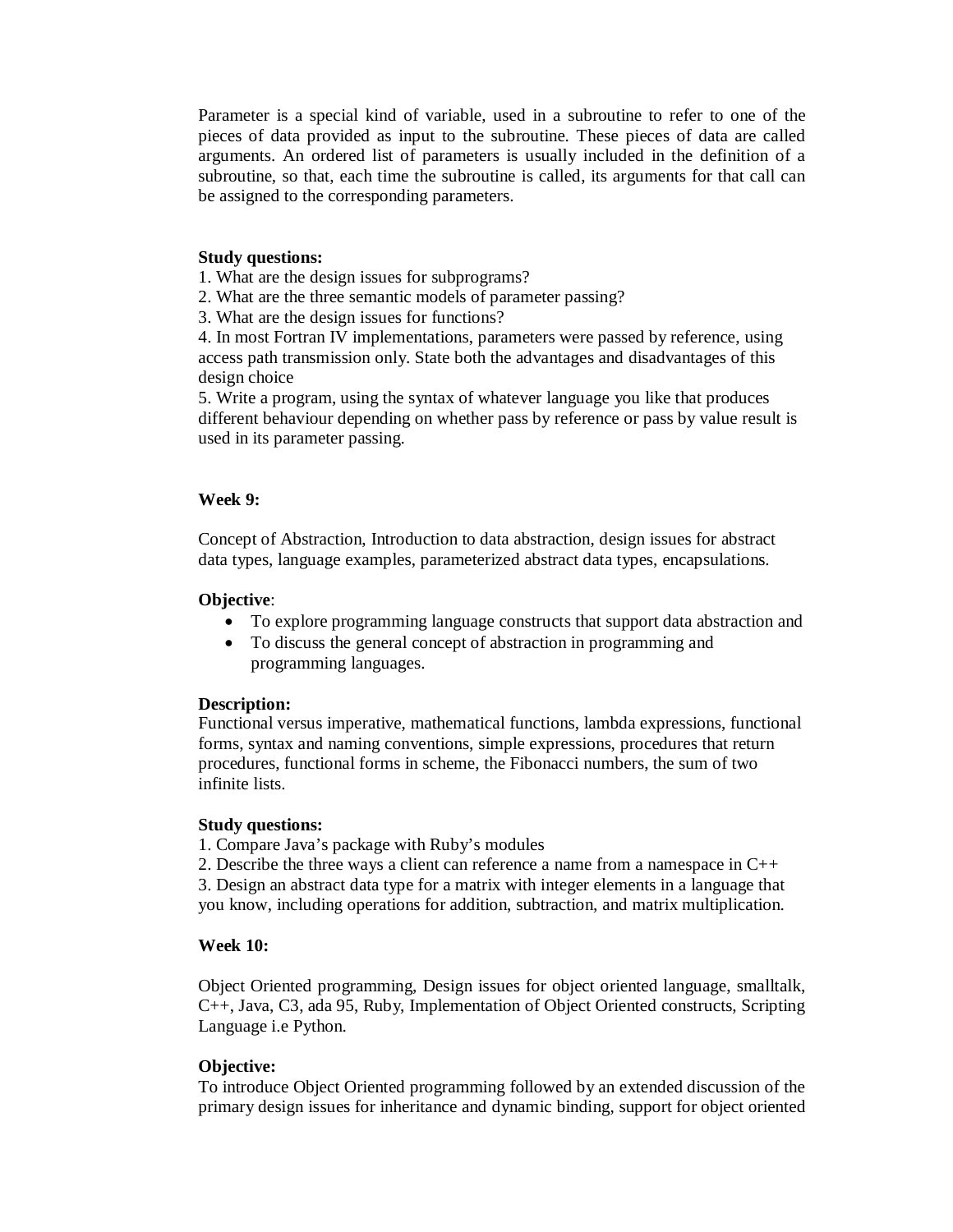programming in smallytalk, c++, Java, c#, Ada 95 and Ruby. Implementation of dynamic bindings of method calls to methods in Object Oriented language.

### **Description:**

Important features of O-O language, the python example: interpreter, keywords, modules, class, inheritance, built-in types basic and composite, integers, Booleans, floating point, strings, lists, tuples, dictionaries, files, statement and functions, assignment forms, compound statements, conditional statement, error handler, exception handling.

## **Study questions:**

- 1. Describe the three characteristics features of Object Oriented Language
- 2. What is?
- a. Multiple Inheritance
- b. Polymorphic variables,
- c. Nesting class
- 3. Compare the class entity control of C++ and Java
- 4. Explain type checking in smalltalk
- 5. What is the purpose of finalize clause in Java
- 6. Compare the type error detection for instance variables in Java and Ruby.

#### **Week 11:**

Predicate Calculus, Influence Rules, Logic programming Languages, Element of Prolog, applications of logic programming.

### **Objective:**

The objectives are to introduce the concepts of logic programming and logic programming languages, including a brief description of a subset of prolog.

# **Description:**

Introduction to predicative calculus as the basis for logic programming language; followed by discussion of how predicative calculus can be used for automatic theorem-proving systems, general overview of logic programming, basic of prolog programming language, including arithmetic list processing, and a trace tool that can be used to help debug programs, illustration of how the prolog system works, application areas in which prolog has been used.

# **Lecture Note:** PROLOG

Logic Programming is the name given to a distinctive style of programming, very different from that of conventional programming languages such as C++ and Java. Fans of Logic Programming would say that 'different' means clearer, simpler and generally better! Although there are other Logic Programming languages, by far the most widely used is Prolog. The name stands for Programming in Logic. Prolog is based on research by computer scientists in Europe in the 1960s and 1970s, notably at the Universities of Marseilles, London and Edinburgh. The first implementation was at the University of Marseilles in the early 1970s. Further development at the University of Edinburgh led to a de facto standard version, now known as Edinburgh Prolog. Prolog has been widely used for developing complex applications, especially in the field of Artificial Intelligence. Although it is a general-purpose language, its main strengths are for symbolic rather than for numerical computation. The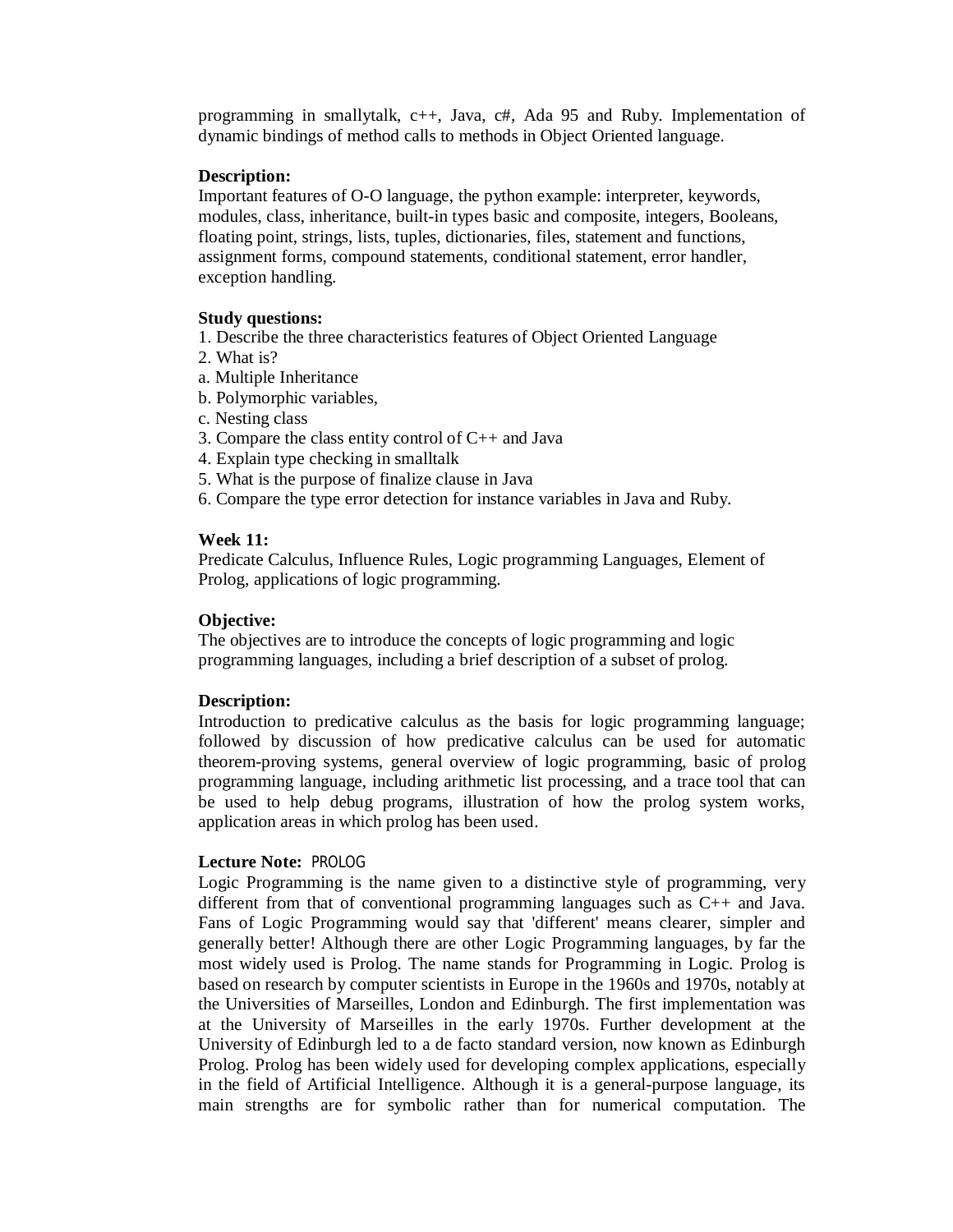developers of the language were researchers working on automating mathematical theorem proving. This field is often known as computational logic. The idea that the methods developed by computational logicians could be used as the basis for a powerful general purpose programming language was revolutionary 40 years ago. Unfortunately most other programming languages have not yet caught up. Developed in Europe in the 1970s, the language Prolog has steadily gained enthusiastic converts, bolstered by its surprise choice as the initial language of the Japanese Fifth Generation Computer project. Prolog has three positive features that give it key advantages over Lisp. First, Prolog syntax and semantics are much closer to formal logic, the most common way of representing facts and reasoning methods used in the artificial intelligence literature. Second, Prolog provides automatic backtracking, a feature making for considerably easier "search", the most central of all artificial intelligence techniques. Third, Prolog supports multidirectional (or multiuse) reasoning, in which arguments to a procedure can freely be designated inputs and outputs in different ways in different procedure calls, so that the same procedure definition can be used for many different kinds of reasoning. Besides this, new implementation techniques have given current versions

of Prolog close in speed to Lisp implementations, so efficiency is no longer a reason to prefer Lisp.

Prolog has a straightforward uniform syntax, programs that are equivalent to a database of facts and rules, a built-in theorem prover with *automatic backtracking, list processing, recursion and facilities for modifying programs (or databases) at runtime*. Prolog lends itself to a style of programming making particular use of two powerful techniques: recursion and list processing. In many cases algorithms that would require substantial amounts of coding in other languages can be implemented in a few lines in Prolog.

#### **Available versions of PROLOG**

There are many versions of Prolog available for PC, Macintosh and Unix systems, including versions for Microsoft Windows, to link Prolog to an Oracle relational database and for use with 'object-oriented' program design. These range from commercial systems with many features to public domain and 'freeware' versions. Some of these are listed (in alphabetical order) below, together with web addresses at which more information can be found.

- 1. Amzi! Prolog ; http://www.amzi.com/products/prolog\_products.htm
- 2. B-Prolog -http://www.probp.com/
- 3. Ciao Prolog http://clip.dia.fi.upm.es/Software/Ciao/
- 4. GNU Prolog http://gnu-prolog.inria.fr/
- 5. Logic Programming Associates Prolog (versions for Windows, DOS and Macintosh) -
- 6. http://www.lpa.co.uk
- 7. Open Prolog (for Apple Macintosh) http://www.cs.tcd.ie/open-prolog/
- 8. PD Prolog (a public domain version for MS-DOS only) http://www-2.cs.cmu.edu/afs/cs/project/ airepository/ai/lang/prolog/impl/prolog/pdprolog/0.html
- 9. SICStus Prolog http://www.sics.se/isl/sicstuswww/site/index.html
- 10. SWI Prolog http://www.swi-prolog.org/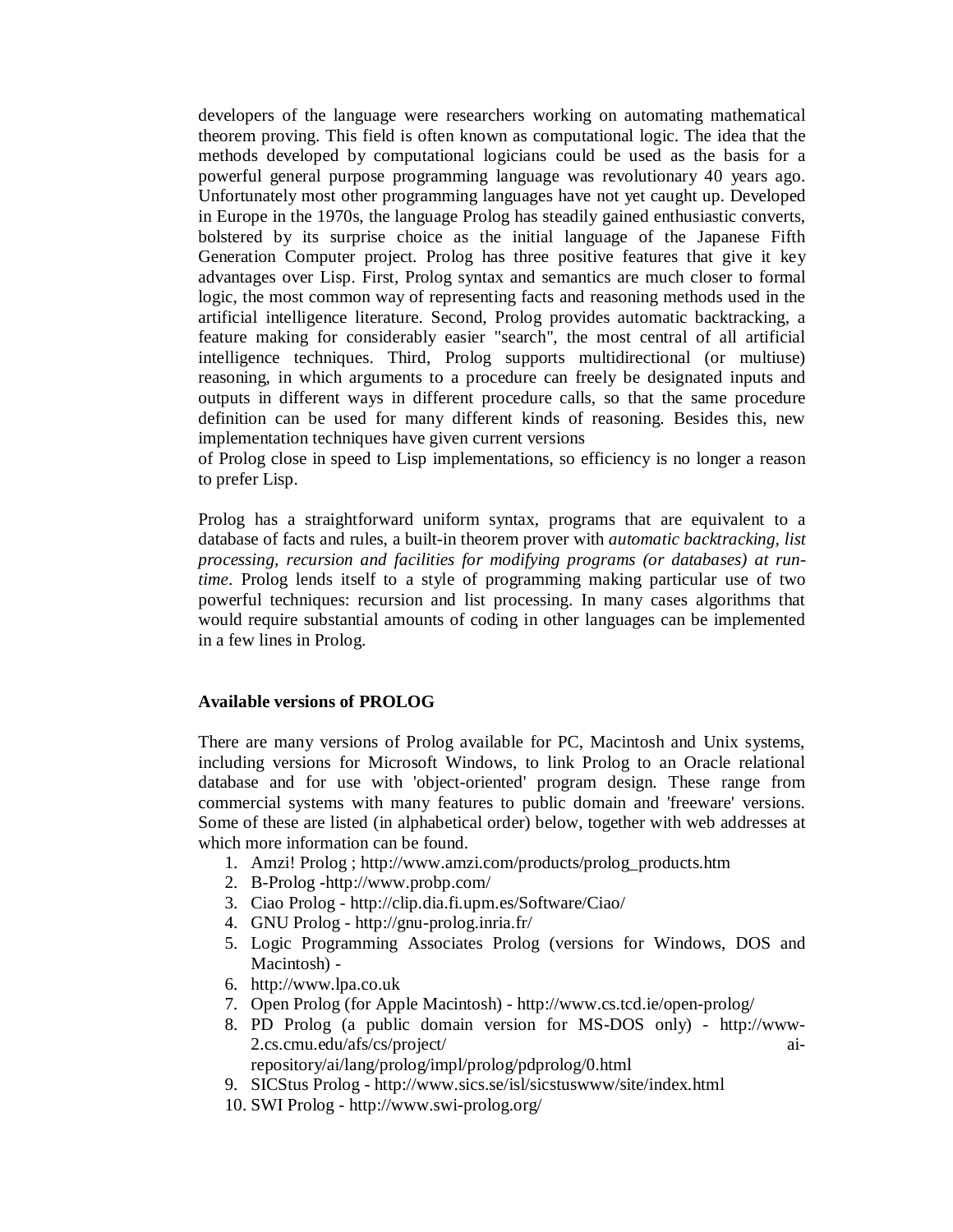- 11. Turbo Prolog (an old version that only runs in MS-DOS) http://www.fraber.de/university/prolog/tprolog.html
- 12. Visual Prolog http://www.visual-prolog.com/
- 13. W-Prolog (a Prolog-like language that runs in a web browser) http://goanna.cs.rmit.edu.au/~winikoff/wp/
- 14. YAP Prolog http://www.ncc.up.pt/~vsc/Yap/

# **Starting PROLOG**

Starting the Prolog system is usually straightforward, but the precise details will vary from one version to another. Consult the documentation if necessary. Starting Prolog will generally produce a number of lines of headings followed by a line containing just

**?-**

This is the system prompt. (In some versions of Prolog a slightly different combination of characters may be used.)

The prompt indicates that the Prolog system is ready for the user to enter a sequence of one or more goals, which must be terminated by a full stop, for example:

# **?- write('Hello World'),nl,write('Welcome to Prolog'),nl.**

The above line does not have any effect until the 'return' key is pressed. Doing so produces the output

**Hello World Welcome to Prolog yes** followed by a further system prompt **?-**. In the above example, the user has entered a sequence of four goals: **write('Hello World'), nl (twice) and write('Welcome to Prolog').**  The commas separating the goals signify 'and'. In order for the sequence of goals **write('Hello World'),nl,write('Welcome to Prolog'),nl** to succeed each of the following goals has to succeed in order: **write('Hello World')** Hello World has to be displayed on the user's screen **nl** a new line has to be output to the user's screen **write('Welcome to Prolog')**

Welcome to Prolog has to be displayed on the user's screen

# **nl**

A new line has to be output to the user's screen.

The Prolog system can achieve all these goals simply by outputting lines of text to the user's screen. It does so and then outputs **yes** to indicate that the sequence of goals has succeeded.

From the system's point of view, the important issue is whether or not the sequence of goals entered by the user succeeds. The generation of output to the screen is considered much less important and is described as (merely) a side effect of evaluating the goals write('Hello World') etc. The meanings of write and nl are predefined by the Prolog system. They are known as built-in predicates, sometimes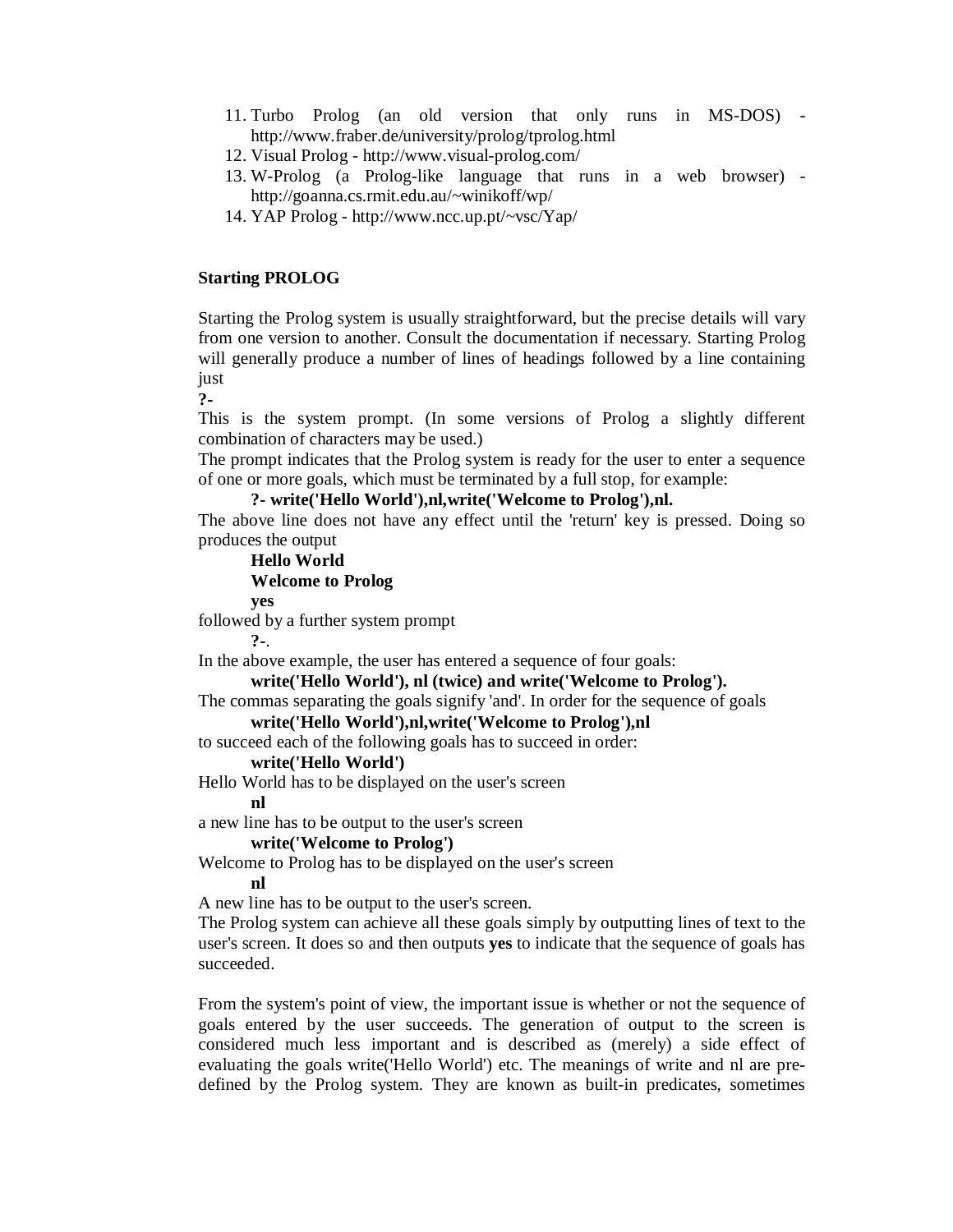abbreviated to BIPs. Two other built-in predicates that are provided as standard in almost all versions of Prolog are halt and statistics.

**?-halt.**

causes the Prolog system to terminate.

**?- statistics**.

causes system statistics (of value mainly to more experienced users) such as the following to be generated.

| <b>Memory Statistics</b>  | <b>Free Bytes</b> | <b>Total Bytes</b> | <b>Percent</b> |
|---------------------------|-------------------|--------------------|----------------|
| <b>Reset Space</b>        | 65536             | 65536              | $(100\%)$      |
| <b>Heap Space</b>         | 261850            | 262130             | $(100\%)$      |
| <b>Input Space</b>        | 65536             | 65536              | $(100\%)$      |
| <b>Output Space</b>       | 65536             | 65536              | $(100\%)$      |
| <b>Total Elapsed Time</b> | 626.871           | $(100\%)$          |                |
| <b>Active Processing</b>  | 2.704             | $(0\%)$            |                |
| <b>Waiting for Input</b>  | 623.977           | $(100\%)$          |                |
| yes                       |                   |                    |                |

Note that this output ends with the word yes, signifying that the goal has succeeded, as statistics, halt and many other built-in predicates always do. Their value lies in the side effects (generating statistics etc.) produced when they are evaluated.

A sequence of one or more goals entered by the user at the prompt is often called a query. I may use the two terms interchangeably in this Term Paper.

#### **Prolog Programs**

Entering a goal or a sequence of goals at the system prompt using only built-in predicates would be of little value in itself. The normal way of working is for the user to load a program written in the Prolog language and then enter a sequence of one or more goals at the prompt, or possibly several sequences in succession, to make use of the information that has been loaded into the database. The simplest (and most usual) way to create a Prolog program is to type it into a text editor and save it as a text file, say prog1.pl.

This is a simple example of a Prolog program. It has three components, known as clauses, each terminated by a full stop. Note the use of blank lines to improve readability – they are ignored.

```
dog(fido).
cat(felix).
\mathbf{animal}(X):-\mathbf{dog}(X).
```
The program can then be loaded for use by the Prolog system using the built-in predicate consult.

**?-consult('prog1.pl').**

Provided that the file prog1.pl exists and the program is syntactically correct, i.e. contains valid clauses, the goal will succeed and as a side effect produce one or more lines of output to confirm that the program has been read correctly, e.g.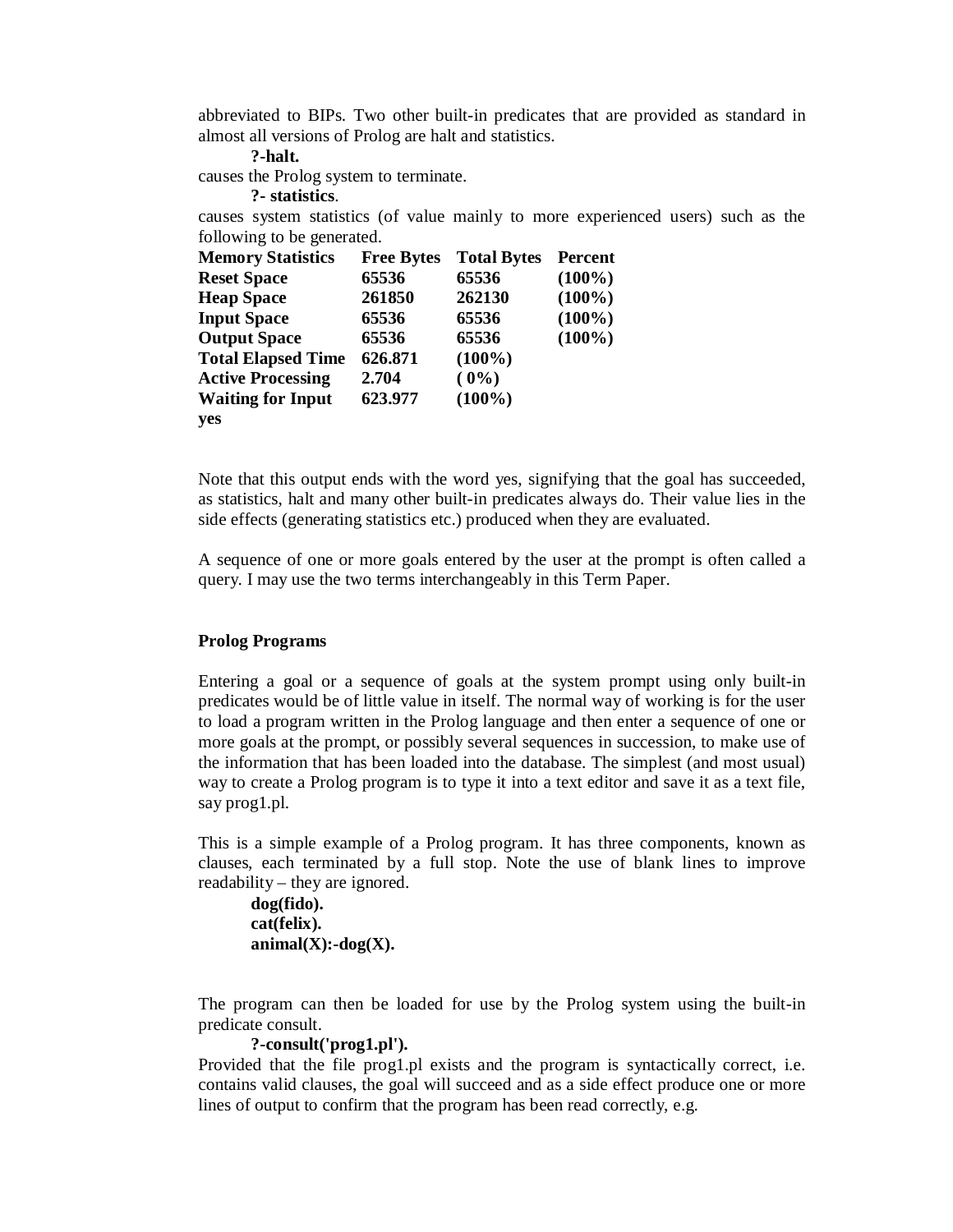```
?-
# 0.00 seconds to consult prog1.pl
?-
```
Loading a program simply causes the clauses to be placed in a storage area called the Prolog database. Entering a sequence of one or more goals in response to the system prompt causes Prolog to search for and use the clauses necessary to evaluate the goal(s). Once placed in the database the clauses generally remain there until the user exits from the Prolog system and so can be used to evaluate further goals entered by the user.

In the program above the three lines are all clauses. Each clause is terminated by a full stop. Apart from comments and blank lines, Prolog programs consist only of a sequence of clauses. All clauses are either facts or rules.

dog(fido) and cat(felix) are examples of facts. They can be interpreted in a natural way as meaning 'fido is a dog' and 'felix is a cat'.

**dog** is called a predicate. It has one argument, the word **fido** enclosed in ( ). **fido** is called an atom (meaning a constant which is not a number).

The final line of the program

```
\mathbf{animal}(X):-\mathbf{dog}(X).
```
is a rule. The **:-** character (colon and hyphen) can be read as '**if'**.

**X** is called a variable which in this context, represents any value, as long as it is the same value both times.

The rule can be read in a natural way as

```
X is an animal if X is a dog (for any X).
From the above clauses it is simple (for humans) to deduce that fido is an
animal. Prolog can also make such deductions:
```
**?- animal(fido).**

**yes**

However there is no evidence to imply that felix is an animal:

**?- animal(felix).**

**no**

# **Data Objects in Prolog: Prolog Terms**

The data objects in Prolog are called terms. Examples of terms that have been used in Prolog programs so far in this term paper are **fido**,  $\log(\text{henry})$ , **X** and  $\text{cat}(X)$ . There are several different types of term, which are listed below.

# **(1) Numbers**

All versions of Prolog allow the use of integers (whole numbers). They are written as any sequence of numerals from 0 to 9, optionally preceded by  $a + or - sign$ , for example: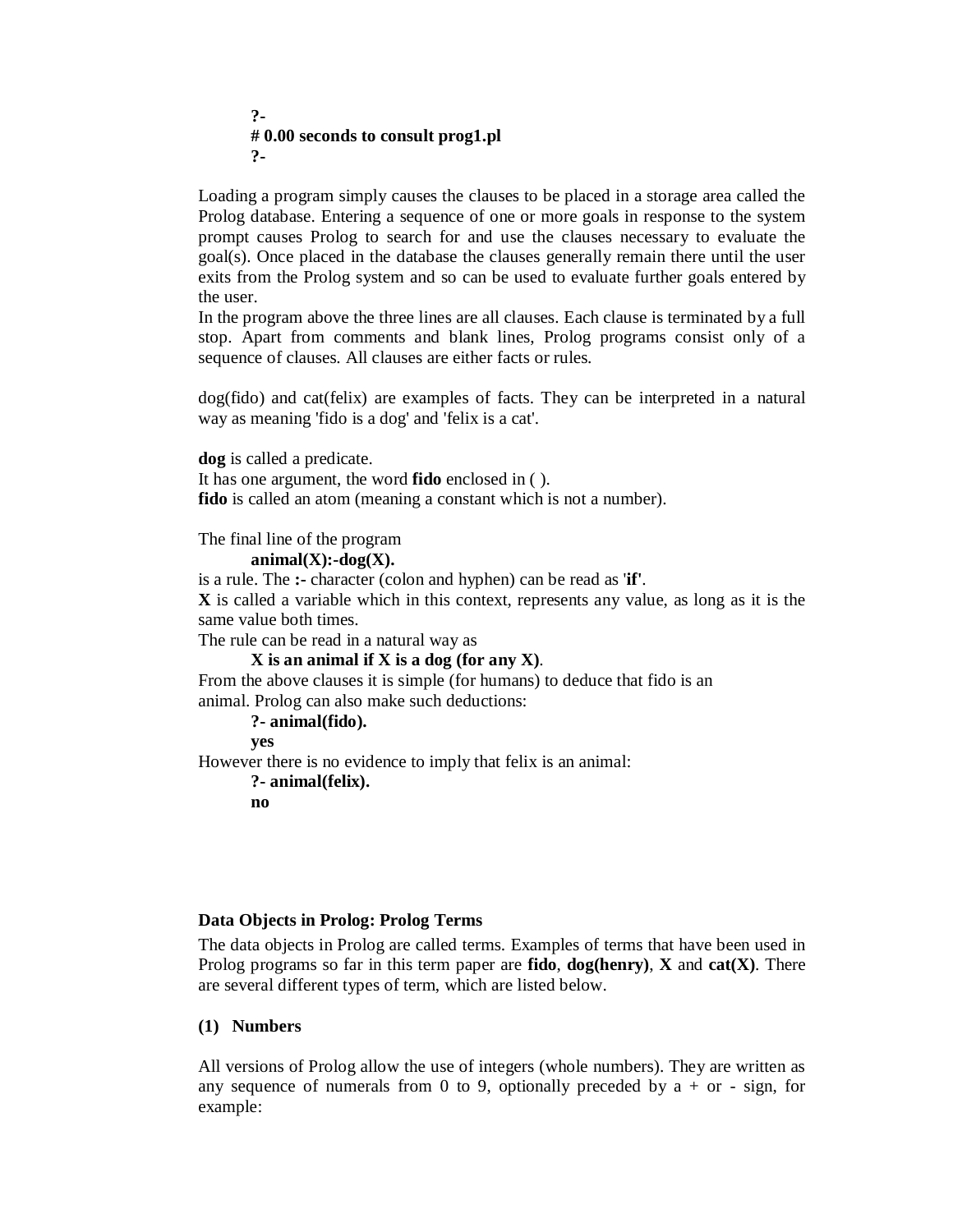**623 -47 +5 025**

Most versions of Prolog also allow the use of numbers with decimal points. They are written in the same way as integers, but contain a single decimal point, anywhere except before an optional  $+$  or  $-$  sign, e.g.

**6.43 -.245 +256.**

# **(2) Atoms**

Atoms are constants that do not have numerical values. There are three ways in which atoms can be written.

(a) Any sequence of one or more letters (upper or lower case), numerals and underscores, beginning with a lower case letter, e.g.

**john today\_is\_Tuesday fred\_jones a32\_BCD but not Today today-is-Tuesday 32abc**

(b) Any sequence of characters enclosed in single quotes, including spaces and upper case letters, e.g.

**'Today is Tuesday' 'today-is-Tuesday' '32abc'**

(c) Any sequence of one or more special characters from a list that includes the following + - \* / > < = & # @ :

Examples

**+++ >= > +--**

#### **(3) Variables**

In a query a variable is a name used to stand for a term that is to be determined, e.g. variable X may stand for atom dog, the number 12.3, or a compound term or a list (both to be described below). The name of a variable is denoted by any sequence of one or more letters (upper or lower case), numerals and underscores, beginning with an upper case letter or underscore, e.g.

**X Author Person\_A**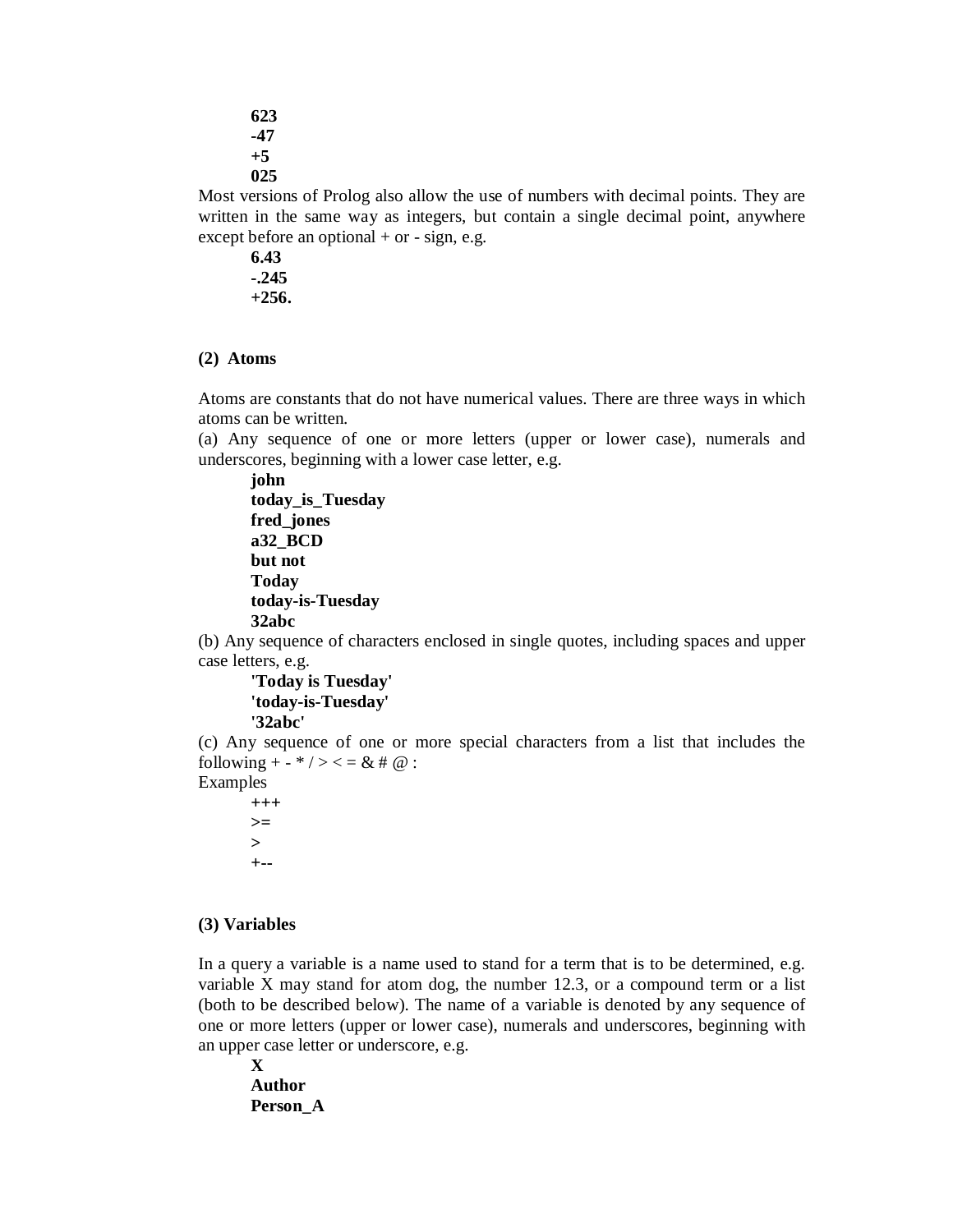**\_123A**

but not

#### **45\_ABC Person-A author**

Note: The variable \_ which consists of just a single underscore is known as the anonymous variable and is reserved for a special purpose.

# **(4) Compound Terms**

Compound terms are of fundamental importance in writing Prolog programs. A compound term is a structured data type that begins with an atom, known here as a functor. The functor is followed by a sequence of one or more arguments, which are enclosed in brackets and separated by commas. The general form is

# **functor(t1,t2, … ,tn) n≥1**

If you are familiar with other programming languages, you may find it helpful to think of a compound term as representing a record structure. The functor represents the name of the record, while the arguments represent the record fields.

The number of arguments a compound term has is called its **arity**. Some examples of compound terms are:

```
likes(paul,prolog)
read(X)
dog(henry)
cat(X)
>(3,2)
person('john smith',32,doctor,london)
```
Each argument of a compound term must be a term, which can be of any kind including a compound term. Thus some more complex examples of compound terms are:

```
likes(dog(henry),Y)
pred3(alpha,beta,gamma,Q)
pred(A,B,likes(X,Y),-4,pred2(3,pred3(alpha,beta,gamma,Q)))
```
# **(5) Lists**

A list is at times is considered to be a special type of compound term and at times as a separate type of data object. Lists are written as an unlimited number of arguments (known as list elements) enclosed in square brackets and separated by commas, e.g. [dog,cat,fish,man]. Unlike the arity of a compound term, the number of elements a list has does not have to be decided in advance when a program is written. This can be extremely useful.

An element of a list may be a term of any kind, including a compound term or another list, e.g.

```
[dog,cat,y,mypred(A,b,c),[p,q,R],z]
[[john,28],[mary,56,teacher],robert,parent(victoria,albert),[a,b,[c,d,e],f],2
9]
[[portsmouth,edinburgh,london,dover],[portsmouth,london,edinburgh],[g
lasgow]]
```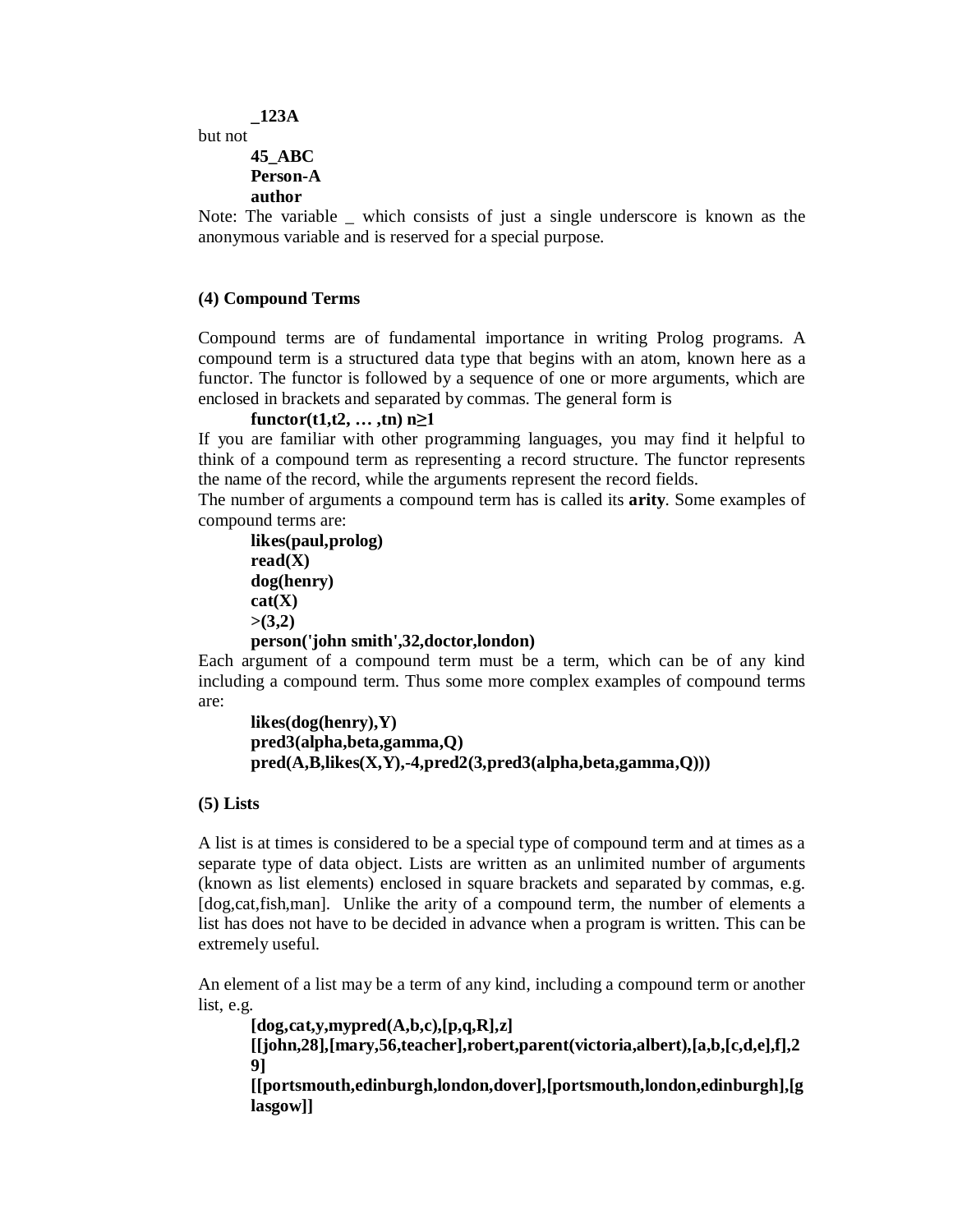#### **A list with no elements is known as the empty list. It is written as [].**

#### **(6) Other Types of Term**

Some dialects of Prolog allow other types of term, e.g. character strings. However, it is possible to use atoms to perform a rudimentary type of string processing. Atoms and compound terms have a special importance in Prolog clauses and are known collectively as call terms.

#### **Clauses and Predicates**

#### **Clauses**

Apart from comments and blank lines, which are ignored, a Prolog program consists of a succession of clauses. A clause can run over more than one line or there may be several on the same line. A clause is terminated by a dot character, followed by at least one 'white space' character, e.g. a space or a carriage return. There are two types of clause: **facts and rules**.

**Facts** are of the form

#### **head.**

*head* is called the *head of the clause*. It takes the same form as a goal entered by the user at the prompt, i.e. it must be an atom or a compound term. Atoms and compound terms are known collectively as call terms.

Some examples of facts are:

**christmas. likes(john,mary). likes(X,prolog). dog(fido).**

**Rules** are of the form:

head:-t1,t2, ..., tk.  $(k>=1)$ 

*head* is called the *head of the clause (or the head of the rule)* and, as for facts, must be a call term, i.e. an atom or a compound term.

*:-* is called the *neck of the clause (or the 'neck operator')*. It is read as *'if'*.

*t1,t2, … , tk* is called the *body of the clause (or the body of the rule)*. It specifies the conditions that must be met in order for the conclusion, represented by the head, to be satisfied. The body consists of one or more components, separated by commas. The components are goals and the commas are read as 'and'. Each goal must be a call term, i.e. an atom or a compound term. A rule can be read as

*'head is true if t1, t2, …, tk are all true'.*

The head of a rule can also be viewed as a goal with the components of its body viewed as subgoals. Thus another reading of a rule is 'to achieve goal head, it is necessary to achieve subgoals t1, t2,…, tk in turn'. Some examples of rules are:

**large\_animal(X):-animal(X),large(X). grandparent(X,Y):-father(X,Z),parent(Z,Y). go:-write('hello world'),nl.**

Here is another version of the animals program, which includes both facts and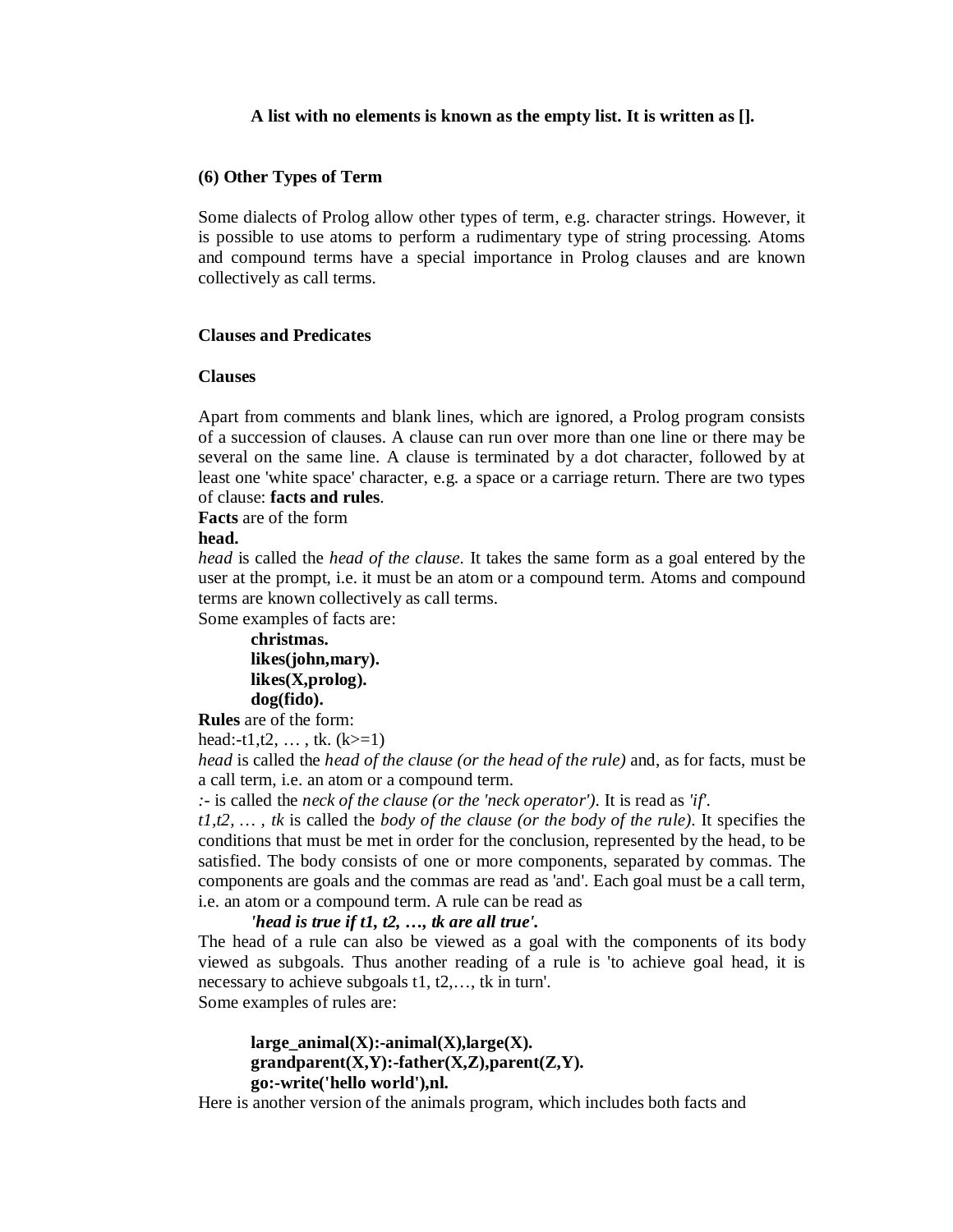rules. /\* Animals Program 2 \*/ **dog(fido). large(fido). cat(mary). large(mary). dog(rover). dog(jane). dog(tom). large(tom). cat(harry). dog(fred). dog(henry). cat(bill). cat(steve). small(henry). large(fred). large(steve). large(jim). large(mike). large\_animal(X):- dog(X),large(X).**  $large\_animal(Z): cat(Z), large(Z).$ 

fido, mary, jane etc. are atoms, i.e. constants, indicated by their initial lower case letters. X and Y are variables, indicated by their initial capital letters. The first 18 clauses are facts. The final two clauses are rules.

# **Predicates**

The following simple program has five clauses. For each of the first three clauses, the head is a compound term with functor parent and arity 2 (i.e. two arguments).

```
parent(victoria,albert).
parent(X,Y):-father(X,Y).
parent(X,Y):-mother(X,Y).
father(john,henry).
mother(jane,henry).
```
It is possible (although likely to cause confusion) for the program also to include clauses for which the head has functor parent, but a different arity, for example

# **parent(john).**

```
parent(X):son(X,Y).
```

```
/* X is a parent if X has a son Y */
```
It is also possible for parent to be used as an atom in the same program, for example in the fact

# **animal(parent).**

but this too is likely to cause confusion.

All the clauses (facts and rules) for which the head has a given combination of functor and arity comprise a definition of a predicate. The clauses do not have to appear as consecutive lines of a program but it makes programs easier to read if they do.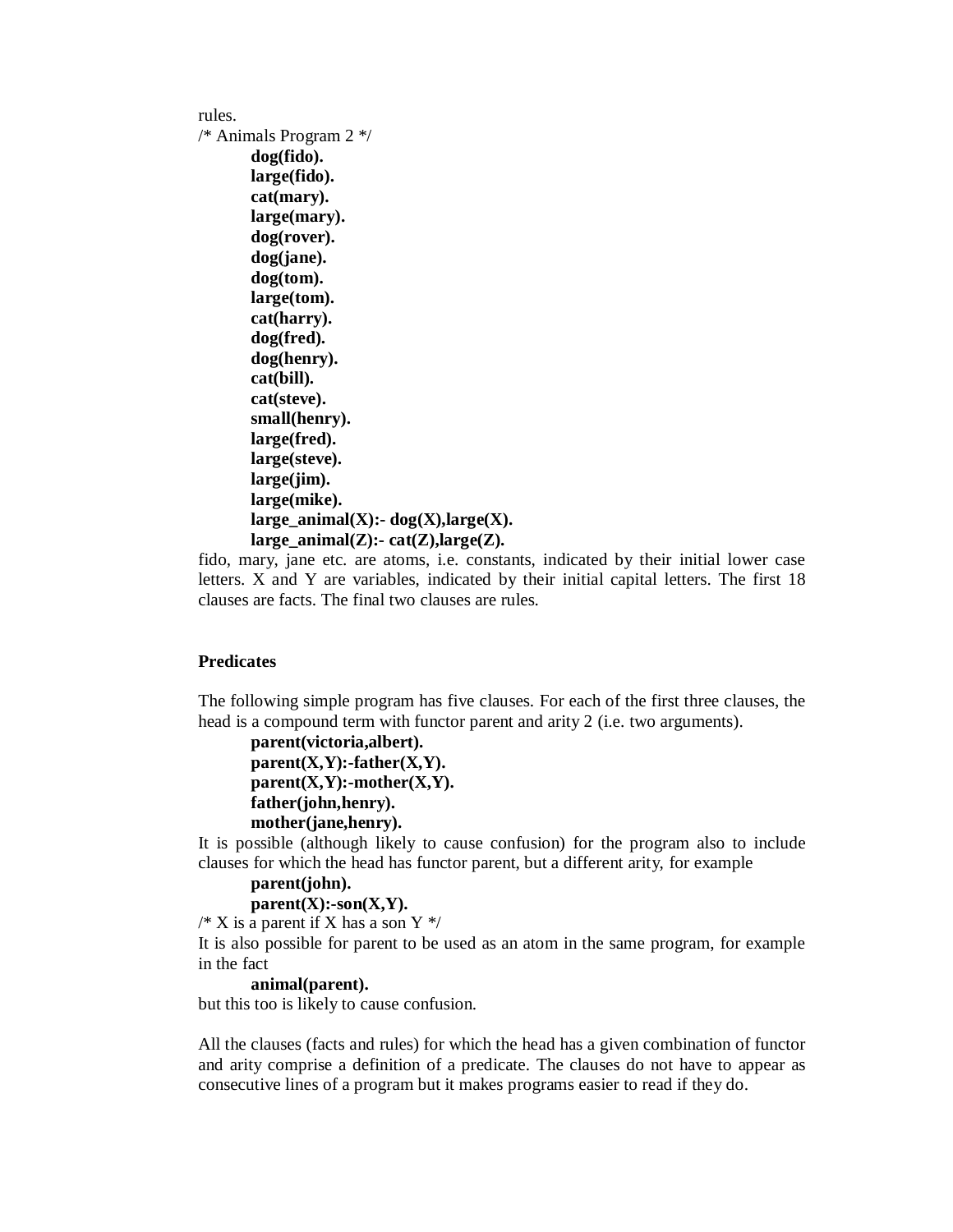The clauses given above define two predicates with the name parent, one with arity two and the other with arity one. These can be written (in textbooks, reference manuals etc., not in programs) as parent/2 and parent/1, to distinguish between them. When there is no risk of ambiguity, it is customary to refer to a predicate as just dog, large animal etc.

An atom appearing as a fact or as the head of a rule, e.g.

```
christmas.
go:-parent(john,B),
write('john has a child named '),
write(B),nl.
```
can be regarded as a predicate with no arguments, e.g. go/0.

There are five predicates defined in Animals Program 2: dog/1, cat/1, large/1, small/1 and large\_animal/1. The first 18 clauses are facts defining the predicates dog/1, cat/1, large/1 and small/1 (6, 4, 7 and 1 clauses, respectively). The final two clauses are rules, which together define the predicate large\_animal/1.

# **Declarative and Procedural Interpretations of Rules**

Rules have both a declarative and a procedural interpretation. For example, the declarative interpretation of the rule

```
chases(X,Y):-dog(X),cat(Y),write(X),
write(' chases '),write(Y),nl.
```
is:

'chases(X,Y) is true if  $deg(X)$  is true and cat(Y) is true and write(X) is true, etc.'

The procedural interpretation is

To satisfy chases(X,Y), first satisfy dog(X), then satisfy cat(Y), then satisfy write(X), etc.'

Facts are generally interpreted declaratively, e.g.

#### **dog(fido).**

is read as *'fido is a dog'*.

The order of the clauses defining a predicate and the order of the goals in the body of each rule are irrelevant to the declarative interpretation but of vital importance to the procedural interpretation and thus to determining whether or not the sequence of goals entered by the user at the system prompt is satisfied. When evaluating a goal, the clauses in the database are examined from top to bottom. Where necessary, the goals in the body of a rule are examined from left to right.

A user's program comprises facts and rules that define new predicates. These are called user-defined predicates. In addition there are standard predicates predefined by the Prolog system. These are known as built-in predicates (BIPs) and may not be redefined by a user program. Some examples are: write/1, nl/0, repeat/0, member/2, append/3, consult/1, halt/0. Some BIPs are common to all versions of Prolog. Others are version-dependent. Two of the most commonly used built-in predicates are write/1 and nl/0. The write/1 predicate takes a term as its argument, e.g.

```
write(hello)
write(X)
write('hello world')
```
Providing its argument is a valid term, the write predicate always succeeds and as a side effect writes the value of the term to the user's screen. To be more precise it is output to the current output stream, which by default will be assumed to be the user's screen. If the argument is a quoted atom, e.g. 'hello world', the quotes are not output.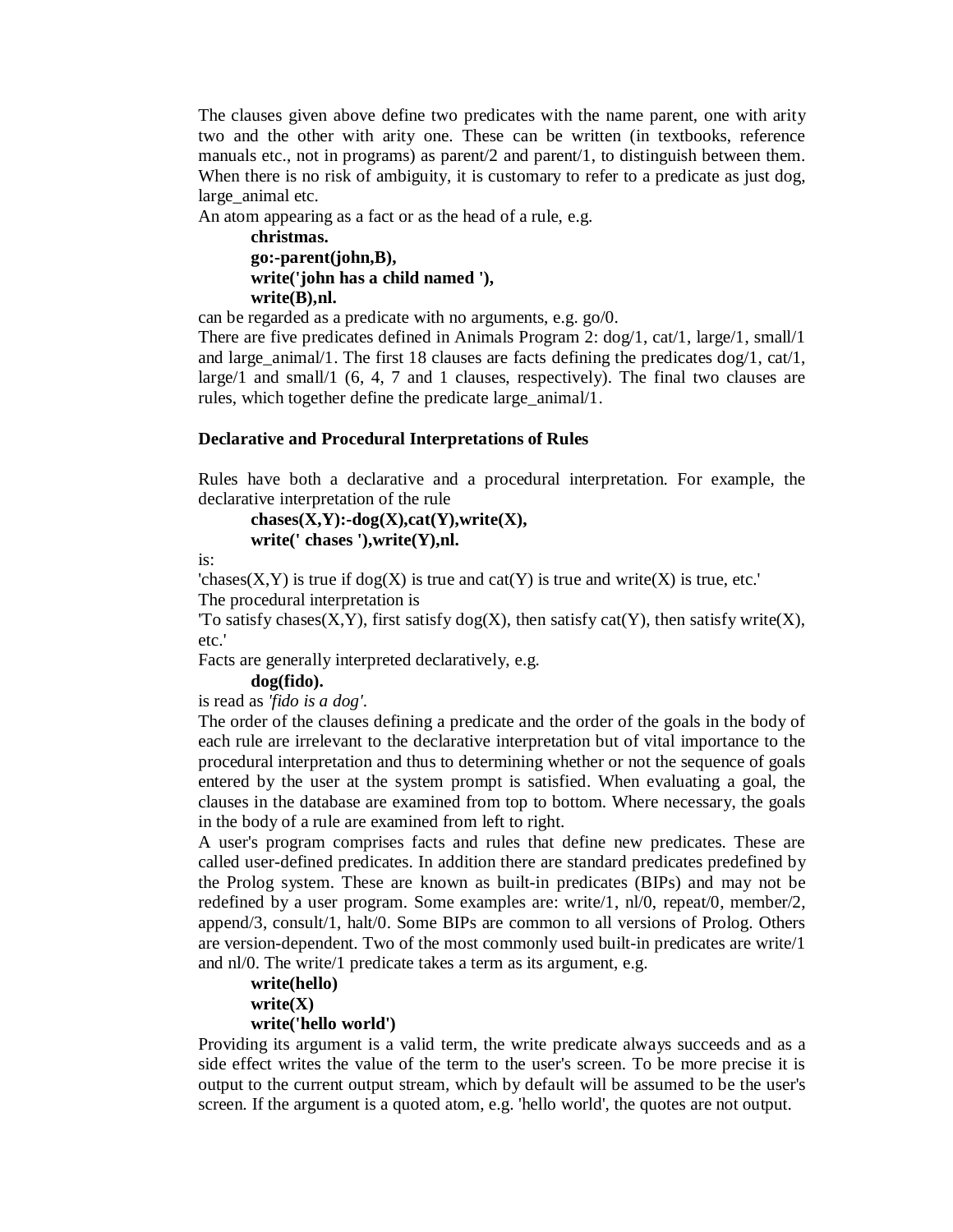The nl/0 predicate is an atom, i.e. a predicate that takes no arguments. The predicate always succeeds and as a side effect starts a new line on the user's screen.

The name of a user-defined predicate (the functor) can be any atom, with a few exceptions, except that you may not redefine any of the Prolog system's built-in predicates. You are most unlikely to want to redefine the write/1 predicate by putting a clause such as

#### **write(27).**

**or**

#### $write(X):dog(X).$

in your programs, but if you do the system will give an error message such as 'illegal attempt to redefine a built-in predicate'.

It would be permitted to define a predicate with the same functor and a different arity, e.g. write/3 but this is definitely best avoided.

#### **Simplifying Entry of Goals**

In developing or testing programs it can be tedious to enter repeatedly at the system prompt a lengthy sequence of goals such as

**?-dog(X),large(X),write(X),write(' is a large dog'),nl.**

A commonly used programming technique is to define a predicate such as go/0 or start/0, with the above sequence of goals as the right-hand side of a rule, e.g.

#### **go:-dog(X),large(X),write(X),**

#### **write(' is a large dog'),nl.**

This enables goals entered at the prompt to be kept brief, e.g.

**?-go.**

# **Recursion**

An important technique for defining predicates, which will be used frequently later in this term paper is to define them in terms of themselves. This is known as a recursive definition. There are two forms of recursion.

(a) Direct recursion. Predicate pred1 is defined in terms of itself.

(b) Indirect recursion. Predicate pred1 is defined using pred2, which is defined

using pred3, …, which is defined using pred1.

The first form is more common. An example of it is

# **likes(john,X):-likes(X,Y),dog(Y).**

which can be interpreted as 'john likes anyone who likes at least one dog'.

#### **Predicates and Functions**

The use of the term 'predicate' in Prolog is closely related to its use in mathematics. A predicate can be thought of as a relationship between a number of values (its arguments) such as likes(henry, mary) or  $X = Y$ , which can be either true or false. This contrasts with a function, such as 6+4, the square root of 64 or the first three characters of 'hello world', which can evaluate to a number, a string of characters or some other value as well as true and false. Prolog does not make use of functions except in arithmetic expressions.

#### **Operators and Arithmetic**

#### **Operators**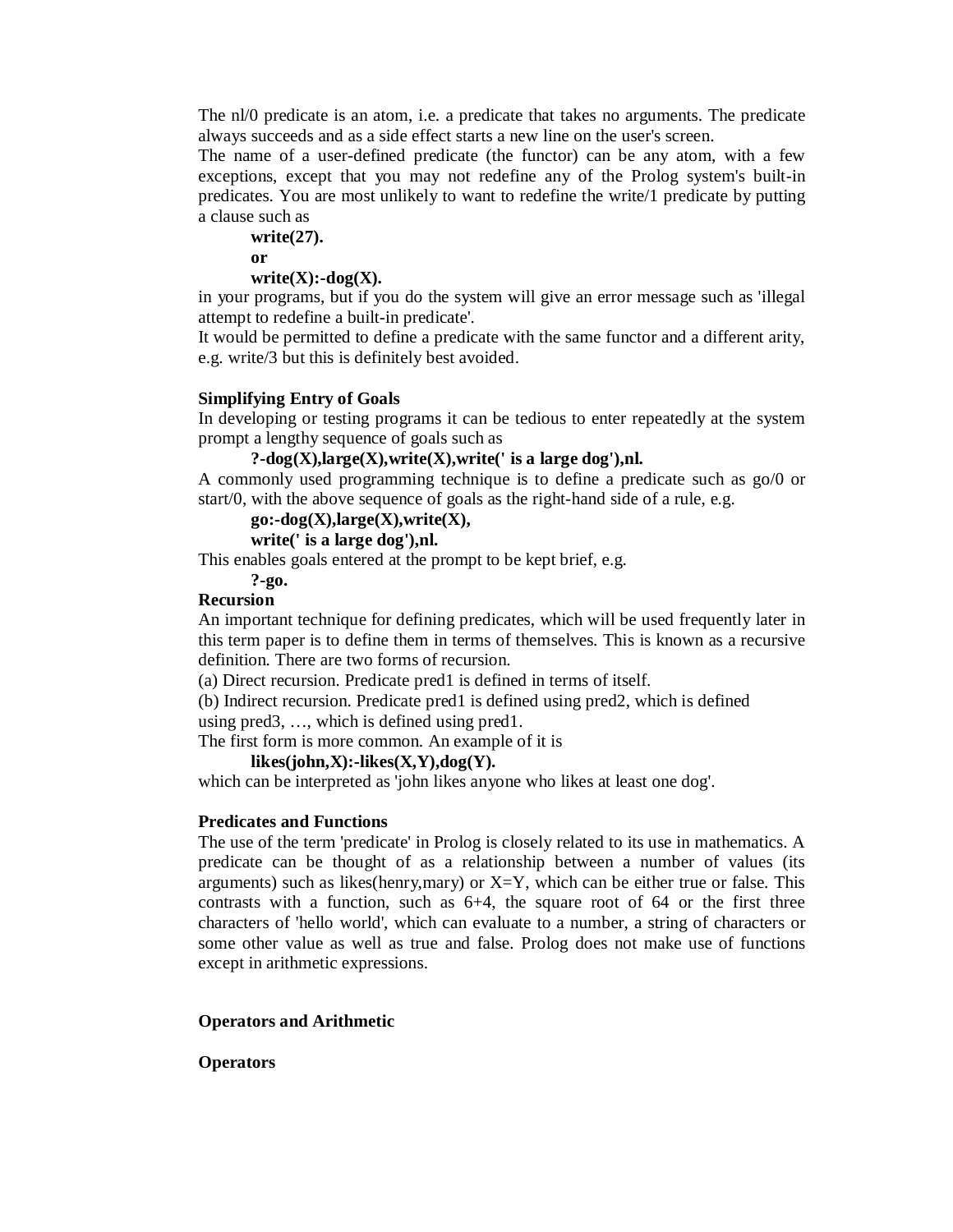Up to now, the notation used for predicates in this term paper is the standard one of a functor followed by a number of arguments in parentheses, e.g.

#### **likes(john,mary).**

As an alternative, any user-defined predicate with two arguments (a binary predicate) can be converted to an infix operator. This enables the functor (predicate name) to be written between the two arguments with no parentheses, e.g.

#### **john likes mary**

Some Prolog users may find this easier to read. Others may prefer the standard notation.

Any user-defined predicate with one argument (a unary predicate) can be converted to a prefix operator. This enables the functor to be written before the argument with no parentheses, e.g.

# **isa\_dog fred**

instead of

#### **isa\_dog(fred)**

Alternatively, a unary predicate can be converted to a postfix operator. This enables the functor to be written after the argument, e.g.

#### **fred isa\_dog**

Operator notation can also be used with rules to aid readability. Some people may find a rule such as

#### **likes(john,X):-is\_female(X),owns(X,Y),isa\_cat(Y).**

easier to understand if it is written as

# **john likes X:- X is\_female, X owns Y, Y isa\_cat.**

is a valid form of the previous rule.

Any user-defined predicate with one or two arguments can be converted to an operator by entering a goal using the op predicate at the system prompt. This predicate takes three arguments, for example

## **?-op(150,xfy,likes).**

The first argument is the 'operator precedence', which is an integer from 0 upwards. The range of numbers used depends on the particular implementation. The lower the number, the higher the precedence. Operator precedence values are used to determine the order in which operators will be applied when more than one is used in a term. The most important practical use of this is for operators used for arithmetic, as will be explained later. In most other cases it will suffice to use an arbitrary value such as 150. The second argument should normally be one of the following three atoms:

**xfy** meaning that the predicate is binary and is to be converted to an infix operator **fy** meaning that the predicate is unary and is to be converted to an prefix operator **xf** meaning that the predicate is unary and is to be converted to a postfix operator The third argument specifies the name of the predicate that is to be converted to an operator.

A predicate can also be converted to an operator by placing a line such as

#### **?-op(150,xfy,likes).**

in a Prolog program file to be loaded using consult or reconsult. Note that the prompt (the two characters ?-) must be included. When a goal is used in this way, the entire line is known as a directive. In this case, the directive must be placed in the file before the first clause that uses the operator likes. Several built-in predicates have been predefined as operators. These include

relational operators for comparing numerical values, including

**<** denoting 'less than' and

**>** denoting 'greater than'.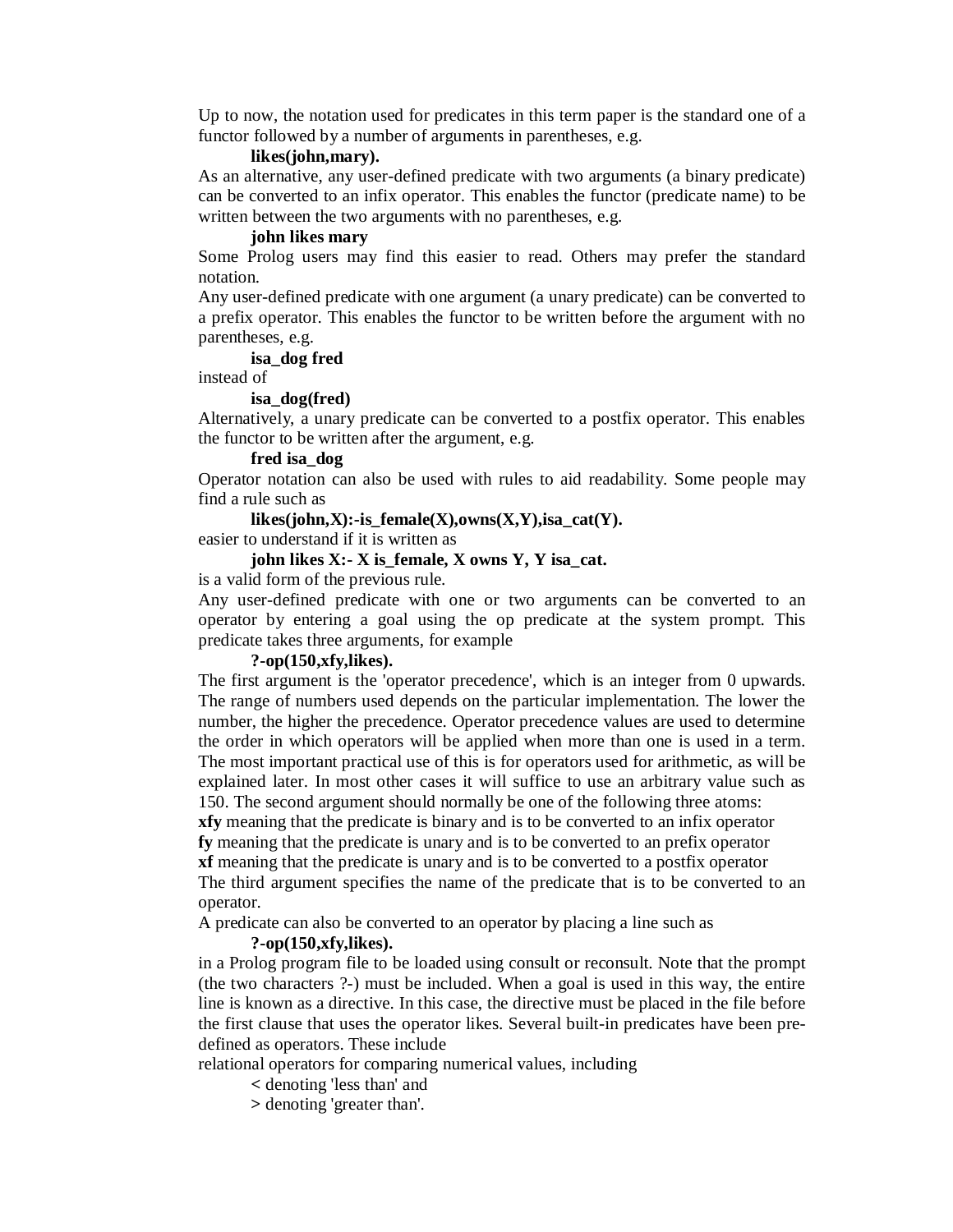Thus the following are valid terms, which may be included in the body of a rule:

**X>4 Y<Z**

 $A=$ **B** 

Bracketed notation may also be used with built-in predicates that are defined as operators, e.g.

**>(X,4) instead of X>4.**

# **Arithmetic**

Although the examples used in previous sections of this term paper are non-numerical (animals which are mammals etc.), Prolog also provides facilities for doing arithmetic using a notation similar to that which will already be familiar to many users from basic algebra.

This is achieved using the built-in predicate **is/2**, which is predefined as an infix operator and thus is written between its two arguments.

The most common way of using is/2 is where the first argument is an unbound variable. Evaluating the goal

**X is –6.5**

will cause X to be bound to the number –6.5 and the goal to succeed.

The second argument can be either a number or an arithmetic expression e.g.

 $X$  is  $6*Y+Z-3.2+P-Q/4$  (\* denotes multiplication).

Any variables appearing in an arithmetic expression must already be bound (as a result of evaluating a previous goal) and their values must be numerical. Provided they are, the goal will always succeed and the variable that forms the first argument will be bound to the value of the arithmetic expression. If not, an error message will result.

**?- X is 10.5+4.7\*2. X = 19.9 ?- Y is 10,Z is Y+1. Y = 10 , Z = 11**

Symbols such as  $+ - * /$  in arithmetic expressions are a special type of infix operator known as arithmetic operators. Unlike operators used elsewhere in Prolog they are not predicates but functions, which return a numerical value.

As well as numbers, variables and operators, arithmetic expressions can include arithmetic functions, written with their arguments in parentheses (i.e. not as operators). Like arithmetic operators these return numerical values, e.g. to find the square root of 36:

# **?- X is sqrt(36).**

**X = 6**

The arithmetic operator - can be used not only as a binary infix operator to denote the difference of two numerical values, e.g. X-6, but also as a unary prefix operator to denote the negative of a numerical value, e.g.

?- X is 10,Y is -X-2.  $X = 10$ .  $Y = -12$ 

The table below shows some of the arithmetic operators and arithmetic functions available in Prolog.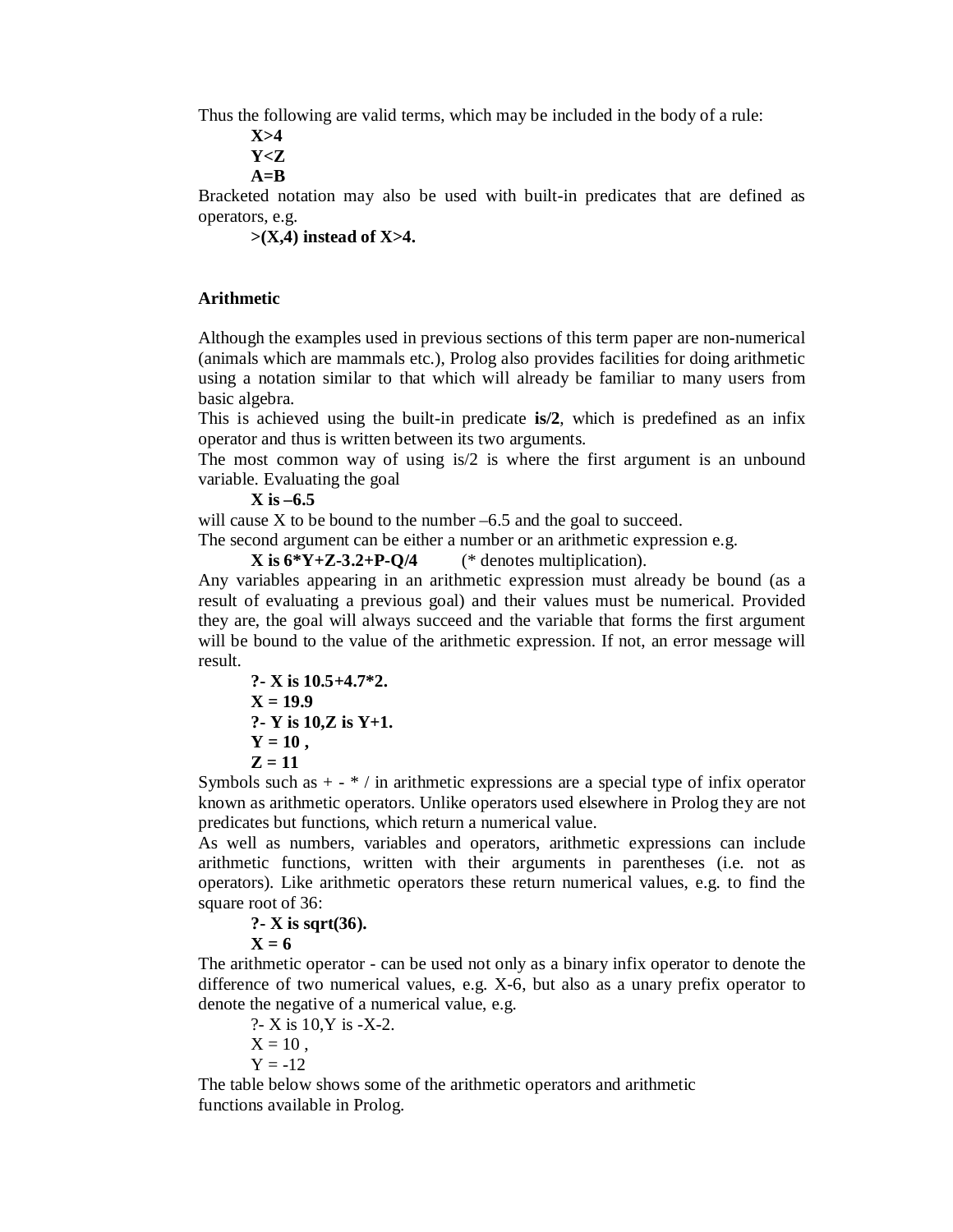| $X+Y$         | the sum of X and Y                                                            |
|---------------|-------------------------------------------------------------------------------|
| $X-Y$         | the difference of X and Y                                                     |
| $X^*Y$        | the product of X and Y                                                        |
| X/Y           | the quotient of X and Y                                                       |
| $X/\!/Y$      | the 'integer quotient' of $X$ and $Y$ (the result is truncated to the nearest |
|               | integer between it and zero)                                                  |
| $X^{\wedge}Y$ | X to the power of Y                                                           |
| $-X$          | the negative of $X$                                                           |
| abs(X)        | the absolute value of X                                                       |
| sin(X)        | the sine of X (for X measured in degrees)                                     |
| cos(X)        | the cosine of X (for X measured in degrees)                                   |
| max(X, Y)     | the larger of X and Y                                                         |
| sqrt(X)       | the square root of $X$                                                        |

Example

**?- X is 30,Y is 5,Z is X+Y+X\*Y+sin(X).**  $X = 30$ ,  $Y = 5$ , **Z = 185.5**

Although the is predicate is normally used in the way described here, the first argument can also be a number or a bound variable with a numerical value. In this case, the numerical values of the two arguments are calculated. The goal succeeds if these are equal. If not, it fails.

**?- X is 7,X is 6+1. X = 7 ?- 10 is 7+13-11+9. no ?- 18 is 7+13-11+9. yes**

# **Operator Precedence in Arithmetic Expressions**

When there is more than one operator in an arithmetic expression, e.g.

**A+B\*C-D**

Prolog needs a means of deciding the order in which the operators will be applied. For the basic operators such as  $+ -$  \* and / it is highly desirable that this is the customary 'mathematical' order, i.e. the expression A+B\*C-D should be interpreted as 'calculate the product of B and C, add it to A and then subtract D', not as 'add A and B, then multiply by C and subtract D'. Prolog achieves this by giving each operator a numerical precedence value. Operators with relatively high precedence such as \* and / are applied before those with lower precedence such as  $+$  and  $-$ . Operators with the same precedence (e.g.  $+$  and  $-$ ,  $*$  and  $\prime$ ) are applied from left to right. The effect is to give an expression such as  $A+B*C-D$  the meaning that a user who is familiar with algebra would expect it to have, i.e.  $A+(B*C)-D$ . If a different order of evaluation is required this can be achieved by the use of brackets, e.g.

 $X$  is  $(A+B)*(C-D)$ .

Bracketed expressions are always evaluated first.

**Relational Operators**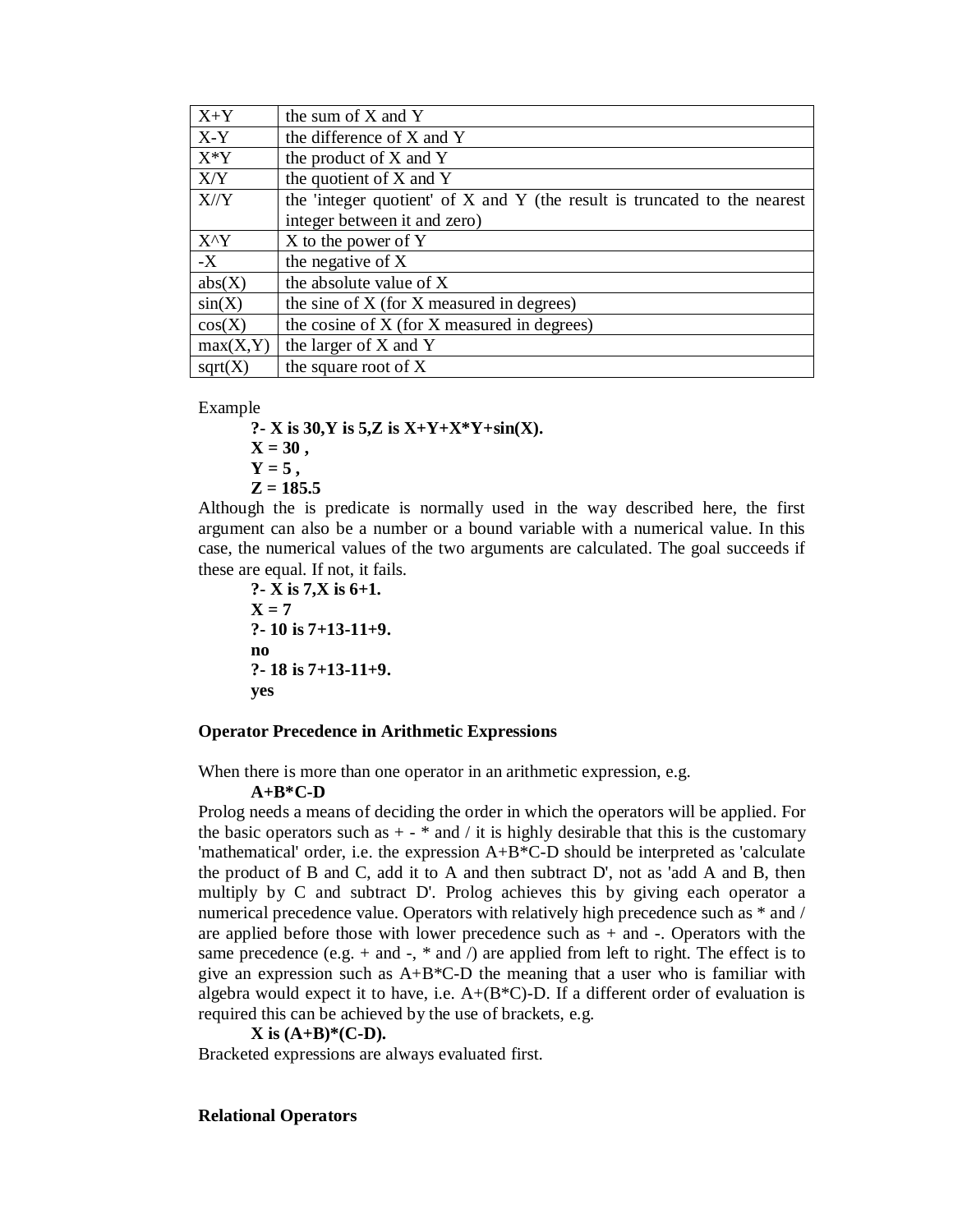The infix operators  $= := \ge$  > >  $=$  <  $=$  are a special type known as relational operators. They are used to compare the value of two arithmetic expressions. The goal succeeds if the value of the first expression is equal to, not equal to, greater than, greater than or equal to, less than or less than or equal to the value of the second expression, respectively. Both arguments must be numbers, bound variables or arithmetic expressions (in which any variables are bound to numerical values).

**?- 88+15-3=:=110-5\*2. yes ?- 100=\=99. yes**

# **Equality Operators**

There are three types of relational operator for testing equality and inequality available in Prolog. The first type is used to compare the values of arithmetic expressions. The other two types are used to compare terms.

Arithmetic Expression Equality **=:=**

**E1=:=E2** succeeds if the arithmetic expressions E1 and E2 evaluate to the same value.

```
?- 6+4=:=6*3-8.
yes
?- sqrt(36)+4=:=5*11-45.
yes
```
To check whether an integer is odd or even we can use the checkeven/1 predicate defined below.

```
checkeven(N):-M is N/2, N = := 2^*M.
?- checkeven(12).
yes
?- checkeven(23).
no
?- checkeven(-11).
no
?- checkeven(-30).
yes
```
The integer quotient operator // divides its first argument by its second and truncates the result to the nearest integer between it and zero. So  $12/2$  is 6,  $23/2$  is 11,  $-11/2$  is -5 and -30//2 is -15. Dividing an integer by 2 using // and multiplying it by 2 again will give the original integer if it is even, but not otherwise.

# **Arithmetic Expression Inequality =\=**

 $E1=\equiv E2$  succeeds if the arithmetic expressions E1 and E2 do not evaluate to the same value

**?- 10=\=8+3. yes**

# **Terms Identical ==**

Both arguments of the infix operator  $==$  must be terms. The goal Term1 $==$ Term2 succeeds if and only if Term1 is identical to Term2. Any variables used in the terms may or may not already be bound, but no variables are bound as a result of evaluating the goal.

**?- likes(X,prolog)==likes(X,prolog). X = \_**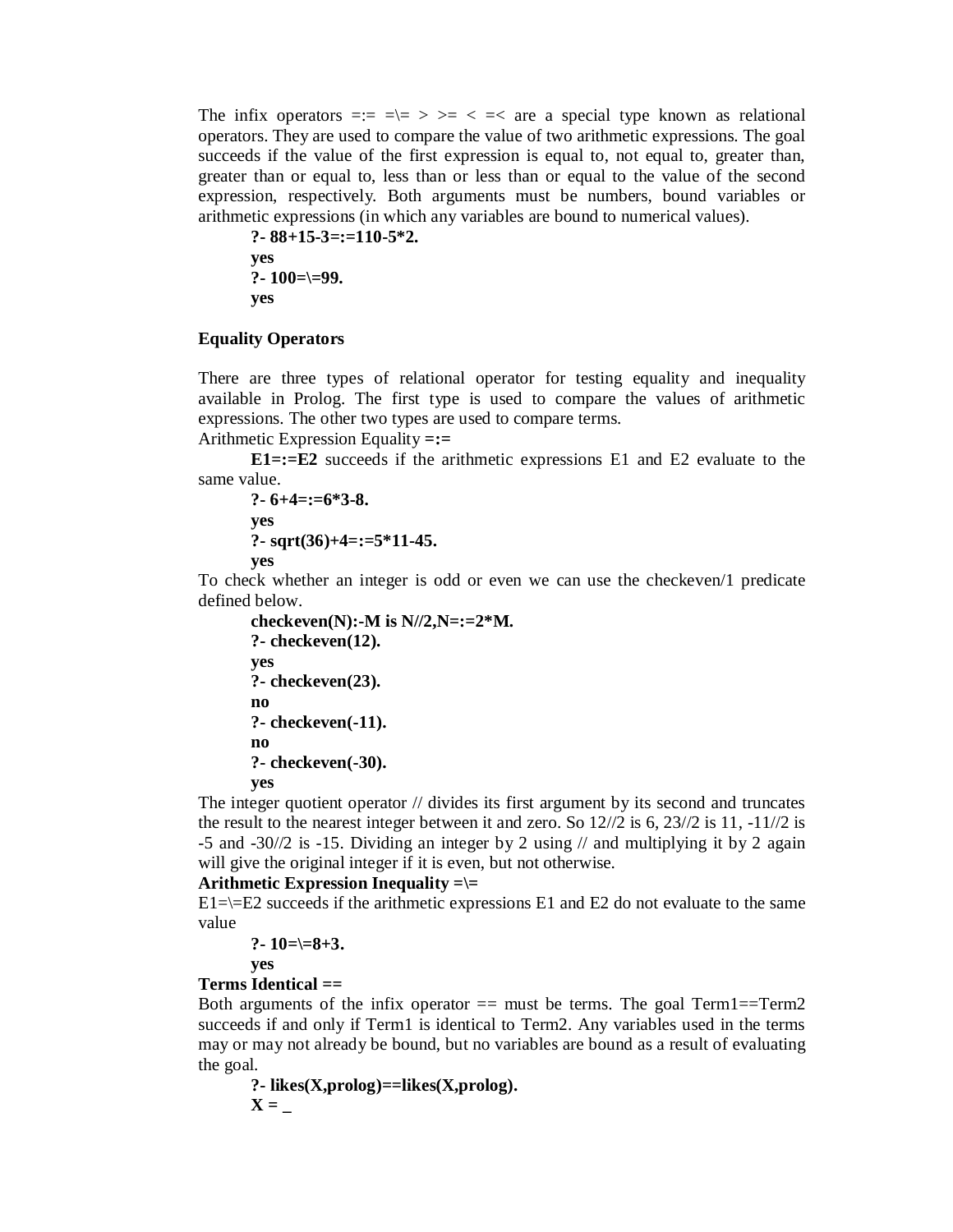```
?- likes(X,prolog)==likes(Y,prolog).
no
(X and Y are different variables)
?- X is 10,pred1(X)==pred1(10).
X = 10?- X==0.
no
?- 6+4==3+7.
no
```
The value of an arithmetic expression is only evaluated when used with the is/2 operator. Here  $6+4$  is simply a term with functor  $+$  and arguments 6 and 4. This is entirely different from the term 3+7.

#### **Terms Not Identical \==**

**Term1\==Term2** tests whether Term1 is not identical to Term2. The goal succeeds if Term1==Term2 fails. Otherwise it fails.

**?- pred1(X)\==pred1(Y).**  $X =$ ,  $Y = \_$ 

### **Logical Operators**

This section gives a brief description of two operators that take arguments that are call terms, i.e. terms that can be regarded as goals.

#### *The not Operator*

The prefix operator not/1 can be placed before any goal to give its negation. The negated goal succeeds if the original goal fails and fails if the original goal succeeds. The following examples illustrate the use of not  $/1$ . It is assumed that the database contains the single clause

```
dog(fido).
?- not dog(fido).
no
?- dog(fred).
no
?- not dog(fred).
yes
?- X=0,X is 0.
X = 0
?- X=0,not X is 0.
no
```
# **The Disjunction Operator**

The disjunction operator ;/2 (written as a semicolon character) is used to represent 'or'. It is an infix operator that takes two arguments, both of which are goals.

**Goal1;Goal2** succeeds if either Goal1 or Goal2 succeeds. **?- 6<3;7 is 5+2. yes ?- 6\*6=:=36;10=8+3. yes**